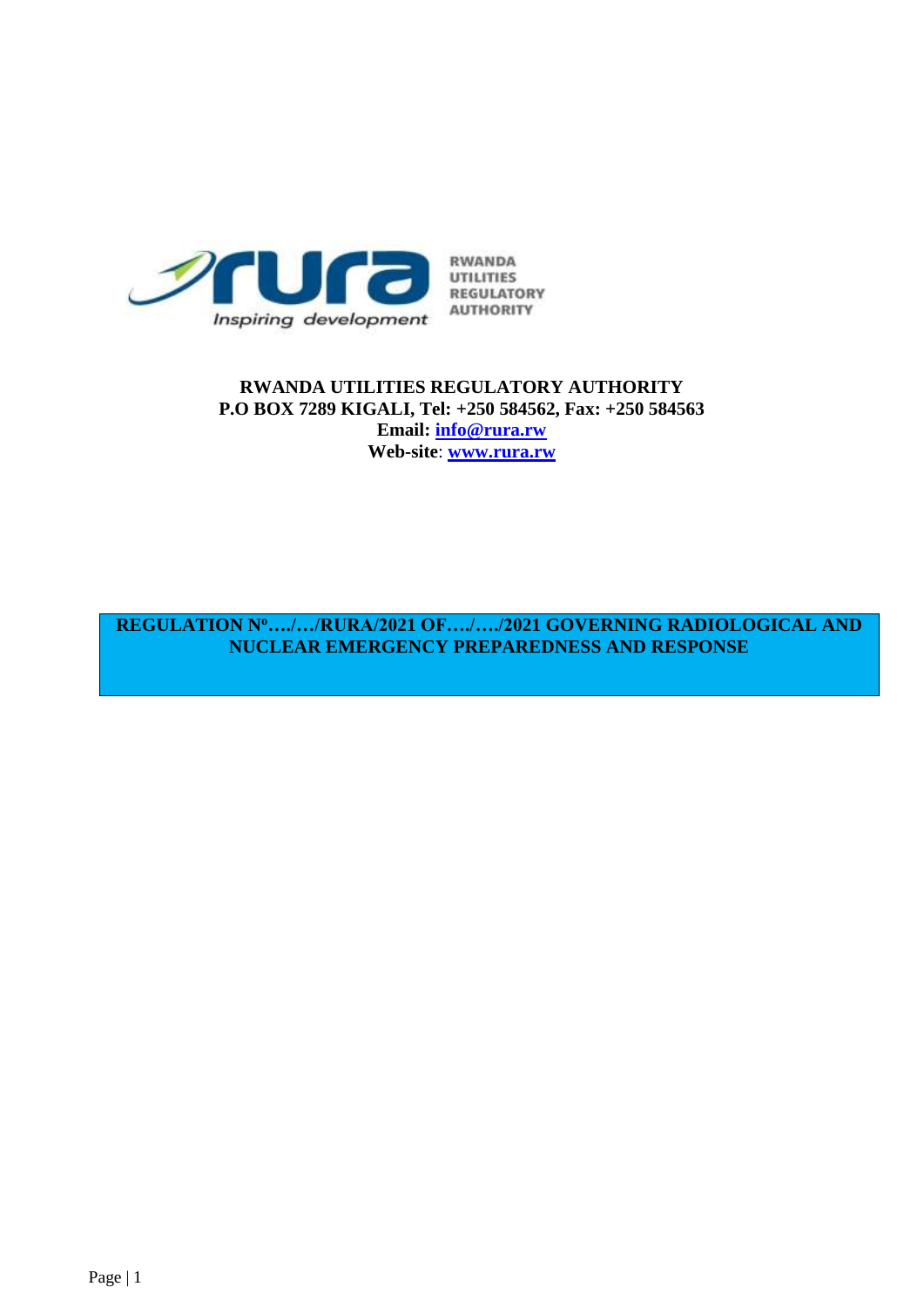# Table of Contents

| Article 5. On-site Emergency Management System in regard to the emergency management system, the        |  |
|---------------------------------------------------------------------------------------------------------|--|
| Article 6. Roles and Responsibilities for Emergency Preparedness and Response11                         |  |
|                                                                                                         |  |
| Article 8. Development of protection strategies for a nuclear or radiological emergency 13              |  |
|                                                                                                         |  |
|                                                                                                         |  |
|                                                                                                         |  |
| Article 11. Arrangements for the Identification and Notification of a Nuclear or Radiological Emergency |  |
|                                                                                                         |  |
|                                                                                                         |  |
|                                                                                                         |  |
|                                                                                                         |  |
|                                                                                                         |  |
|                                                                                                         |  |
|                                                                                                         |  |
|                                                                                                         |  |
| Article 20. Emergency planning zones and distances and security perimeters for radiological emergencies |  |
|                                                                                                         |  |
|                                                                                                         |  |
| Article 24. Anticipated hazardous conditions and protection strategy for the emergency workers  21      |  |
|                                                                                                         |  |
|                                                                                                         |  |
| Article 27. Communicating with the Public throughout a Nuclear or Radiological Emergency  23            |  |
|                                                                                                         |  |
|                                                                                                         |  |
|                                                                                                         |  |
|                                                                                                         |  |
| Article 32. Mitigating the Non-Radiological Consequences of a Nuclear or Radiological Emergency and     |  |
| c.                                                                                                      |  |
|                                                                                                         |  |
|                                                                                                         |  |
|                                                                                                         |  |
| Article 36. Transition from emergency exposure situation to an existing exposure situation 27           |  |
| Article 37. Analysis of the Nuclear or Radiological Emergency and the Emergency Response  27            |  |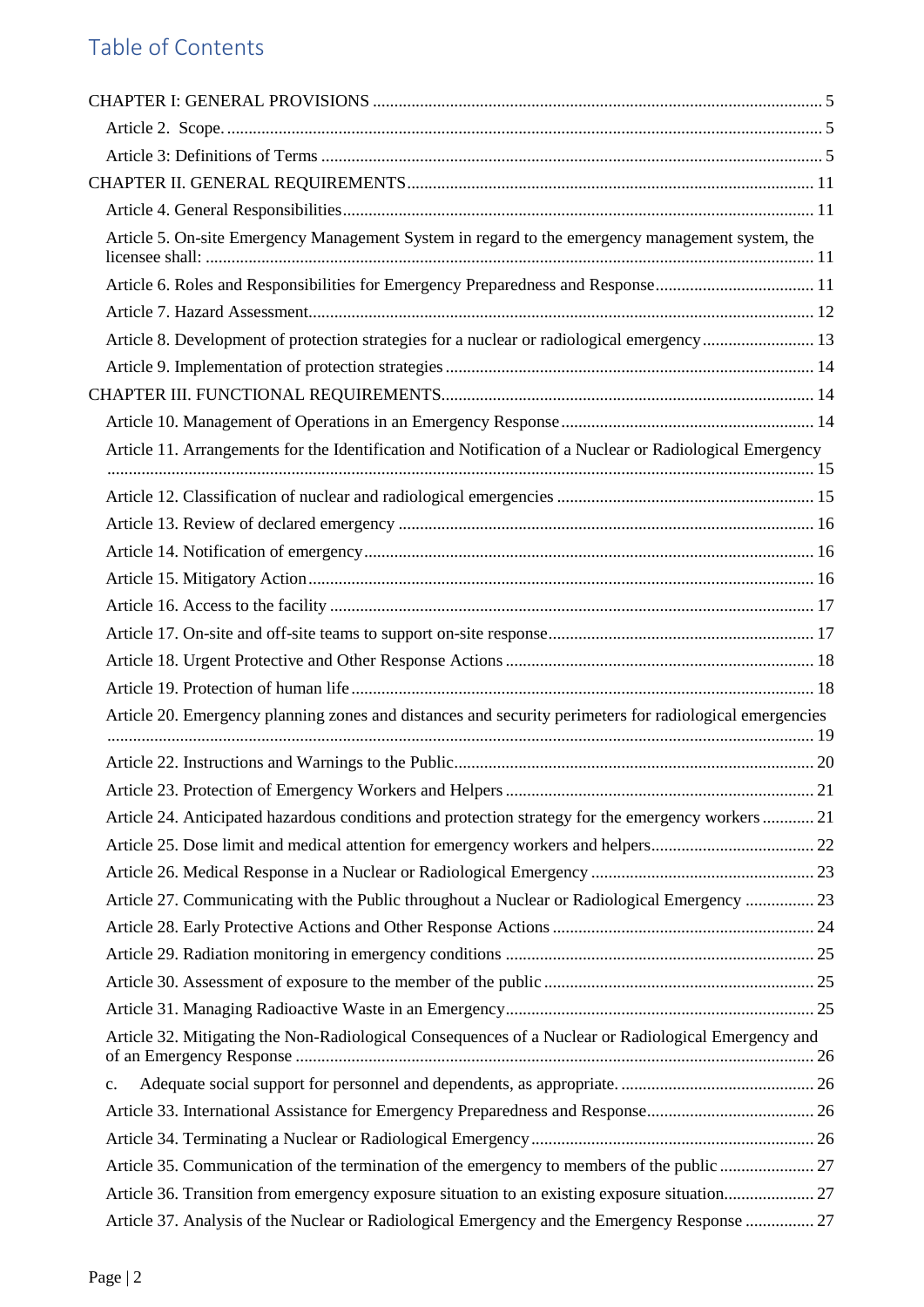| CHAPTER IV. INFRASTRUCTURAL REQUIREMENTS FOR EMERGENCY PREPAREDNESS AND                |  |
|----------------------------------------------------------------------------------------|--|
|                                                                                        |  |
|                                                                                        |  |
|                                                                                        |  |
|                                                                                        |  |
|                                                                                        |  |
|                                                                                        |  |
|                                                                                        |  |
| Article 45. Training, Drills and Exercises for Emergency Preparedness and Response  32 |  |
|                                                                                        |  |
|                                                                                        |  |
|                                                                                        |  |
|                                                                                        |  |
|                                                                                        |  |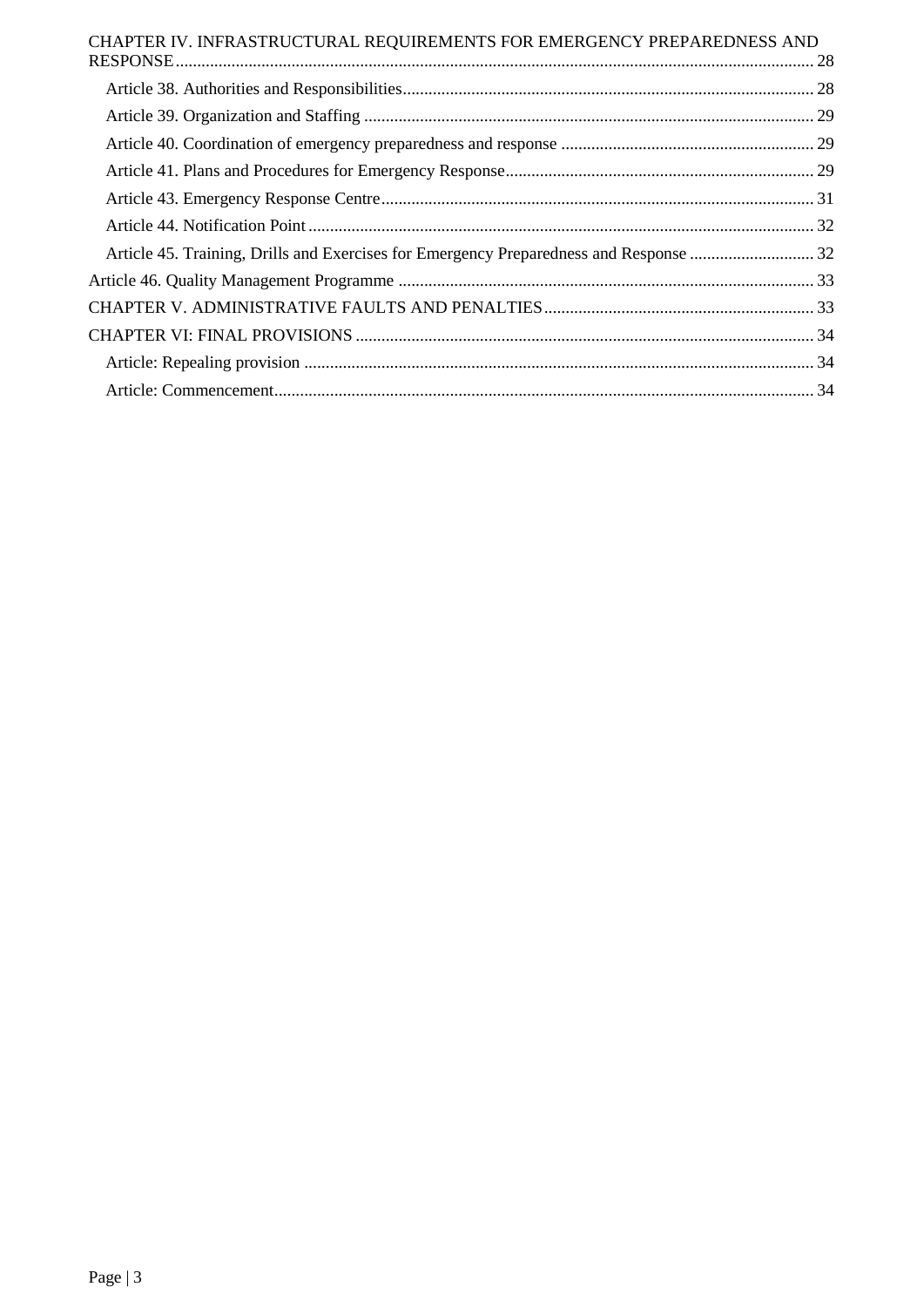The Regulatory Board,

Pursuant to Law n° 09/2013 of 01/03/2013 establishing the Rwanda Utilities Regulatory Authority;

Pursuant to Law n°59/2017 of 24/1/2018 Governing Radiation Protection;

Considering deliberations from the consultative meeting held on………… with different stakeholders;

Upon due consideration and deliberation in its meeting of……….;

**HEREBY** issues the following Regulation: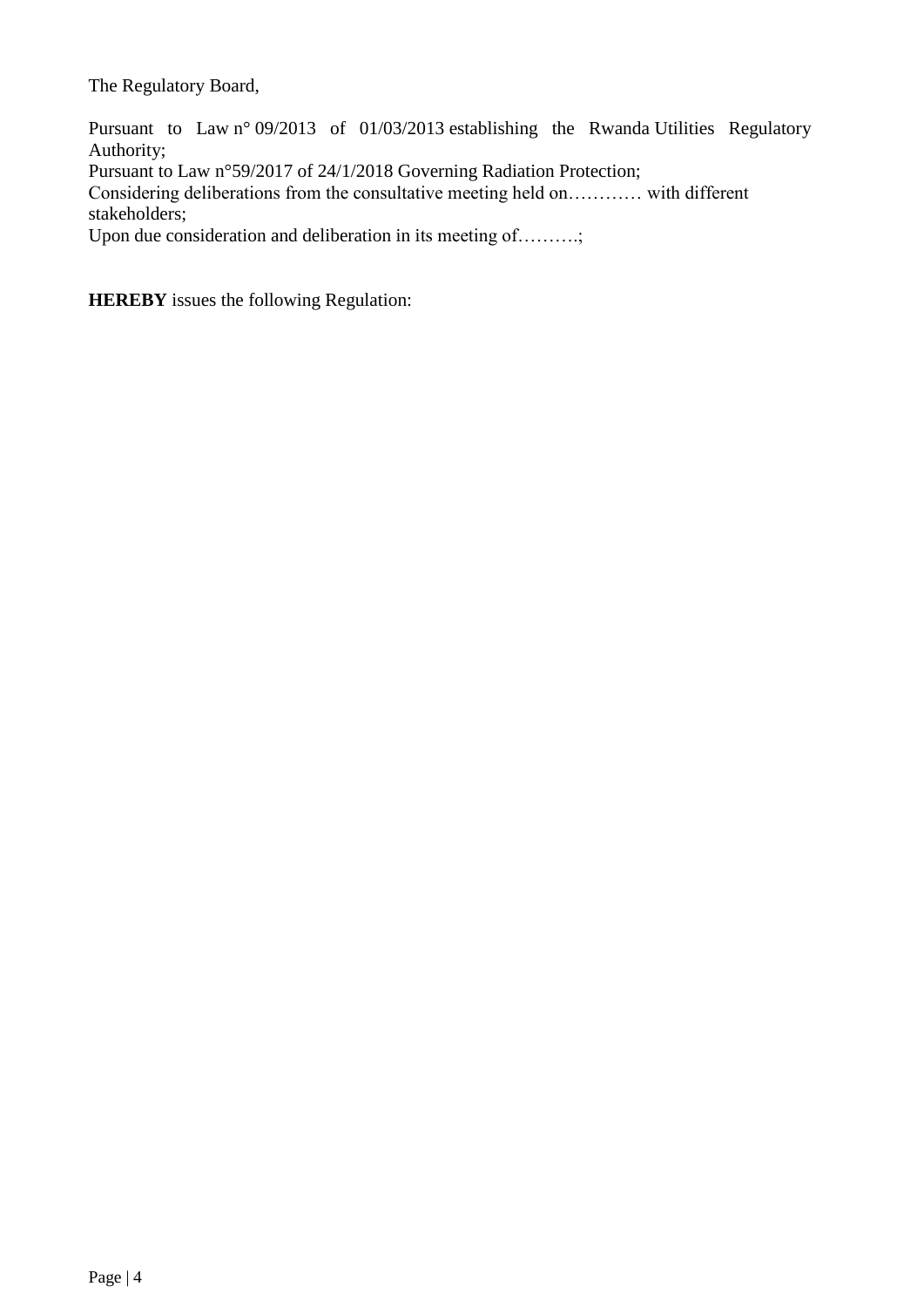## <span id="page-4-0"></span>**CHAPTER I: GENERAL PROVISIONS**

#### **Article 1: Purpose of this Regulation**

The purpose of this regulation is to establish the regulatory requirements for preparedness and response (EPR) for a nuclear or radiological emergency, for all the facilities and activities in Rwanda

#### <span id="page-4-1"></span>**Article 2. Scope.**

This regulation applies in relation to preparedness and response to nuclear or radiological emergencies, whether the emergency follows the occurrence of a natural event, a human error, a mechanical or other failure, or a nuclear security event.

### <span id="page-4-2"></span>**Article** 3**: Definitions of Terms**

3.1. For the purpose of this Regulation, the terms below shall have the following meanings:

- 1. **"Accident"** means any unintended event, including operating errors, equipment failures or other mishaps, the consequences or potential consequences of which are not negligible from the point of view of protection or safety;
- 2. **"Alert"** means an emergency that warrants taking actions to assess and to mitigate the potential consequences at the facility;
- 3. **"All-hazards approach"** means an integrated approach for a nuclear or radiological emergency that focuses on capacities and capabilities that are critical for preparedness and response to a full spectrum of emergencies (e.g. natural disaster, nuclear security event, etc.);
- 4. **"Arrangements"** means the integrated set of infrastructural elements, put in place at the preparedness stage, that are necessary to provide the capability for performing a specified function or task required in response to a nuclear or radiological emergency, and are also called as emergency arrangements;
- 5. **"Collective dose"** means the total radiation dose incurred by a population;
- 6. **"Conventional emergency"** means any emergency other than a nuclear or radiological emergency;
- 7. **"Coordinating mechanism"** means mechanism for ensuring coordination that may involve an existing body or a newly established body (e.g. a committee consisting of representatives from different organizations and bodies) that has been given the authority to ensure the necessary coordination;
- 8. **"Dangerous source"** means a source that could, if not under control, give rise to exposure sufficient to cause severe deterministic effects;
- 9. **"Deterministic effect"** means a radiation induced health effect for which generally a threshold level of dose exists above which the severity of the effect is greater for a higher dose;
- 10.**"Early protective action"** means a protective action in the event of a nuclear or radiological emergency that can be implemented within days to weeks and still be effective;
- 11.**"Effective dose"** means a measure of dose designed to reflect the risk associated with the dose, calculated as the weighted sum of the dose equivalents in the different tissues of the body;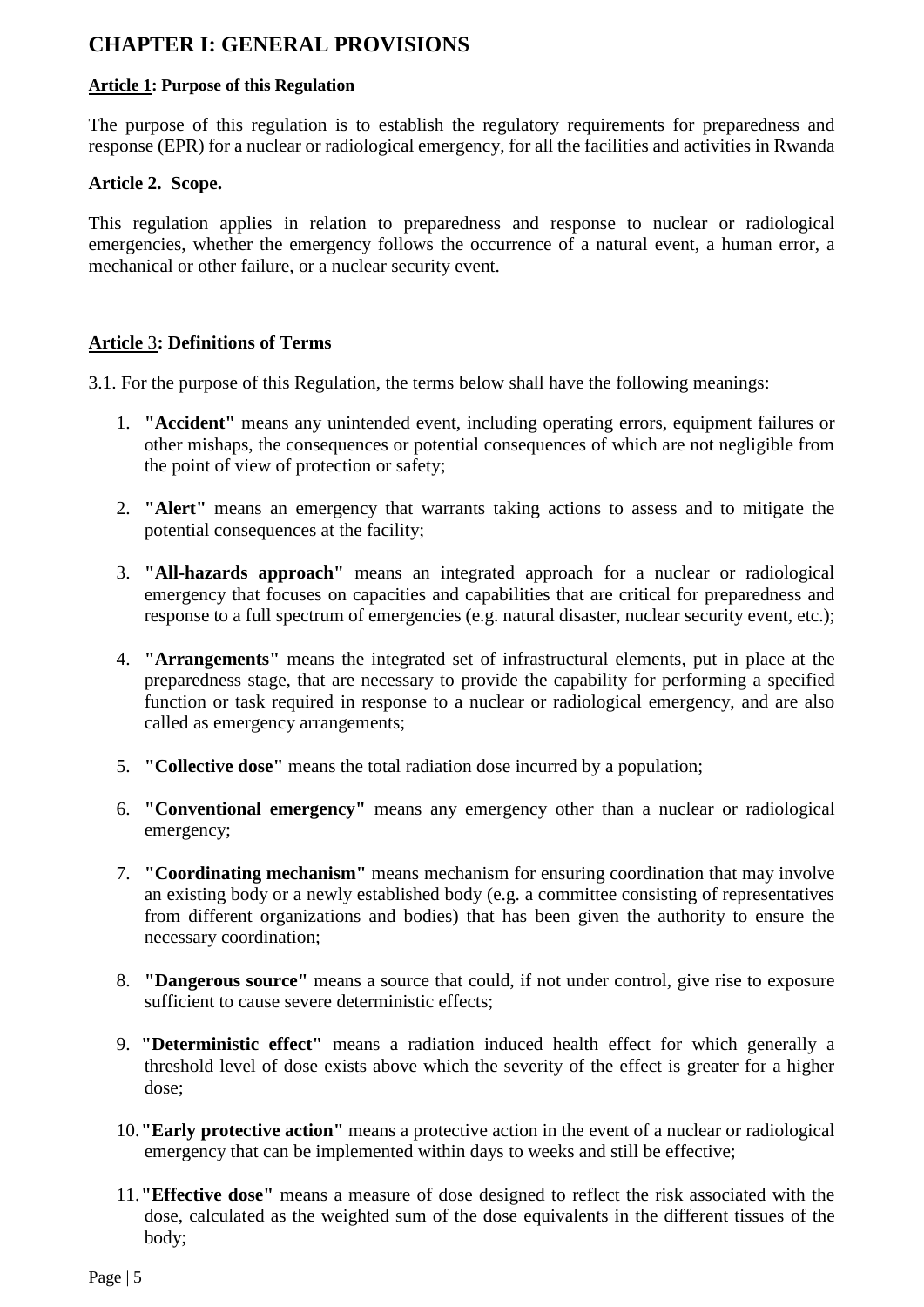#### 12.**"Equivalent dose"** means the quantity HT,R, defined as: *HT,R =WR. DT,R*

Where:  $D_{TR}$  is the absorbed dose delivered by radiation type R averaged over a tissue or organ T and  $w_R$  is the radiation weighting factor for radiation type R;

- 13.**"Emergency Action Level (EAL)"**means a specific, pre-determined criterion for observable conditions used to detect, recognize and determine the emergency class;
- 14.**"Emergency class"** means a set of conditions that warrant a similar immediate emergency response. This term is used for communicating, to the response organizations and to the public, the level of response needed;
- 15.**"Emergency classification"** means the process whereby an authorized official classifies an emergency in order to declare the applicable emergency class;
- 16.**"Emergency exposure situation"** means a situation of exposure that arises as a result of an accident, a malicious act or other unexpected event, and requires prompt action in order to avoid or to reduce adverse consequences;
- 17.**"Emergency plan"** means a description of the objectives, policy and concept of operations for the response to an emergency and of the structure, authorities and responsibilities for a systematic, coordinated and effective response;
- 18.**"Emergency planning distance"** means the extended planning distance (EPD) and the ingestion and commodities planning distance (ICPD);
- 19.**"Emergency planning zone"** means the precautionary action zone (PAZ) and the urgent protective action planning zone (UPZ);
- 20.**"Emergency preparedness"** means the capability to take actions that will effectively mitigate the consequences of an emergency for human life, health, property and the environment;
- 21.**"Emergency response"** means the performance of actions to mitigate the consequences of an emergency for human life, health, property and the environment;
- 22.**"Emergency worker"** means a person having specified duties as a worker in response to an emergency.
- 23.**"Existing exposure situation"** means a situation of exposure that already exists when a decision on the need for control is necessitated to be taken.
- 24.**"Extended Planning Distance (EPD)"**means an area around a facility for which emergency arrangements are made to conduct monitoring following the declaration of a general emergency and to identify areas warranting emergency response actions to be taken off the site within a period after a significant radioactive release that would allow the risk of stochastic effects among members of the public to be effectively reduced.
- 25.**"Facility emergency"** means an emergency that warrants taking protective actions and other response actions at the facility and on the site but does not warrant taking protective actions off the site;
- 26.**"First responders"** means the first members of the license's emergency response organization and off-site authorities to respond at the site of an emergency;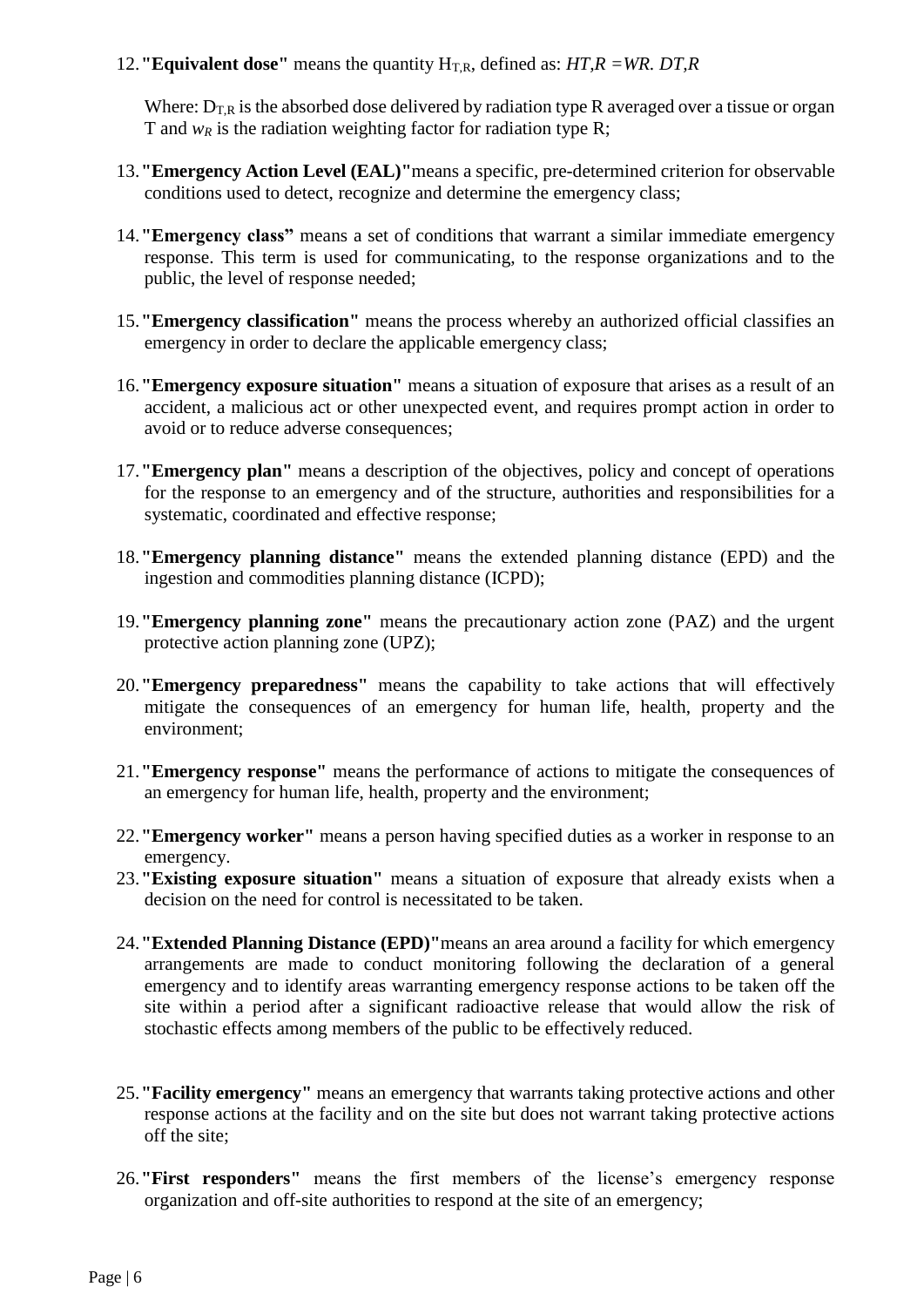- 27.**"General emergency"** means an emergency that warrants taking precautionary urgent protective actions, urgent protective actions, and early protective actions and other response actions on the site and off the site;
- 28.**"Generic criteria"** means levels for the projected dose, or the dose that has been received, at which protective actions and other response actions are to be taken;
- 29.**"Graded approach"** means a process or method for a system of control, such as safety system, in which the stringency of the control measures and conditions to be applied is commensurate, to the extent practicable, with the likelihood and possible consequences of, and the level of risk associated with, a loss of control;
- 30.**"Hazard assessment"** means assessment of hazards associated with facilities, activities or sources in order to identify those events and the associated areas for which such protective actions and other response actions may be required that would be effective in mitigating the consequences of such events;
- 31.**"Helper in an emergency"** means member of the public who willingly and voluntarily helps in the response to a nuclear or radiological emergency;
- 32.**"Ingestion and Commodities Planning Distance (ICPD)"**means an area around a facility for which emergency arrangements are made to take effective emergency response actions following the declaration of a general emergency in order to reduce the risk of stochastic effects among members of the public and to mitigate non-radiological consequences as a result of the distribution, sale and consumption of food, milk and drinking water and the use of commodities other than food that may have contamination from a significant radioactive release;
- 33.**"Inner cordoned off area"** means an area established by first responders in an emergency around a potential radiation hazard, within which protective actions and other emergency response actions are taken to protect first responders and members of the public from possible exposure and contamination;
- 34.**"Integrated emergency exercise"** means emergency exercise in which both on-site and offsite emergency plans and their integration with other plans including contingency plan, physical protection plan, etc. are tested;
- 35.**"Interested party"** means a person or group that is directly or personally [concerned](https://www.ldoceonline.com/dictionary/concern) with a situation and is [likely](https://www.ldoceonline.com/dictionary/likely) to be [affected](https://www.ldoceonline.com/dictionary/affect) by its results
- 36.**"Justification"** means the process of determining, for an emergency exposure situation or an existing exposure situation, whether a proposed protective action or remedial action is likely, overall, to be beneficial;
- 37.**"Licensee"** means holder of a valid license issued by the Regulatory Authority;
- 38.**"Management of nuclear or radiological emergency"** means all administrative and operational activities involved in the preparedness and response to a nuclear or radiological emergency;
- 39.**"Management system"** means a set of interrelated or interacting elements (system) for establishing policies and objectives, and enabling the objectives to be achieved in an efficient and effective manner;
- 40.**"Mitigatory action"** means immediate action to be taken by the licensee or off-site authorities to reduce the potential for conditions to develop, or to mitigate source conditions that would result in exposure or a release of radioactive material requiring emergency actions on or off the site;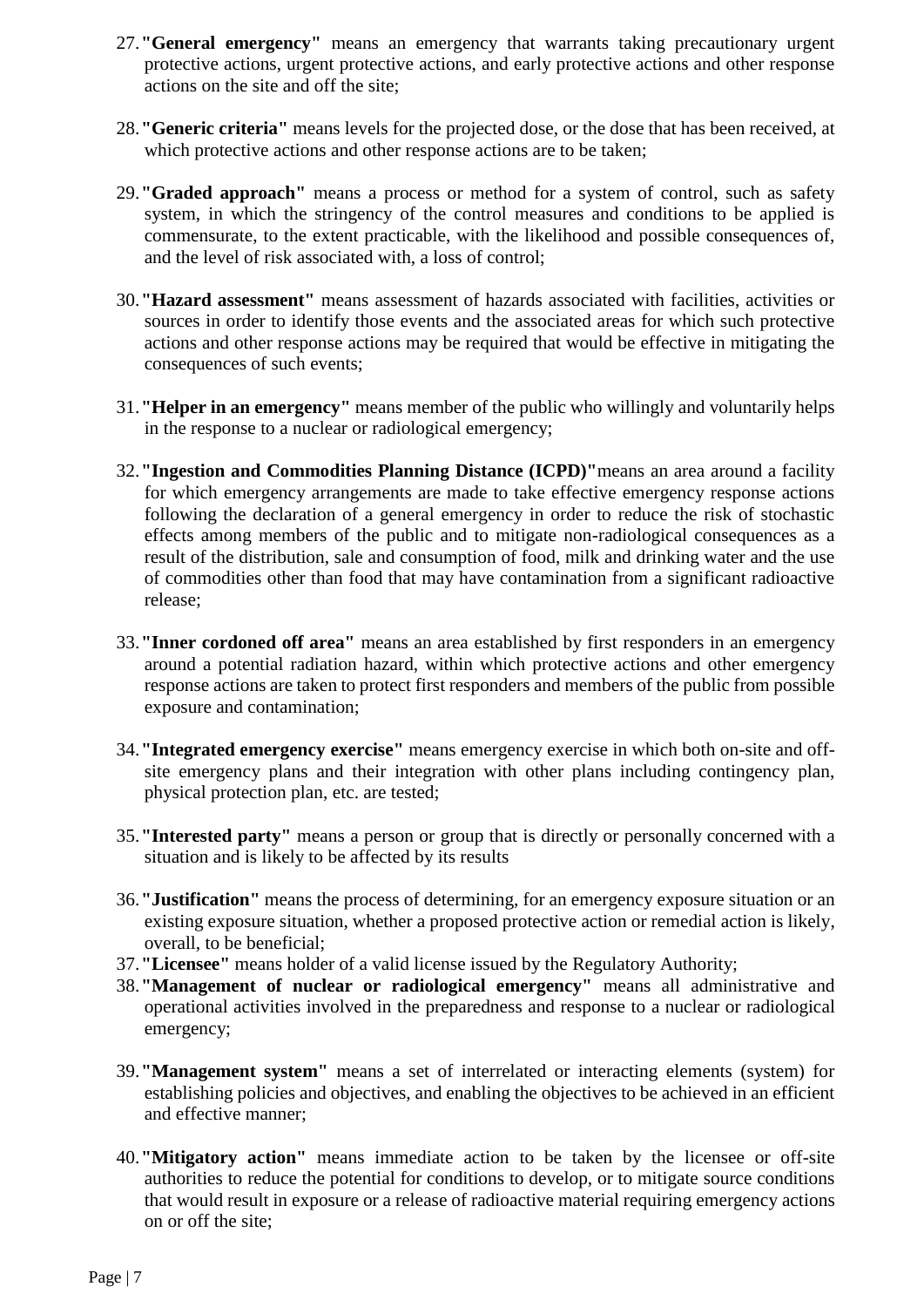- 41.**"Non-radiological consequences"** means adverse psychological, societal or economic consequences of a nuclear or radiological emergency or of an emergency response affecting human life, health, property or the environment;
- 42.**"Notification"** means a set of actions taken upon detection of emergency conditions with the purpose of alerting promptly all organizations with responsibility for emergency response in the event of such conditions.;
- 43. **"Notification point"** means a designated organization with which arrangements have been made to receive notification and to initiate promptly the predetermined actions to activate a part of the emergency response;
- 44.**"Nuclear or radiological emergency"** means an emergency in which there is, or is perceived to be, a hazard due to the energy resulting from a nuclear chain reaction or from the decay of the products of a chain reaction; or radiation exposure, and is also called as an emergency;
- 45.**"Nuclear security event"** means an event that has potential or actual implications for nuclear security that must be addressed. Such events include criminal or intentional unauthorized acts involving or directed at nuclear material, other radioactive material, associated facilities or associated activities.
- 46.**"Off-site"** means area outside the site;
- 47.**"Off-site authorities"** means organizations designated or recognized by a licensee or local, provisional or federal government as being responsible for managing or implementing any aspect of an emergency response. This also includes those organizations or services necessary to support the management and conduct of an emergency response, such as meteorological services;
- 48.**"On-site"** means area within the site;
- 49.**"Operating personnel"** means individual workers engaged in the operation of an authorized facility or the conduct of an authorized activity;
- 50.**"Operational criteria"** means values of measurable quantities or observable conditions to beused in response to a nuclear or radiological emergency in order to determine the need for appropriate protective actions and other response actions.
- 51.**"Operational Intervention Level (OIL)"**means a set level of a measurable quantity that corresponds to generic criterion. Operational intervention levels are typically expressed in terms of dose rates or of activity of radioactive material released, time integrated air activity concentrations, ground or surface concentrations, or activity concentrations of radionuclides in environmental, food or water samples.
- 52.**"Optimization"** means the process of determining the level of protection and safety that would result in the magnitude of individual doses, the number of individuals (workers and members of the public) subject to exposure and the likelihood of exposure being as low as reasonably achievable (ALARA), taking into account the economic and social factors;
- 53. **"Other response action"** means an emergency response action other than a protective action such as medical examination, consultation and treatment; registration and long term medical follow-up; control of access and traffic restrictions; provision of psychological counseling; and public information and other actions for mitigating non-radiological consequences and for public reassurance;
- 54. **"Physical protection"** means measures (including structural, technical and administrative protective measures) taken to prevent an adversary from achieving an undesirable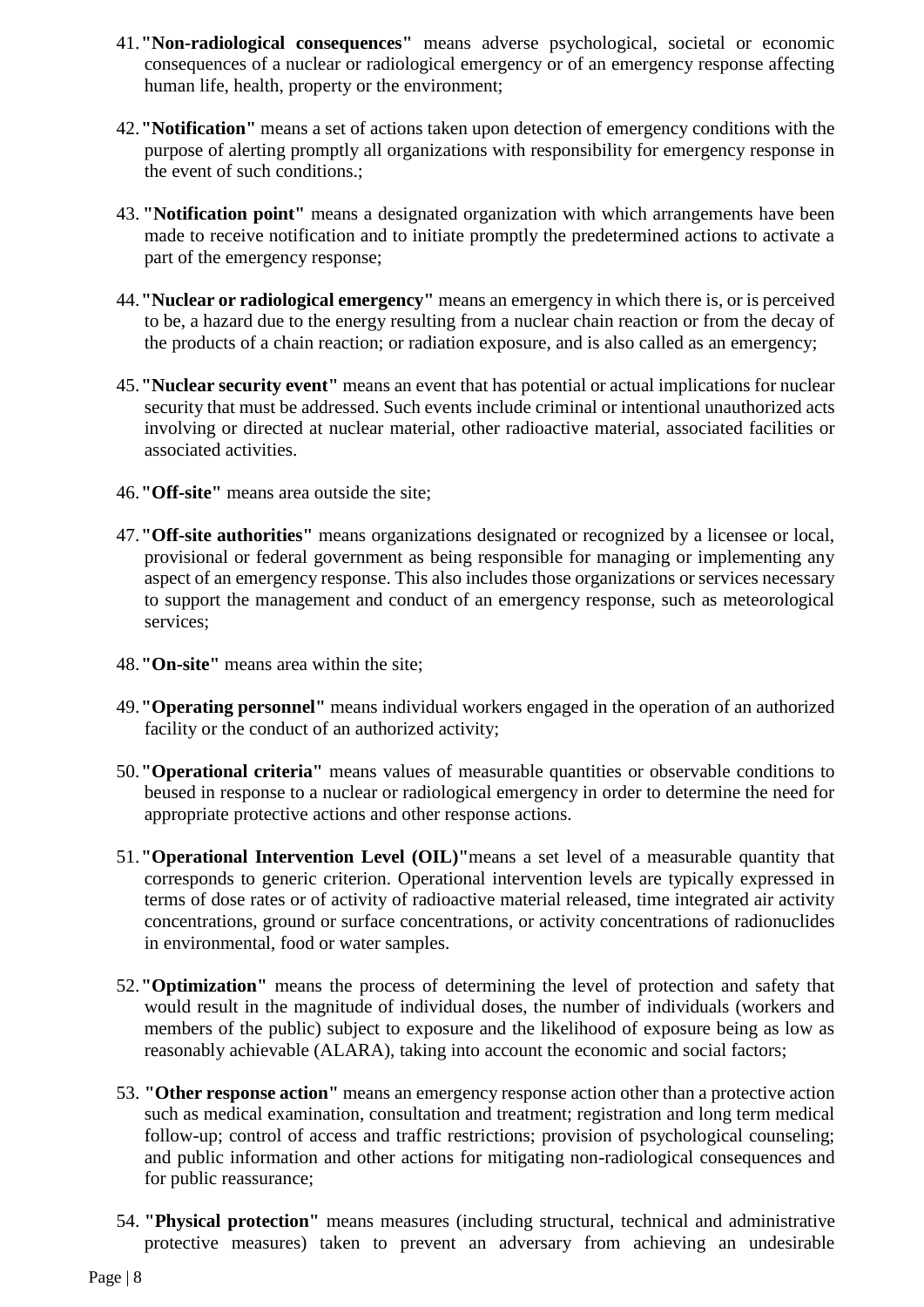consequences (such as sabotage, or the unauthorized removal of nuclear material in use, storage or transport) and to mitigate or minimize the consequences if the adversary initiates such a malicious act;

- 55. **"Planned exposure situation"** means a situation of exposure that arises from the planned operation of a source or from a planned activity that results in an exposure from a source;
- 56. **"Precautionary Action Zone (PAZ)"** means an area around a facility for which emergency arrangements have been made to take urgent protective actions in the event of a nuclear or radiological emergency in order to avoid or to minimize severe deterministic effects off the site.
- 57. **"Precautionary urgent protective action"** means an urgent protective action taken before or shortly after a release of radioactive material, or an exposure, on the basis of the prevailing conditions in order to avoid or to minimize severe deterministic effects;
- 58. **"Preparedness stage"** means the stage or phase at which arrangements for an effective emergency response are established prior to a nuclear or radiological emergency;
- 59. **"Projected dose"** means the dose that would be expected to be received if planned protective actions were not taken;
- 60. **"Protective action"** means an action for the purposes of avoiding or reducing doses that might otherwise be received in an emergency exposure situation or an existing exposure situation;
- 61. **"Radiological assessor"** means a person or team who in the event of a nuclear or radiological emergency assists the licensee or off-site authorities by performing radiological surveys, performing dose assessments, controlling contamination, ensuring the radiation protection of emergency workers and formulating recommendations on protective actions and other response actions;
- 62. **"Radiological consequences"** means consequences of a nuclear or radiological emergency causing exposures that have effects on human health and safety, quality of life, property or the environment;
- 63. **"Reference level"** means for an emergency exposure situation or an existing exposure situation, the level of dose, risk or activity concentration above which it is not appropriate to plan to allow exposures to occur and below which optimization of protection and safety would continue to be implemented;
- 64. **"Residual dose"** means the dose expected to be incurred after protective actions have been terminated (or after a decision has been taken not to take protective actions). Residual dose applies for an existing exposure situation or an emergency exposure situation;
- 65. **"Security system"** means an integrated set of security measures;
- 66. **"Significant release of radioactive material"** means a radioactive release that could lead to severe deterministic effects off the site and thus warrants taking protective actions or other response actions off the site;
- 67. **"Site"** means a geographical area that contains a licensed facility, authorized or licensed activity or source, and within which the management of the licensed facility or activity or first responders may directly initiate emergency response actions;
- 68. **"Site area emergency"** means an emergency that warrants taking protective actions and other response actions on the site and in the vicinity of the site;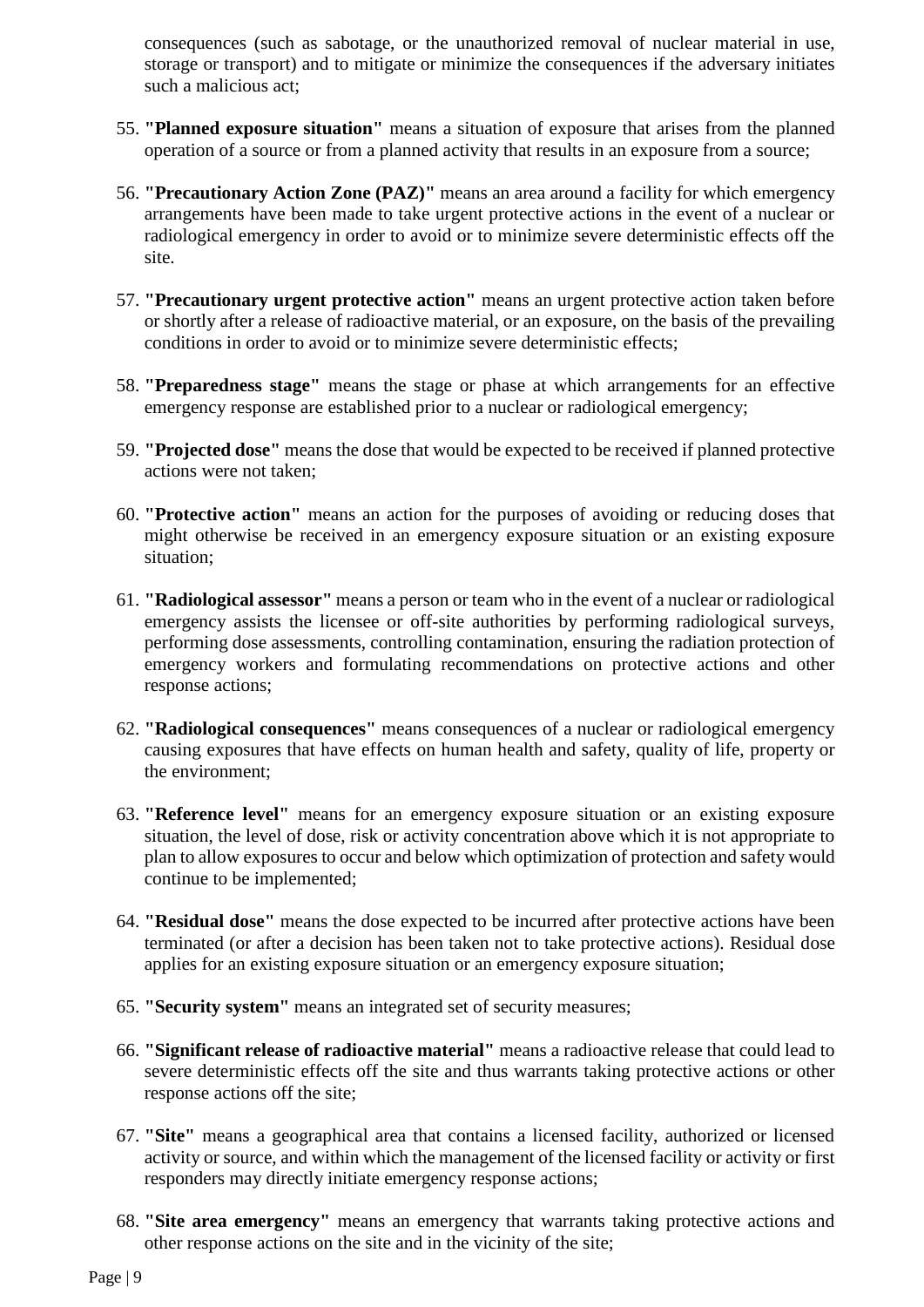- 69. **"Source"** means anything that may cause radiation exposure, such as by emitting ionizing radiation or by releasing radioactive substances or radioactive material, and can be treated as a single entity for purposes of protection and safety. A complex or multiple installation situated at one location or site may, as appropriate, be considered a single source for the purposes of application of this regulation;
- 70. **"Special facility"** means a facility for which predetermined facility specific actions need to be taken if urgent protective actions are ordered in its locality in the event of a nuclear or radiological emergency. Such facilities may include chemical plants that cannot be evacuated until certain actions have been taken to prevent fire or explosions and telecommunication centers that must be staffed in order to maintain communication services;
- 71. **"Special population group"** means members of the public for whom special arrangements are necessary to be made in order for effective protective actions to be taken in the event of a nuclear or radiological emergency. This group may include persons with disabilities, hospital patients and prisoners;
- 72. **"Stochastic effect"** means a radiation induced health effect, the probability of occurrence of which is greater for a higher radiation dose and the severity of which (if it occurs) is independent of dose.
- 73. **"Transient population groups"** means those members of the public who are residing for a short period of time (days to weeks) in a location (such as a camping ground) that can be identified in advance.
- 74. **"Transnational emergency"** means a nuclear or radiological emergency of actual, potential or perceived radiological significance for more than one State.
- 75. **"Unforeseen location"** means any location where there is a significant likelihood of encountering a dangerous source, contaminated commodity and other nuclear and radioactive material that is not under regulatory control (e.g. scrap metal processing facilities, public places, transportation routes, border crossing points, seaports, airports, etc.);
- 76. **"Urgent protective action"** means a protective action in the event of an emergency which must be taken promptly (normally within hours) in order to be effective, and the effectiveness of which will be markedly reduced if it is delayed.
- 77. **"Urgent protective action planning zone (UPZ)"**means an area around a facility for which arrangements have been made to take urgent protective actions in the event of a nuclear or radiological emergency in order to avert doses off the site.
- 78. **"Worker"** means any person who works, whether full time, part time or temporarily, for an employer and who has recognized rights and duties in relation to occupational radiation protection. A self-employed person is regarded as having the duties of both an employer and a worker.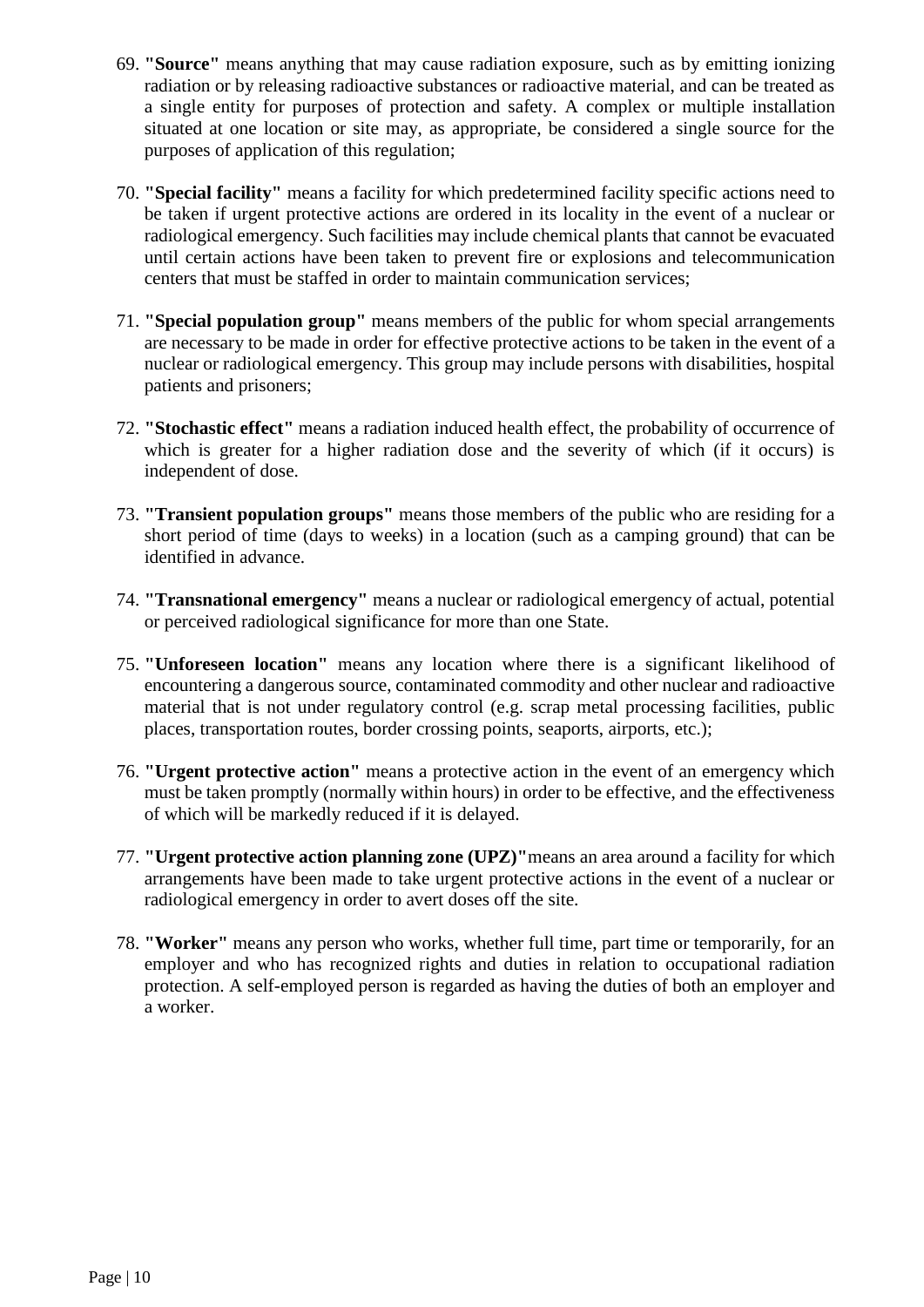## <span id="page-10-0"></span>**CHAPTER II. GENERAL REQUIREMENTS**

### <span id="page-10-1"></span>**Article 4. General Responsibilities**

In order to ensure the effective response in case of a nuclear or radiological emergency, the licensee shall:

- (a) establish an adequate capability including the infrastructure needed for an effective response, and set up arrangements for preparedness and response for a nuclear or radiological emergency for all facilities or activities under its management,
- (b) Save lives of affected workers and/or public under the responsibility of the licensee;
- (c) Render first aid, provide for critical medical treatment and for the treatment of radiation injuries;
- (d) Avoid or minimize severe deterministic effects;
- (e) Reduce the risk of stochastic effects;
- (f) Regain control of the situation and mitigate radiological consequences;
- (g) Keep the public informed and maintain public trust;
- (h) Mitigate, to the extent practicable, non-radiological consequences;
- (i) Protect, to the extent practicable, property and the environment; and
- (j) Prepare, to the extent practicable, for the resumption of normal social and economic activity. Develop and implement an emergency management system within the integrated management system of the organization, for the facilities and activities under his responsibilities. Use the emergency preparedness categories provided in Annex I of this regulation to apply a graded approach for developing justified and optimized arrangements for preparedness and response for a nuclear or radiological emergency.

#### <span id="page-10-2"></span>**Article 5. On-site Emergency Management System in regard to the emergency management system, the licensee shall:**

- (a) ensure that the emergency management system is designed to be commensurate with the results of the hazard assessment, and that it enables an effective and efficient emergency response for a nuclear or radiological emergency;
- (b) ensure that the on-site emergency management system is integrated, to the extent practicable, into the all-hazards emergency management system of the off-site local and national authorities;

### <span id="page-10-3"></span>**Article 6. Roles and Responsibilities for Emergency Preparedness and Response**

The licensee shall ensure that roles and responsibilities for preparedness and response for a nuclear or radiological emergency are clearly specified assigned and understood in advance, and the line of succession for decision-making positions in the emergency response organization has been identified and is in place.

For radiological facilities and activities, the licensee shall make arrangements for the recovery and rehabilitation of the affected workers, public and the environment as prescribed in the Regulations for the Licensing of Radiation Facility (ies) other than Nuclear Installation(s), whereas, for the nuclear installations, the licensee shall be liable for nuclear damage under the provisions of the Radiation Protection Law.

The licensee shall: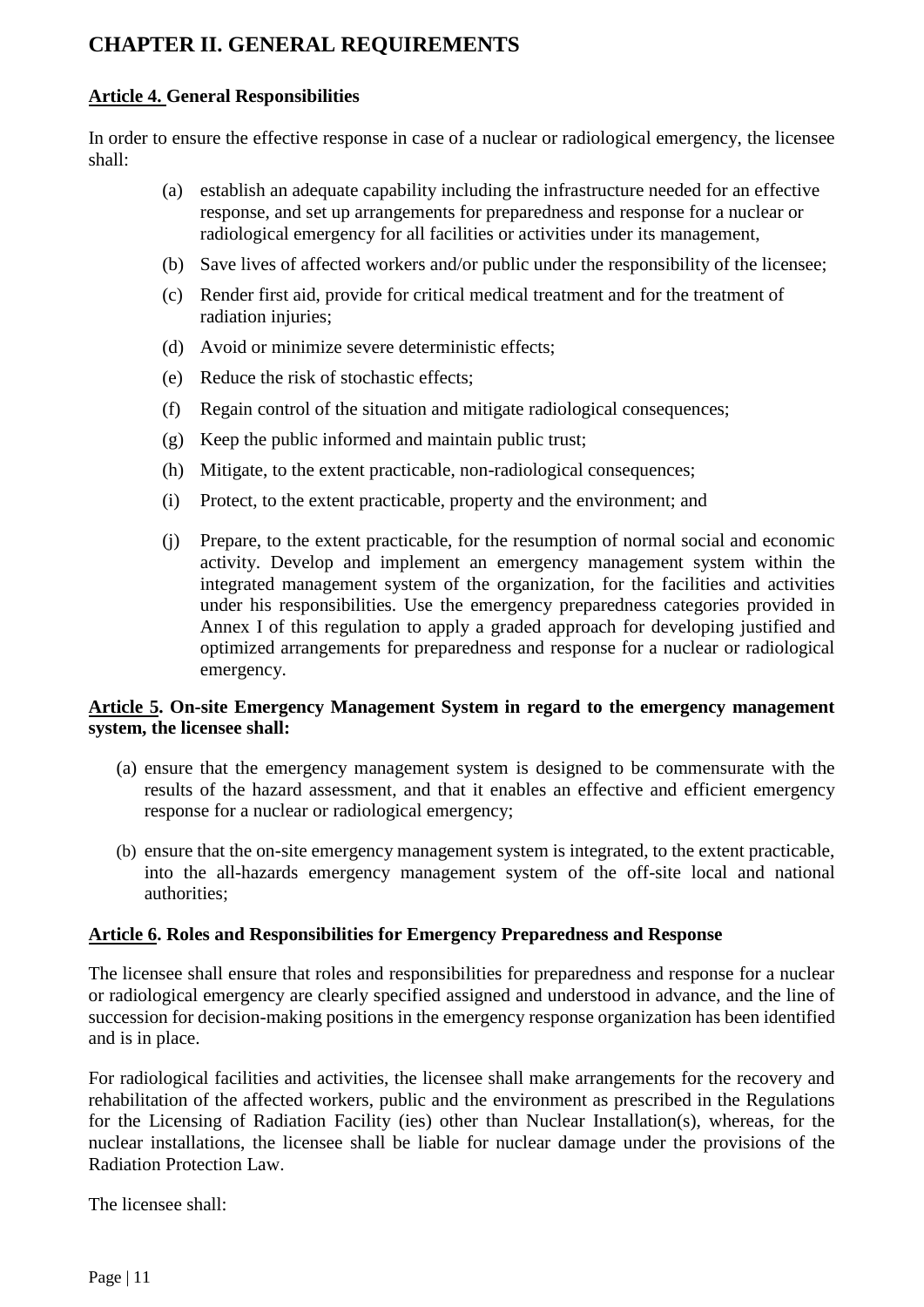- a) ensure that the necessary human, technical, financial and other resources are available to prepare for and to deal with both radiological and non-radiological consequences of a nuclear or radiological emergency;
- b) establish, maintain and demonstrate leadership in relation to preparedness and response for a nuclear or radiological emergency;
- c) demonstrate the emergency arrangements in an exercise before radioactive material is brought to the facility, or nuclear material is introduced into the system of nuclear installations;
- d) establish an internal coordinating mechanism to be functional at the preparedness stage, consistent with its emergency management system, with the following functions to:

(a) conduct hazard assessment of the facilities and/or activities under responsibility, and periodic reviews of the assessed hazards;

(b) prepare and periodically review, revise, test and implement an on-site emergency plan, based on the hazard assessment;

(c) ensure consistency of on-site emergency arrangements with those of off-site local and national authorities under the all-hazards approach, including those arrangements for response to nuclear security events;

(d) ensure consistency among relevant plans, inter alia the emergency plans and physical protection plans, and ensure that these plans are integrated;

(e) conduct subsequent analysis of an emergency, including analysis of the emergency response;

(f) ensure that appropriate and coordinated training and exercises programs are in place and implemented, and that training and exercises are systematically evaluated; and

(g) ensure effective communication with the public in preparedness for a nuclear or radiological emergency.

### <span id="page-11-0"></span>**Article 7. Hazard Assessment**

The licensee shall perform the hazard assessment in relation to its facilities and activities, to determine the extent of preparedness and response arrangements for a nuclear or radiological emergency, based on a graded approach.

As part of the hazard assessment, the licensee shall conduct a comprehensive safety analysis to identify all sources of exposure and to assess the potential consequences of postulated emergencies on its personnel, the public and the environment, based on the identified hazards. The on-site arrangements for preparedness and response for a nuclear or radiological emergency shall be commensurate with the identified hazards and the magnitude of the potential consequences.

The licensee shall ensure that hazard assessment comprise the following events:

- (a) Events that could affect the facility or activity, including events of very low probability and events not considered in the design; Events involving a combination of a nuclear or radiological emergency with a conventional emergency;
- (b) Events that could affect several facilities and activities concurrently, as well as consideration of the interactions between the facilities and activities affected.
- (a) 7.4. The licensee shall ensure that the hazard assessment includes consideration of the results of threat assessment made for nuclear security purposes, and shall identify on-site and off-site areas and locations, where any of the following is warranted: Precautionary urgent protective actions as prescribed in Annex II of this regulation;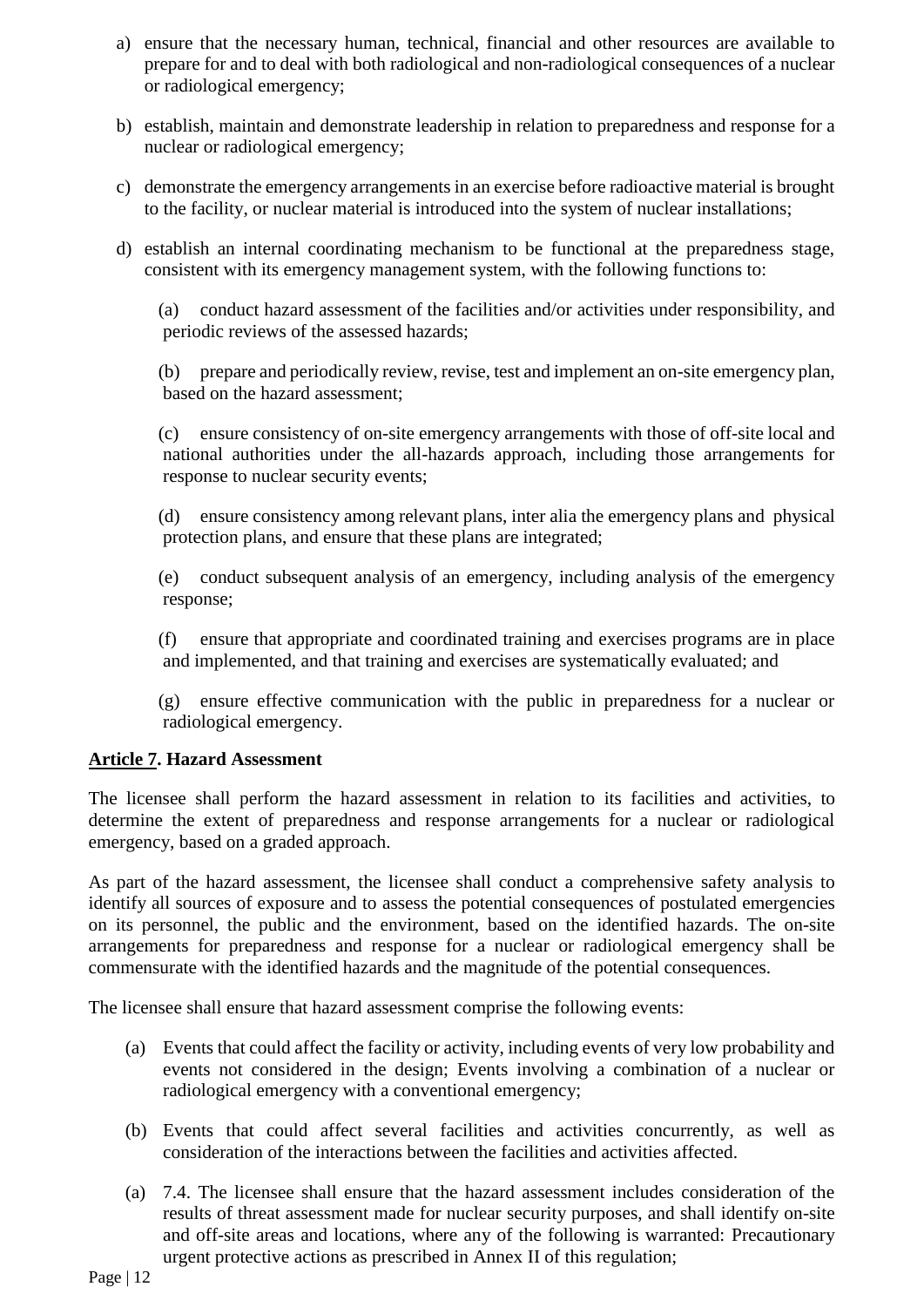- (b) Urgent protective actions and other response actions as prescribed in Annex II of this regulation;
- (c) Early protective actions and other response actions, as prescribed in Annex II of this regulation;
- (d) Other emergency response actions, such as longer term medical actions, as prescribed in Annex II of this regulation, and emergency response actions aimed at enabling the termination of the emergency;
- (e) Protection of emergency workers, as prescribed in Annex III of this regulation. The licensee shall ensure that the hazard assessment also identifies non-radiation related hazards that may impair the effectiveness of the response actions to be taken and make provisions for revision of emergency arrangements prior to any changes in the facility or activity that affect the existing hazard assessment; or when new information becomes available that provides insights into the adequacy of the existing arrangements.

#### <span id="page-12-0"></span>**Article 8. Development of protection strategies for a nuclear or radiological emergency**

At the preparedness stage, the licensee shall develop protection strategiesfor taking protective actions and other response actions effectively on the site or under his responsibility, based on the hazards identified and the potential consequences of a nuclear or radiological emergency.

The licensee shall ensure that its protective and other response actions are justified and optimized, at the preparedness stage and during the response to an emergency, with due account to radiation detriments and also to non-radiological consequences having impact on public health, the economy, society and the environment.

The licensee shall develop its protection strategies based on the following considerations:

- (a) Evaluation of the detriment associated with the occurrence of stochastic effects in individuals exposed to ionizing radiation, basing on the effective dose;
- (b) the occurrence of deterministic effects in individuals exposed to ionizing radiation shall be evaluated on the basis of the RBE-weighted absorbed dose to internal tissues or organs;
- (c) actions to be taken either individually or in combination, to avoid or to minimize severe deterministic effects and to reduce the risk of stochastic effects shall be in line with the reference level and generic criteria as prescribed in Annex II of this regulation;
- (d) Operational criteria, in terms of conditions on the site, emergency action levels (EALs) and operational intervention levels (OILs) for taking protective actions and other response actions shall be derived from the generic criteria given in Annex II of this regulation.

Arrangements shall be established in advance to revise these operational criteria, as appropriate, in the course of a nuclear or radiological emergency, with account taken of the prevailing conditions as they evolve and in line with the national EPR plan.

The licensee shall involve and consult interested parties, as appropriate, in the development of its protection strategies.

The licensee shall ensure that the on-site protection strategy is harmonized with the off-site protection strategy.

At the preparedness stage, the licensee shall provide the off-site local and national authorities with relevant information for the development of off-site protection strategies for a nuclear or radiological emergency.

Page | 13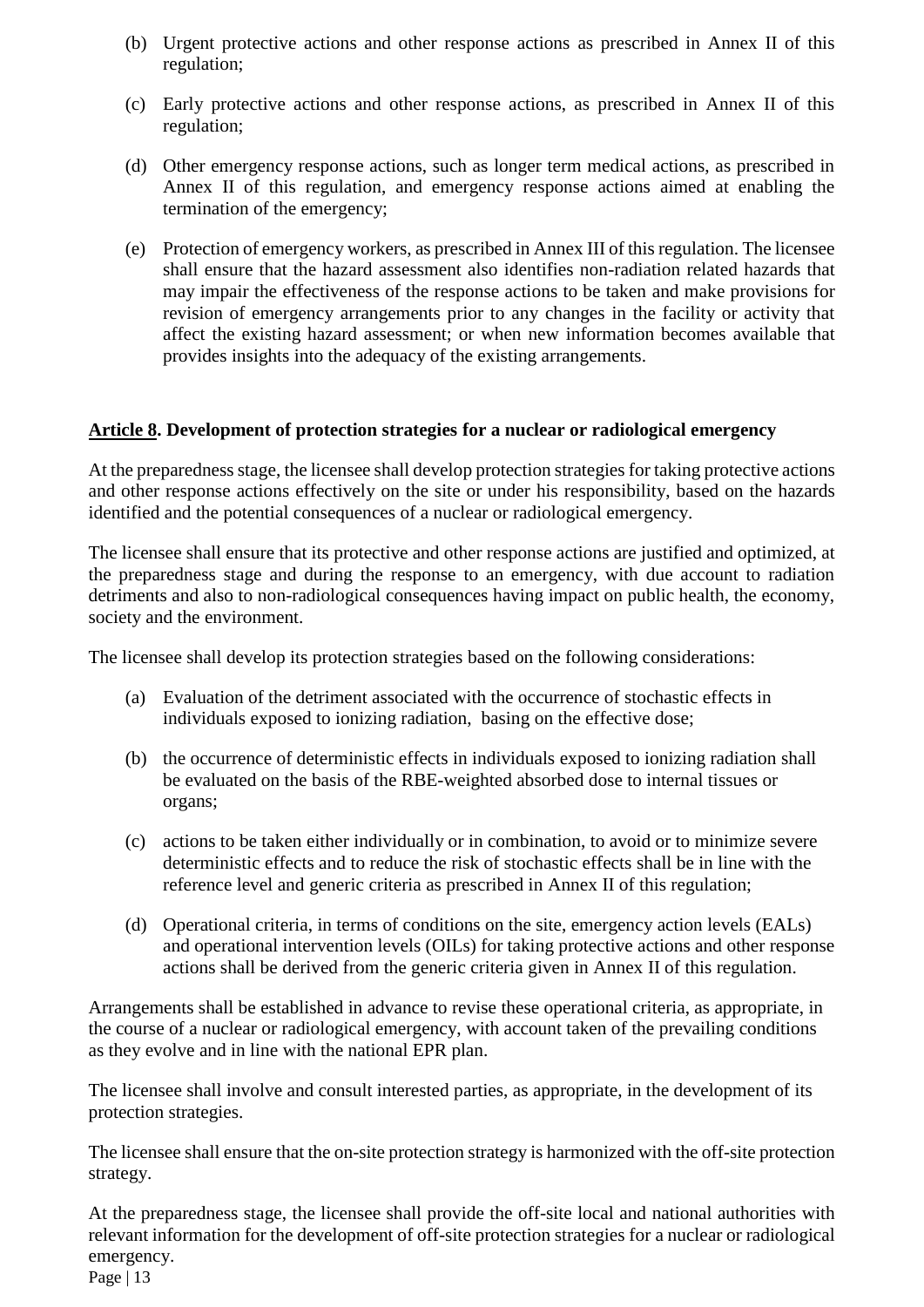#### <span id="page-13-0"></span>**Article 9. Implementation of protection strategies**

- (a) 9.1. The licensee shall ensure that its protection strategy is implemented safely and effectively in emergency response, including but not limited to:
- (b) take urgent protective actions and other response actions in accordance with Annex II of this regulation, in order to avoid or to minimize severe deterministic effects, if possible, on the basis of observed conditions and before any exposure occurs;
- (c) Take early protective actions and other response actions to reduce the risk of stochastic effects based on generic criteria provided in Annex II of this regulation;
- (d) Provide for registration, health screening and longer term medical follow-up, , based on generic criteria provided in Annex II of this regulation;
- (e) Take actions to protect emergency workers, based on guidance values provided in Annex III of this regulation;
- (f) Take actions to mitigate non-radiological consequences, based on generic criteria provided in Annex II of this regulation;
- (g) Assess the effectiveness of the actions taken and adjusting them as appropriate on the basis of prevailing conditions and available information;
- (h) Revising the protection strategy as necessary and its further implementation;
- (i) Discontinuing protective actions and other response actions when they are no longer justified.
- (j) The licensee shall make arrangements to assess the magnitude of hazards and the possible development of hazardous conditions, throughout a nuclear or radiological emergency in order to promptly identify, characterize or anticipate, as appropriate, new hazards or the extent of hazards and to revise the protection strategy.

### <span id="page-13-1"></span>**CHAPTER III. FUNCTIONAL REQUIREMENTS**

#### <span id="page-13-2"></span>**Article 10. Management of Operations in an Emergency Response**

The licensee shall ensure that arrangements are in place for managing the response to a nuclear or radiological emergency, in the following manner:

- (a) For facilities in category I, II and III, the licensee shall make arrangements for on-site emergency response to be promptly executed and managed without impairing the performance of the continuing operational safety and security functions, both at the facility and at any other facilities on the same site.
- (b) For facilities in category I, II and III, the licensee shall arrange for transition from normal operations to operations under emergency conditions on the site and ensure its effective execution. The personnel who will be on the site when an emergency occurs shall be allocated clear responsibilities for this transition.

Page | 14 The licensee shall have arrangements in place to coordinate and integrate its response with the response of off-site authorities to conventional emergencies and to nuclear security events, under a unified command and control structure managed by the local or national authorities. These arrangements shall take into consideration the fact that the initiator of the nuclear or radiological emergency may not be known early in the response.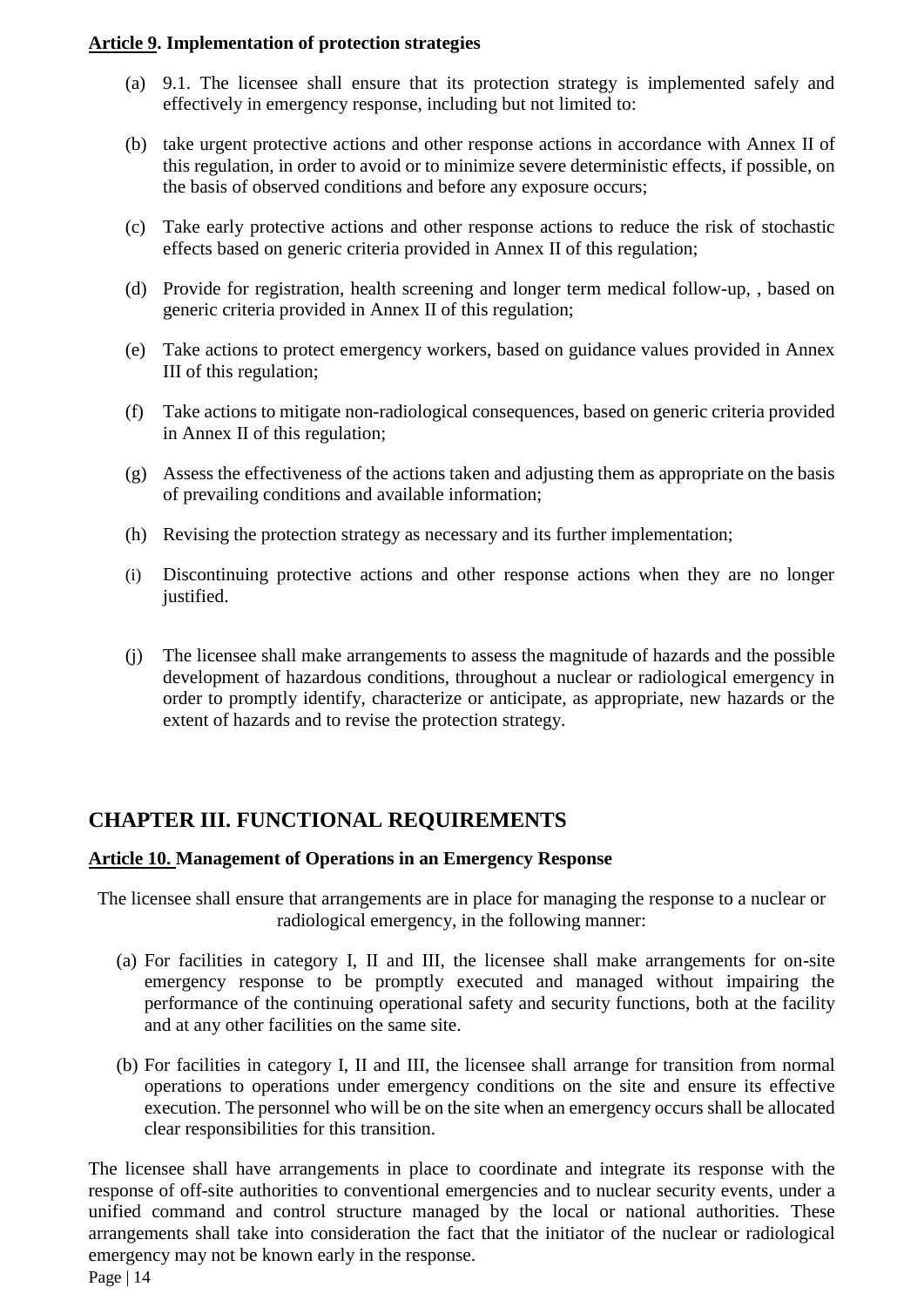For a site where several facilities in categories I and II are collocated, the licensee shall make adequate arrangements to manage the emergency response at all the facilities, if each of them is under emergency conditions simultaneously. This shall include arrangements to manage the deployment of and the protection of personnel responding on the site and off the site.

The licensee shall ensure that, as far as practicable, the physical protection and the security systems under his responsibility remain functional in a nuclear or radiological emergency.

The licensee shall clearly assign in advance, and promptly discharge in a nuclear or radiological emergency, the authority and responsibility for directing the on-site emergency response and for making decisions on emergency response actions to be taken within licensee's responsibility.

The licensee shall make arrangements for obtaining and assessing the information necessary for making decisions on the allocation of resources throughout a nuclear or radiological emergency.

For facilities in category I and II, the licensee shall make arrangements, in coordination with off-site authorities, for coordinating the emergency response between response organizations within the emergency planning zones and emergency planning distances.

### <span id="page-14-0"></span>**Article 11. Arrangements for the Identification and Notification of a Nuclear or Radiological Emergency**

The licensee shall put in place arrangements for the prompt identification and notification of a nuclear or radiological emergency, and for the activation of an emergency response.

The licensee shall establish an on-site notification point for exchange of information with the off-site local and national authorities in case of a nuclear or radiological emergency. The notification point shall be:

- (a) maintained in a state of continuous availability to send notification or request for support to the off-site officials; and
- (b) able to initiate immediate communication by suitable, reliable and diverse means with the off-site response organizations.

The licensee shall coordinate with off-site authorities to ensure that a local off-site notification point has been established and appointed to receive licensee's notification of an actual or potential nuclear or radiological emergency and to activate the off-site response and the external support to the on-site response of the licensee.

During the working hours, the licensee shall have a person on the site at all times with the following authority and responsibilities to:

- (a) promptly recognize and classify the emergency;
- (b) upon classification, to promptly declare the emergency class and to initiate the on-site response in accordance with the protection strategy and with the provisions of the on-site emergency plan;
- (c) to notify the local off-site public authorities, and provide sufficient information to activate the off-site response.

For facilities in category I and II, the licensee in coordination with off-site authorities shall ensure that the off-site notification point is able to initiate immediate communication with the authority that has been assigned the responsibility to decide on and to initiate protective actions off the site.

### <span id="page-14-1"></span>**Article 12. Classification of nuclear and radiological emergencies**

The licensee shall use the emergency classification system provided in Annex IV of this regulation for the activation of the on-site and off-site response.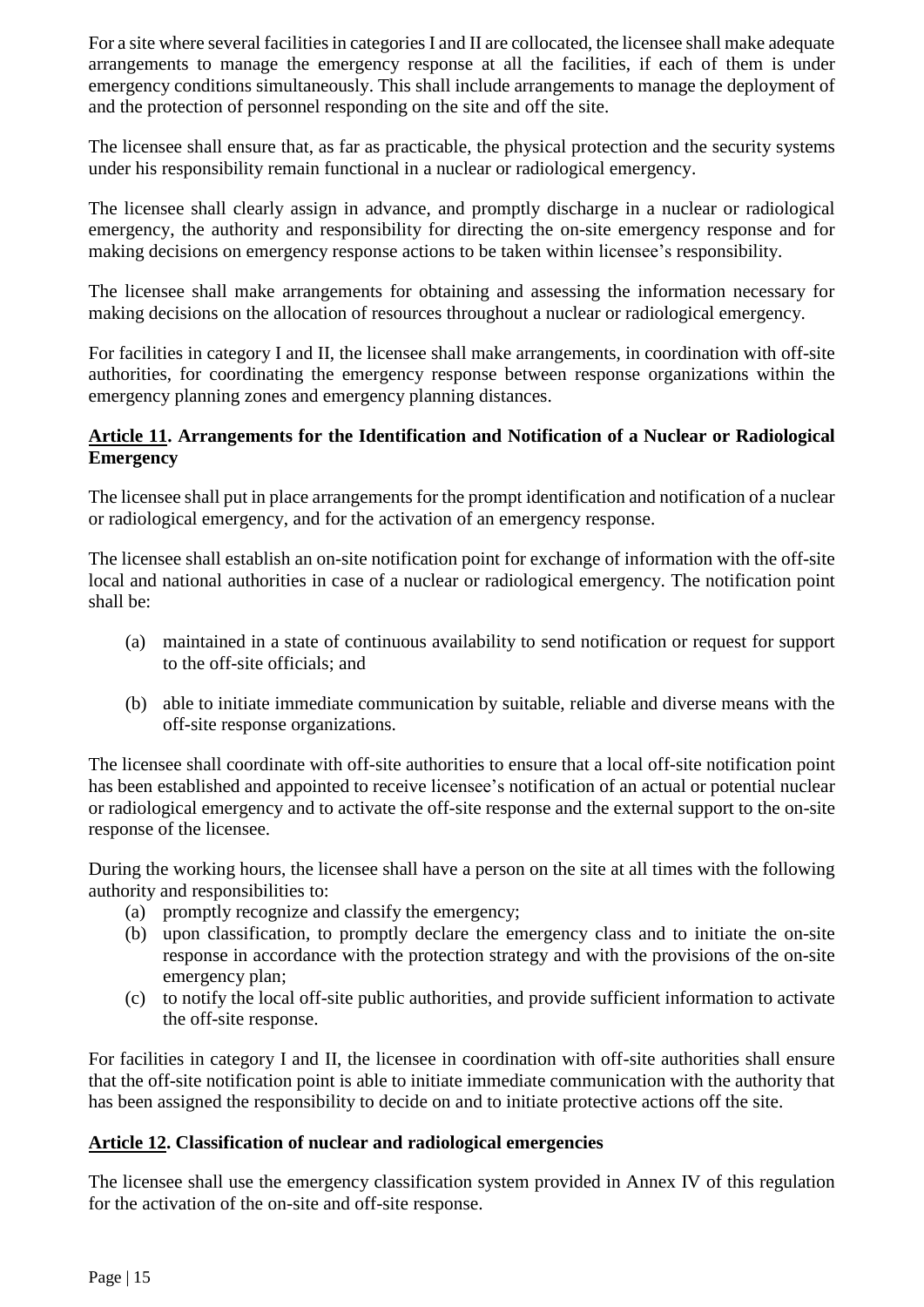The licensee shall establish operational criteria for emergency classification which shall include EALs and other observable conditions and indicators of the conditions at the facility and on the site or off the site as well as in the vicinity of the facility. Detailed EALs shall be developed for each emergency class. The EALs shall be submitted for approval to the Regulatory Authority and afterwards included in the on-site emergency plan and in the operating procedures of the facility or activity.

The licensee shall ensure that any process or action not related to the emergency response, such as rating an event on the International Nuclear and Radiological Event Scale (INES), does not delay the emergency classification and the activation of the on-site response. Such classification shall be done in accordance with Annex V of this Regulation, and only for communication purposes related to the significance of nuclear or radiological events.

#### <span id="page-15-0"></span>**Article 13. Review of declared emergency**

As the emergency progresses, the licensee shall review the declared emergency class in light of any new information and to revise it as appropriate.

#### <span id="page-15-1"></span>**Article 14. Notification of emergency**

The licensee shall notify the local Authorities and the Regulatory Authority immediately after declaration of any of the emergency class specified in the licensee's emergency plan. The follow-up notifications to the local Authorities and the Regulatory Authority shall also be made immediately upon change in emergency class, plant or facility conditions, implementation of mitigatory actions, protective and other response actions.

The licensee shall promptly share information with the local Authorities and the Regulatory Authority, and other governmental organizations as necessary, for the assessment of the emergency situation, and in transnational emergency to meet the obligations of relevant international conventions when requested.

In the event of loss of a radioactive source or of loss of control over a radioactive source, the licensee shall remain liable for the recovery of the source. The notification form shall particularly include as a minimum the radionuclide, the activity, the identification number of the source, type and identification number of the source container and a detailed description of the relevant events leading to the loss or loss of control.

#### <span id="page-15-2"></span>**Article 15. Mitigatory Action**

The licensee shall promptly take actions on the site that are necessary to mitigate the consequences of a nuclear or radiological emergency involving a facility or an activity under its responsibility.

For facilities in category I, II and III or activities in category IV, the licensee shall put in place arrangements for mitigatory actions to:

- (a) Prevent escalation of an emergency;
- (b) Return the facility or radiation source to a safe and stable state; and
- (c) Reduce the potential, and to mitigate the consequences, of radioactive releases or exposures.

Such arrangements, shall take into account the following:

- (a) the operational actions necessary and information needed for the assessment of the situation;
- (b) the workload and conditions of the operating personnel;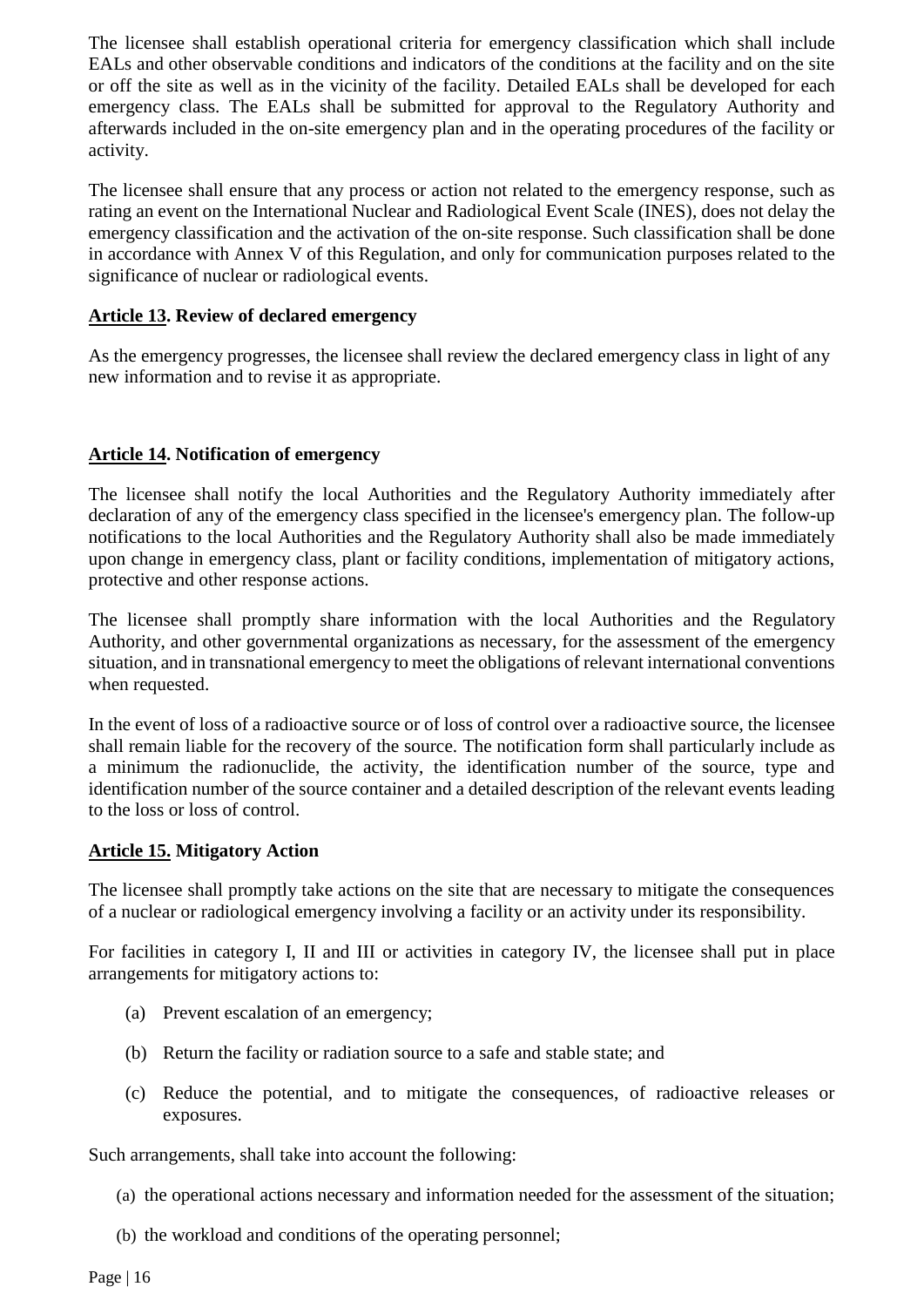- (c) the response actions necessary in the facility;
- (d) full range of possible conditions affecting the emergency response, including those resulting from conditions in the facility and those resulting from impacts of natural, human induced or other events and affecting infrastructure or affecting several locations simultaneously;
- (e) the continued operability of physical protection and nuclear security systems.

The arrangements shall include the development and enforcement of emergency operating procedures and guidance for operating personnel on mitigatory actions for severe conditions for a nuclear power plant, as part of the accident management program and for the full range of postulated emergencies for the facilities and/or activities under licensee's responsibilities.

#### <span id="page-16-0"></span>**Article 16. Access to the facility**

The licensee shall assess and determine, at the preparedness stage, when and under what conditions assistance from off-site authorities is required on the site, consistent with the hazard assessment and the protection strategy.

In addition, the licensee shall ensure that arrangements are in place for receiving on the site technical expertise in radiation protection from off-site organizations.

#### <span id="page-16-1"></span>**Article 17. On-site and off-site teams to support on-site response**

The licensee shall ensure that on-site teams for mitigating the consequences of an emergency are available and are prepared to perform response actions at the facility. The operating personnel and emergency workers directing mitigatory actions shall be provided with information and technical assistance to allow them to take actions effectively to mitigate the consequences of the emergency.

For facilities in category I, II and III, the licensee shall ensure that any equipment that is necessary for actions to be taken in response to a radiological emergency shall be placed at the most suitable location to ensure its availability at the time of need and to allow safe access to it under emergency conditions.

In case of an emergency, off-site emergency response teams shall be afforded prompt access to the facility premises, and shall be informed about on-site conditions and provided with instructions and with means for protecting themselves as emergency workers while performing response actions on the site.

The licensee for activities in category IV shall make arrangements to:

- (a) Promptly inform the local authorities and the Regulatory Authority;
- (b) Coordinate with the local authorities and the regulatory Authority for on-call advice;
- (c) Dispatch of an emergency team at the scene of the incident which includes a radiological assessor or team capable of assessing the radiological hazards and conditions, and of advising on mitigatory actions, public protective and response actions, and on emergency workers protection;
- (d) Initiate a prompt search in the event of loss of a dangerous source.
- (e) Take all practicable and appropriate actions to locate and recover the radioactive source, and/or mitigate the consequences of the emergency;
- (f) Provide guidance and training to emergency workers and first responders in an emergency at an unforeseen location
- (g) Issue warnings to the public in the case when the dangerous source is lost or illicitly removed and possibly being in the public domain.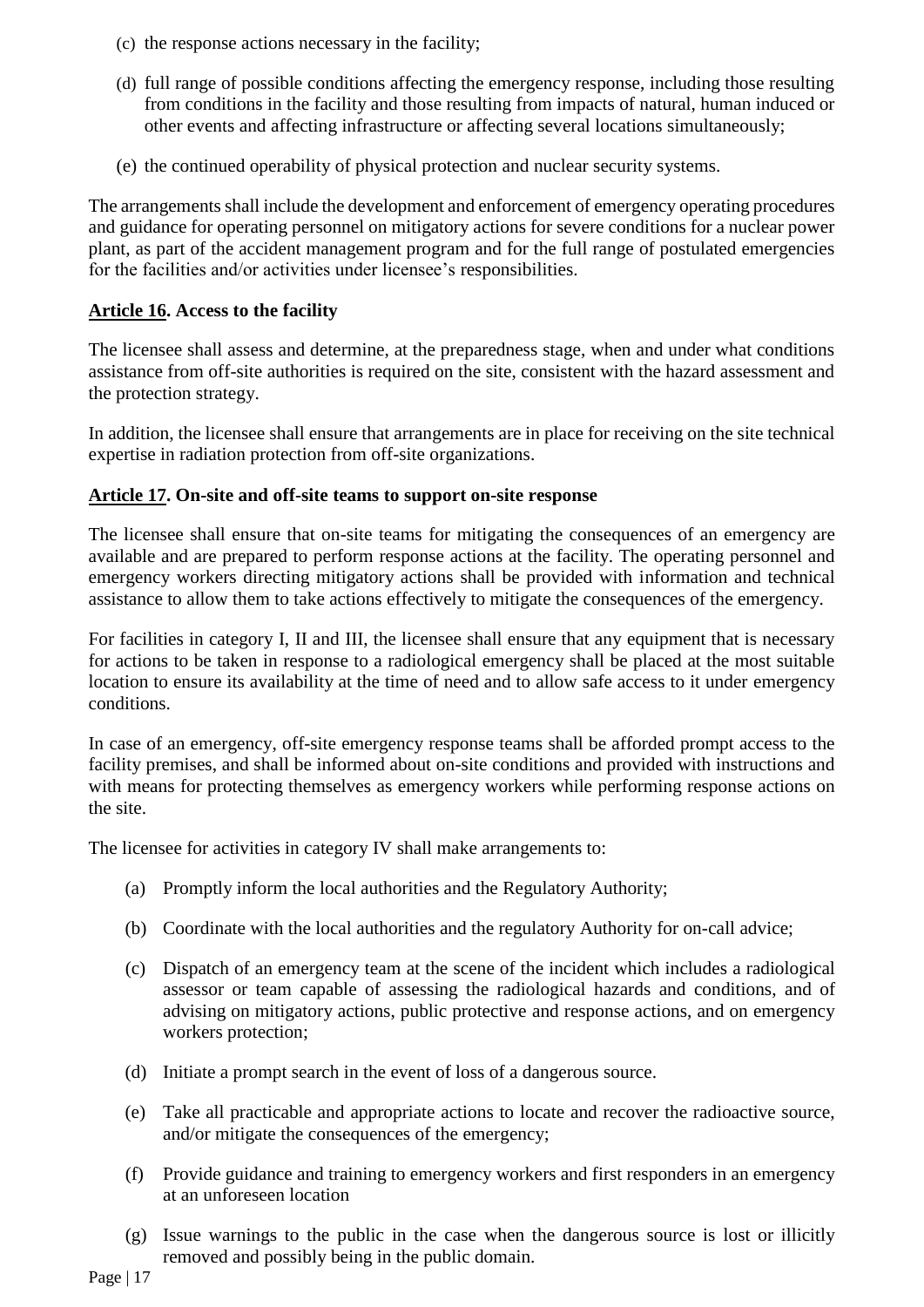### <span id="page-17-0"></span>**Article 18. Urgent Protective and Other Response Actions**

The licensee shall assess emergency conditions, initially and throughout a nuclear or radiological emergency, and take urgent protective actions and other response actions effectively.

For facilities in category I, II and III, the licensee shall promptly assess the following:

- (a) Abnormal conditions at the facility;
- (b) Exposures and radioactive releases, and releases of other hazardous material;
- (c) Radiological conditions on the site and, as appropriate, off the site;
- (d) Any exposures or potential exposures of workers and emergency workers, the public and, as relevant, patients and helpers in an emergency

The licensee shall use the assessments in the above paragraph, for the following:

- (a) as a basis for emergency classification;
- (b) decide on mitigatory actions to be taken by the licensee;
- (c) decide on protective actions and other response actions to be taken on the site, for the protection of the operating personnel and emergency workers, the public and, as relevant, patients and helpers
- (d) formulate recommendations for urgent protective actions and other response actions to be taken off the site
- (e) identify those individuals who could potentially have been exposed on the site at levels requiring appropriate medical attention in accordance with Annex II of this regulation, where appropriate.

The licensee for activities in category IV shall make arrangements to assess promptly the extent and the significance of any abnormal conditions, exposures or contamination at locations where its activities are deployed. These assessments shall be used:

- (a) for initiating the mitigatory actions;
- (b) as a basis for protective actions and other response actions to be taken on the site or at the scene of the incident;
- (c) to identify members of the public who could potentially be exposed;
- (d) for determining the level for emergency response and for communicating the extent of hazards and the recommended protective actions and other response actions to the appropriate off-site response organizations.

### <span id="page-17-1"></span>**Article 19. Protection of human life**

The licensee in coordination with off-site authorities shall take actions to save human life or to prevent serious injury without any delay on the basis of possible presence of radioactive material. For an emergency at an unforeseen location, such actions must also include provision of information and guidance to the first responders on precautionary measures necessary to be taken while providing first aid or transporting possibly contaminated individuals.

The licensee shall put in place urgent protective actions and other response actions on the site, in order to prevent the occurrence of severe deterministic health effects and to avert doses to the extent practicable, in line with the on-site protection strategy.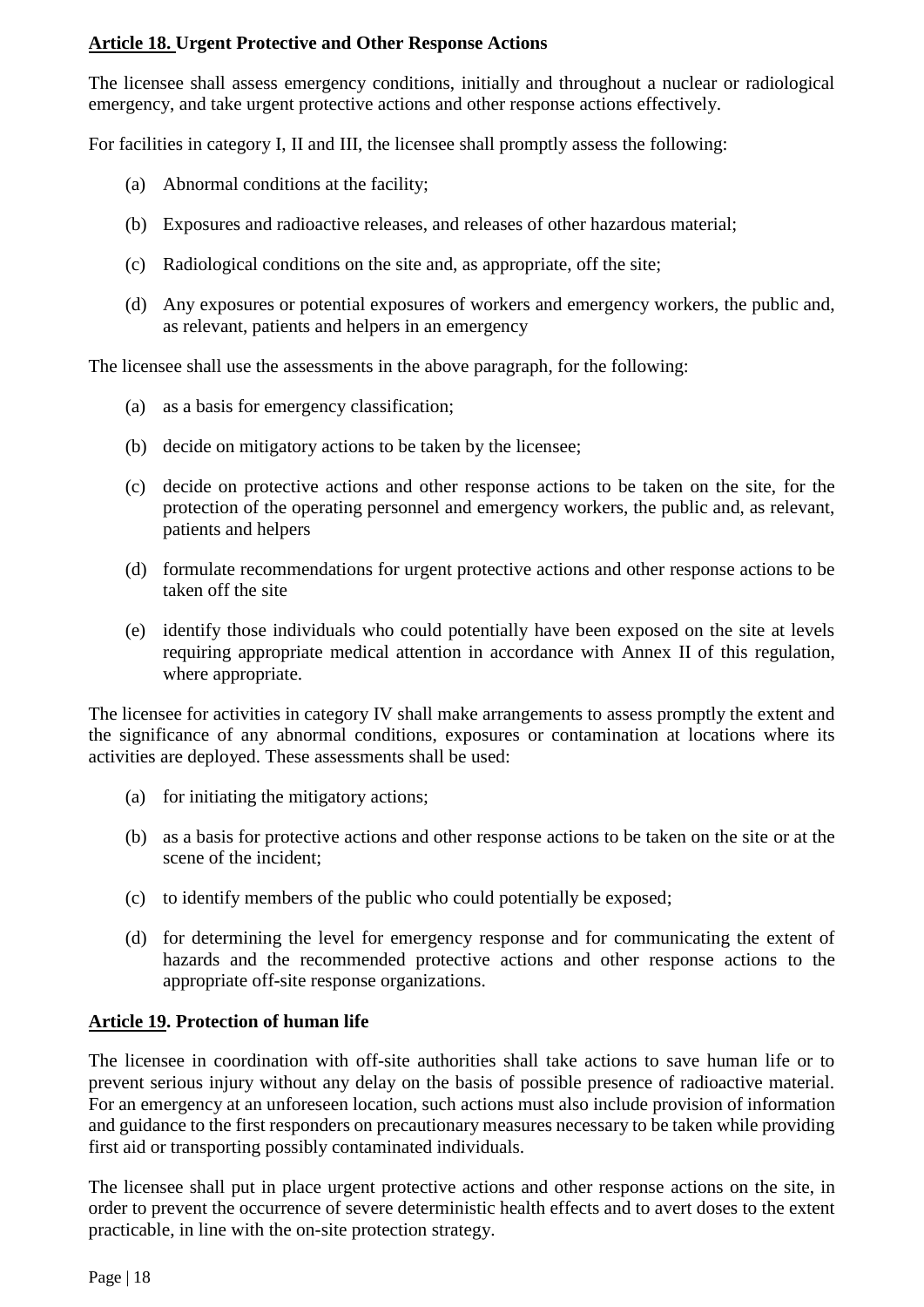Such actions shall be taken with due consideration of the uncertainties in, and limitations of, the information available when protective actions and other response actions have to be taken to be effective, and shall include the following:

The specification of off-site emergency planning zones and emergency planning distances for which arrangements shall be made at the preparedness stage for taking protective actions and other response actions effectively. These emergency planning zones and emergency planning distances shall include:

A PAZ, for facilities in category I, for which arrangements shall be made for taking urgent protective actions and other response actions, before any significant release of radioactive material occurs, on the basis of conditions at the facility such as conditions leading to the declaration of a general emergency, in order to avoid or to minimize severe deterministic effects;

An UPZ, for facilities in category I and II, for which arrangements shall be made to initiate urgent protective actions and other response actions, if possible before any significant release of radioactive material occurs, on the basis of conditions at the facility such as conditions leading to the declaration of a general emergency; and after a release occurs, on the basis of monitoring and assessment of the radiological situation off the site, in order to reduce the risk of stochastic effects. Any such actions shall be taken in such a way as not to delay the implementation of precautionary urgent protective actions and other response actions within the PAZ;

An EPD from the facility, for facilities in category I and II (beyond the UPZ), for which arrangements shall be made to conduct monitoring and assessment of the radiological situation off the site in order to identify areas, within a period of time that would allow the risk of stochastic effects in the areas to be effectively reduced by taking protective actions and other response actions within a day to a week or to a few weeks following a significant radioactive release; and

An ICPD from the facility, for facilities in category I and II (beyond the EPD), for which arrangements shall be made to take response actions; for protecting the food chain, water supply and commodities other than food from contamination; and for protecting the public from the ingestion of food, milk, drinking water and from the use of commodities other than foodstuff with possible contamination following a significant radioactive release.

Criteria, based on the emergency classification and on conditions at the facility and off the site, for initiating and for adjusting urgent protective actions and other response actions within the emergency planning zones and emergency planning distances, in accordance with the protection strategy;

Responsibility and authority to provide sufficient and updated information to the off-site notification point at any time to allow for an effective off-site emergency response; and

Estimation and periodic re-assessment of the time required to evacuate public from PAZ and UPZ, using updated population data and develop off-site protective action strategies in coordination with off-site authorities.

### <span id="page-18-0"></span>**Article 20. Emergency planning zones and distances and security perimeters for radiological emergencies**

The licensee, in coordination with off-site authorities, shall take appropriate protective actions and other response actions effectively within the emergency planning zones and emergency planning distances, not later than 6 hours upon the notification of an emergency, for facilities in category I and II. Such actions must be taken and coordinated within all emergency planning zones and distances, and shall include:

(a) Prompt exercise of authority and discharge of responsibility for making decisions to initiate protective actions and other response actions;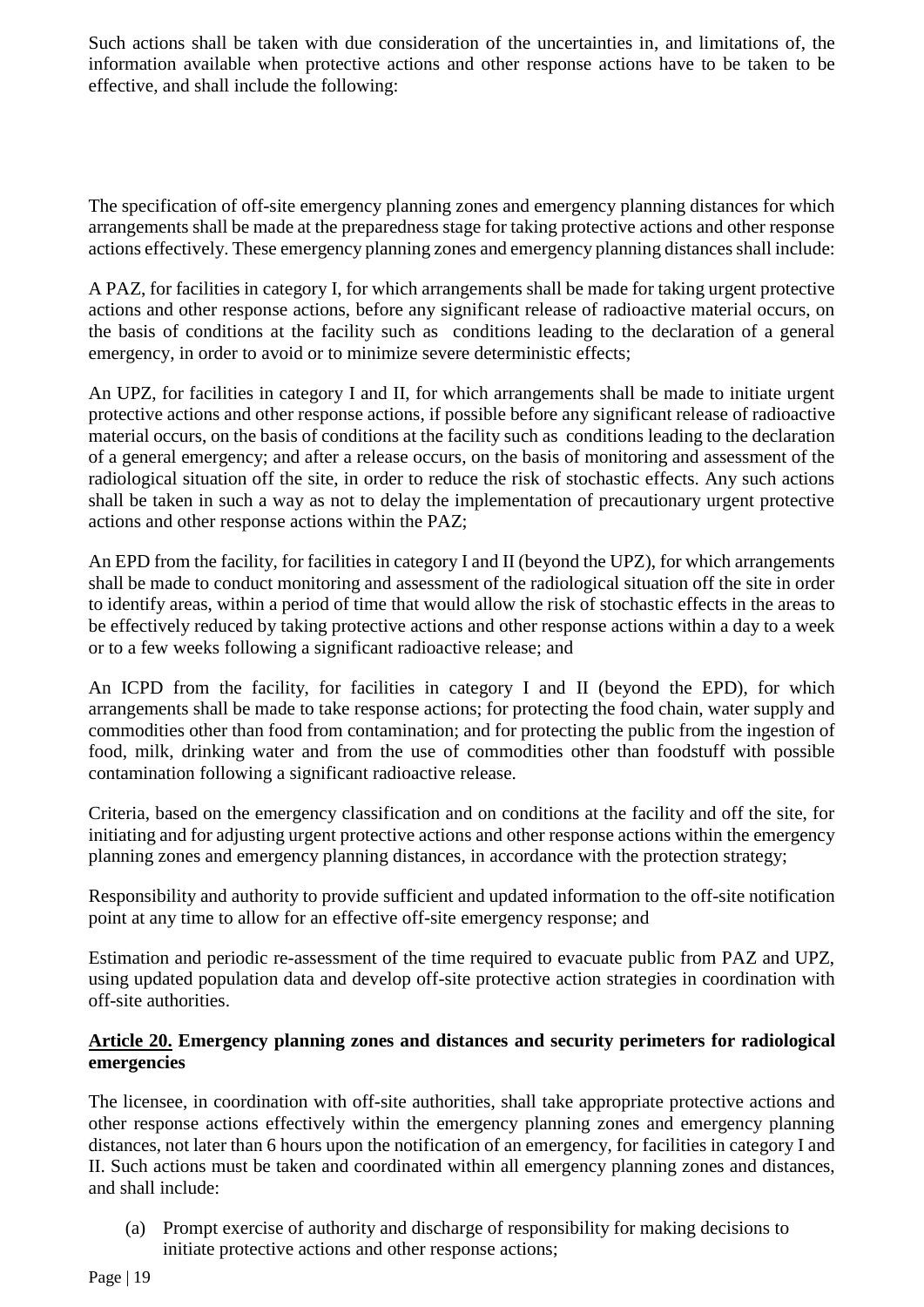- (b) Warning the permanent population, transient population groups and special population groups or those responsible for them and warning special facilities;
- (c) Taking urgent protective actions and other response actions;
- (d) Protection of emergency workers and helpers in an emergency; and
- (e) Provision of services necessary for ensuring public safety continuously throughout the emergency, including during the period when protective actions and other response actions are being taken.

The licensee shall ensure timely monitoring and assessment of contamination, radioactive releases and exposures within the emergency planning zones and emergency planning distances, in order to determine any necessary adjustment on the protective actions and other response actions that have to be taken or that are being taken. It must include the use of pre-established operational criteria in accordance with the protection strategy.

#### **Article 21. Safety of the persons present on the site**

The licensee shall make arrangements for protection and safety of all persons on the site in a nuclear or radiological emergency, for facilities in category I, II and III.

In case of an emergency, the licensee shall:

- (a) Notify all persons on the site in relation to the emergency which just occurred;
- (b) Take appropriate actions immediately upon notification of an emergency for all persons on the site;
- (c) Account for persons on the site and to locate and recover those persons unaccounted for;
- (d) Provide immediate first aid;
- (e) Take urgent protective actions.

The above arrangements shall also include provision of the following for all persons present in the facility and on the site:

- (a) Suitable assembly points, provided with continuous radiation monitoring;
- (b) Sufficient number of suitable escape routes;
- (c) Suitable and reliable alarm systems and other means for warning and instructing all persons present under the full range of emergency conditions.

The licensee shall provide suitable, reliable and diverse means of communication at all times, under the full range of emergency conditions, for use in taking protective actions and other response actions on the site and for communication with off-site authorities responsible for taking protective actions and other response actions.

#### <span id="page-19-0"></span>**Article 22. Instructions and Warnings to the Public**

At the preparedness stage, the licensee shall establish arrangements to provide the general public with information on the risks posed by its facility or activity, on initial response and on immediate protective actions in case of nuclear or radiological emergency, through educational campaigns.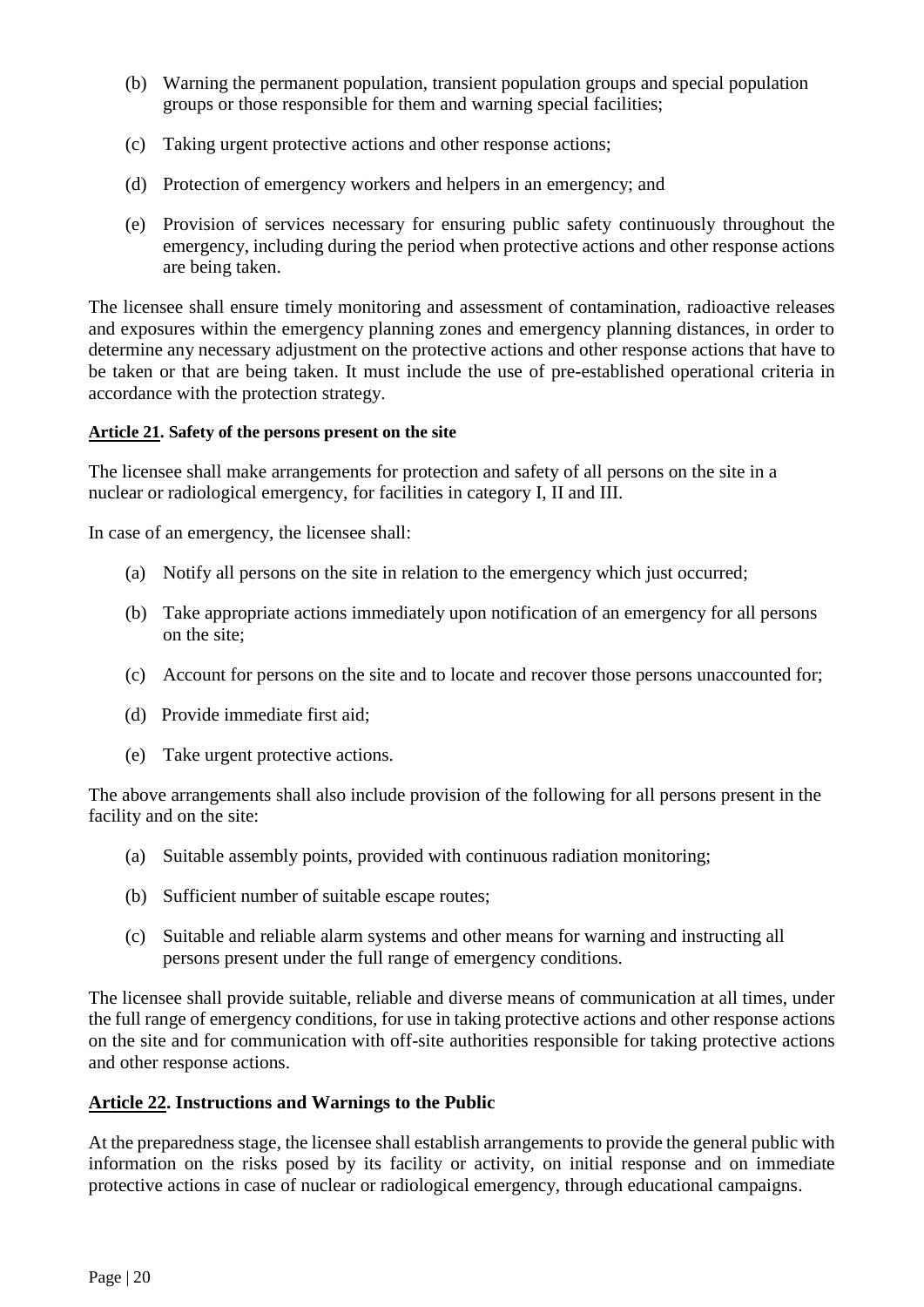These arrangements shall be commensurate with the radiological risk perceived for the respective facility or activity and shall be established in cooperation with relevant off-site response organizations responsible for public information.

The licensee in coordination with off-site authorities shall provide the members of public and interested parties, who are affected or are potentially affected by a nuclear or radiological emergency, with information and advice that is necessary for their protection, to warn them promptly and to instruct them on actions to be taken. This information shall be periodically updated, in line with the development of the emergency conditions.

The licensee, in coordination with off-site authorities, shall ensure that arrangements are made to provide the permanent population, transient population groups and special population groups or those responsible for them and special facilities within the emergency planning zones and emergency planning distances, before operation and throughout the lifetime of the facility, with information on the response to a nuclear or radiological emergency, for facilities in category I and II. This information shall:

- (a) Include information on the potential for a nuclear or radiological emergency, on the nature of the hazards, on how people would be warned or notified, and on the actions to be taken in such an emergency;
- (b) Be provided in languages mainly spoken by the population residing within the emergency planning zones and emergency planning distances.

The licensee in coordination with off-site authorities shall ensure that arrangements are in place to locate people who may have been affected by a nuclear or radiological emergency and who may need response actions such as decontamination, medical examination or health screening. Such arrangements shall include as well measures for issuing warnings to the public and providing information in the event when a dangerous source is lost or found in the public domain.

The relevant arrangements for warning and providing instructions to the population in the affected area shall be included in the on-site emergency plan of the licensee, and relevant local arrangements.

### <span id="page-20-0"></span>**Article 23. Protection of Emergency Workers and Helpers**

The licensee shall put in place arrangements for protection of its emergency personnel, and on-site emergency workers and helpers.

As part of these arrangements, the licensee shall designate its emergency personnel at the preparedness stage, allocate them roles and responsibilities, and ensure their health surveillance through initial and continuing fitness evaluation programmes.

The licensee shall ensure that emergency workers who were not designated as such in advance of an emergency, and helpers in an emergency, are registered and integrated into its emergency response operations.

### <span id="page-20-1"></span>**Article 24. Anticipated hazardous conditions and protection strategy for the emergency workers**

The licensee shall determine the anticipated hazardous conditions, both on and off the site, in which emergency workers might have to perform response functions in a nuclear or radiological emergency, in accordance with the results of the hazard assessment and the protection strategy.

The licensee shall ensure that all practicable means are used to minimize exposure of emergency workers and helpers in an emergency, and to optimize their protection.

The licensee shall ensure protection of on-site emergency workers and helpers in an emergency for the range of anticipated hazardous conditions in which they might have to perform response functions. The arrangements to be established at the preparedness stage shall include, as a minimum: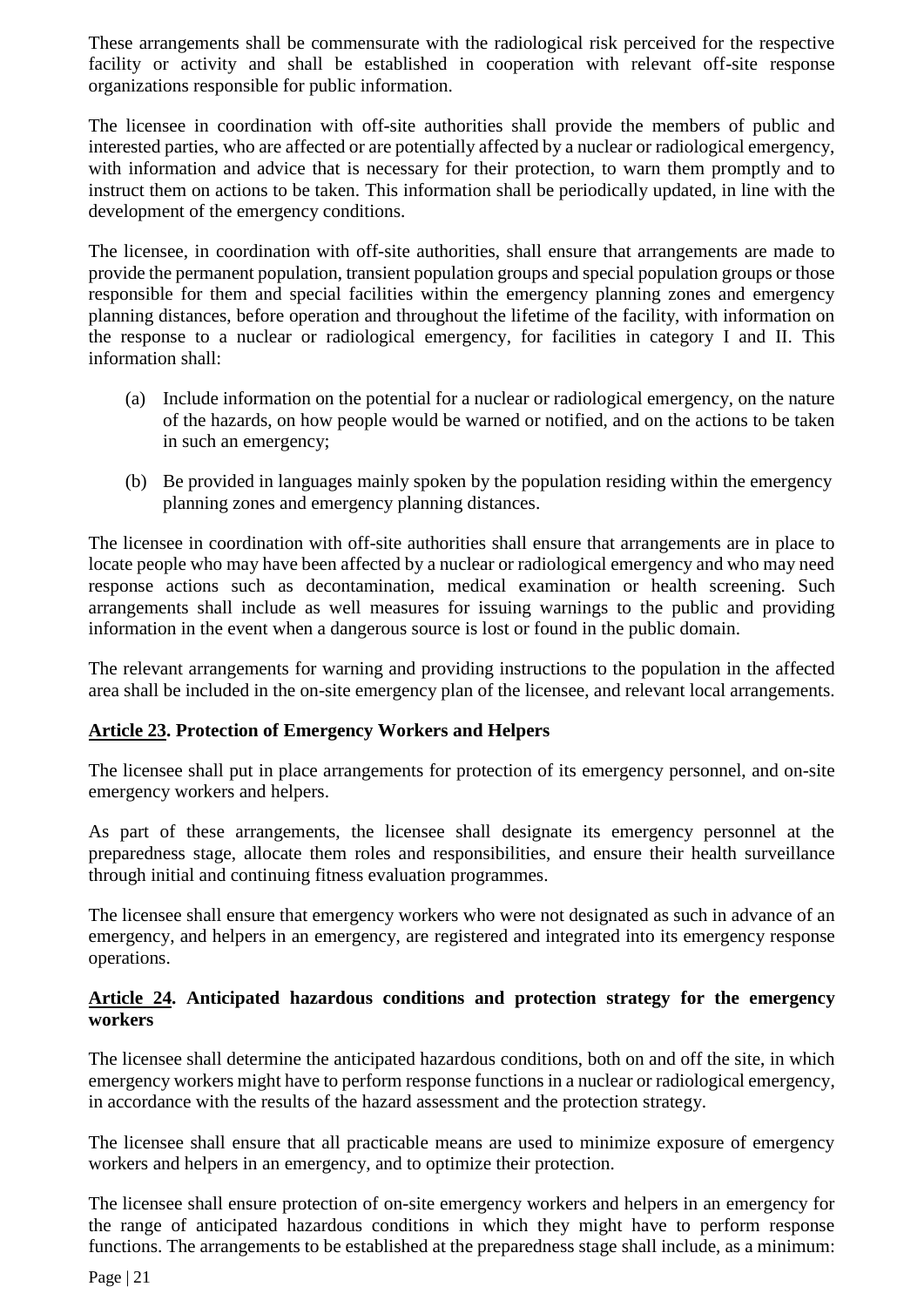- (a) Training of emergency workers, who have been designated in advance, in relevant areas including radiation protection and safety;
- (b) Providing instructions to emergency workers, not designated in advance, and helpers in an emergency on how to perform the duties under emergency conditions immediately, before the conduct of their specified duties;
- (c) Managing, controlling and recording the doses received;
- (d) Provision of appropriate specialized protective equipment and personal monitoring equipment, and procedures for emergency response in the anticipated hazardous conditions;
- (e) Provision of iodine thyroid blocking, if exposure due to radioactive iodine is possible;
- (f) Obtaining consent from emergency workers to perform specified duties after informing them on associated risks;
- (g) Medical examination, longer term medical actions, and psychological counseling, as appropriate.

The licensee shall ensure that no emergency worker is subject to an exposure in an emergency that could give rise to an effective dose in excess of 50 mSv, other than:

(a) For the purposes of saving human life or preventing serious injury;

(b) When taking actions to prevent severe deterministic effects or actions to prevent the development of catastrophic conditions that could significantly affect people and the environment;

(c) When taking actions to avert large collective doses

### <span id="page-21-0"></span>**Article 25. Dose limit and medical attention for emergency workers and helpers**

The licensee shall ensure that helpers in an emergency shall not perform actions that could result in their receiving doses in excess of an effective dose of 50 mSv.

The licensee shall make arrangements to assess, as soon as practicable, the individual doses received by its emergency workers and helpers and, as appropriate, to restrict further exposures in the response to the emergency.

The licensee shall make arrangements for the provision of appropriate medical attention to its emergency workers and helpers in an emergency, for doses received in response to a nuclear or radiological emergency.

The licensee shall ensure that emergency workers who receive doses in a response to a nuclear or radiological emergency shall not be prohibited from incurring further occupational exposure. However, the licensee shall make arrangements for qualified medical advice to be obtained before any further occupational exposure occurs, if an emergency worker has received an effective dose exceeding 200 mSv.

The licensee shall provide information on the doses received in a response to a nuclear or radiological emergency and information on any consequent health risks, as soon as practicable, to emergency workers and to helpers in an emergency. The licensee shall maintain records of doses received by emergency workers, and provide them to the Regulatory Authority, if so required.

Once the emergency situation ended, workers undertaking recovery operations, such as repairs to the facility and buildings, waste disposal or decontamination of the site and surrounding area, shall be subject to the full system of detailed requirements for occupational exposure.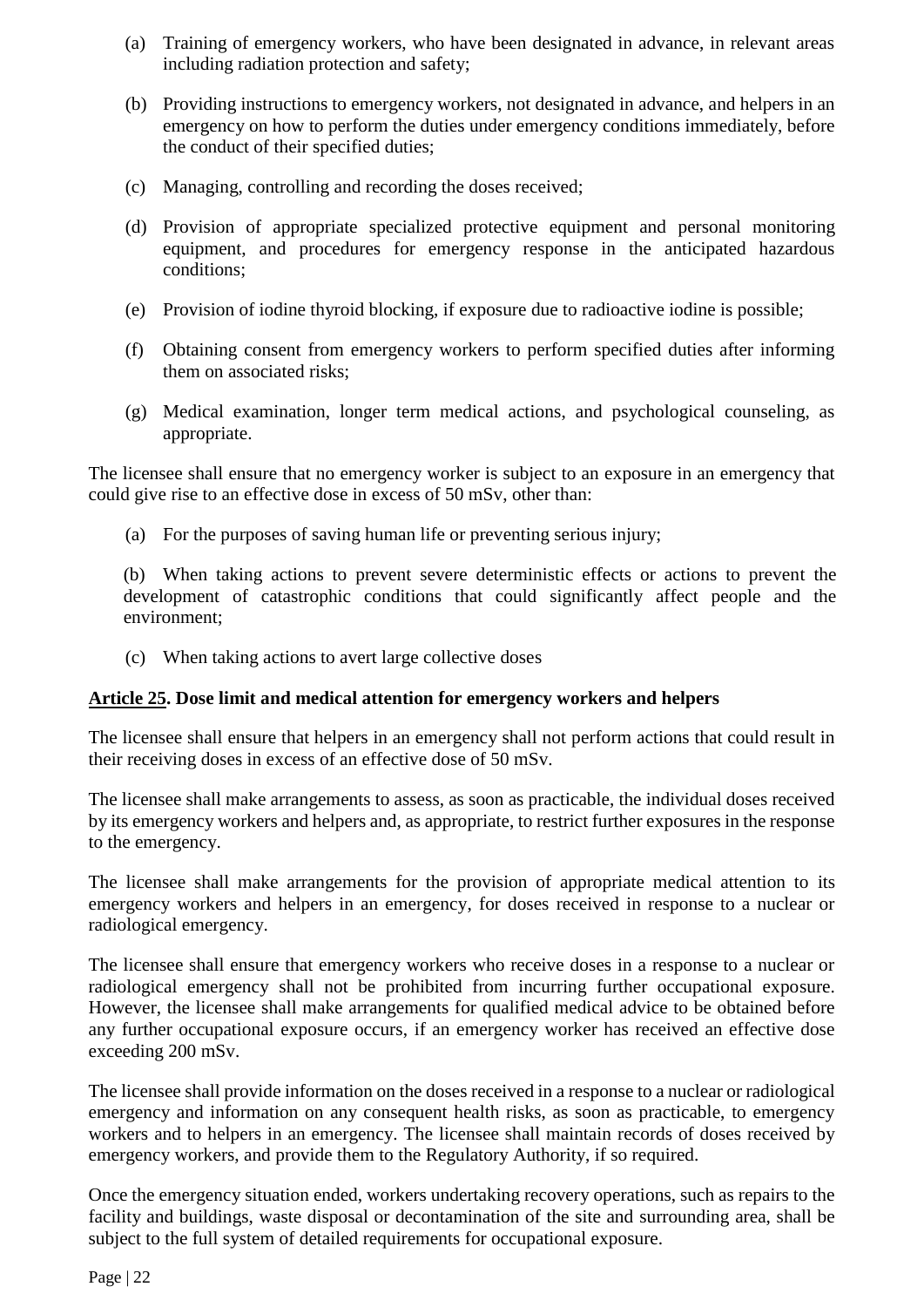### <span id="page-22-0"></span>**Article 26. Medical Response in a Nuclear or Radiological Emergency**

In case of an emergency, the licensee shall ensure to the extent possible that medical assistance is provided to its workers when needed in emergency situations.

At the preparedness stage, the licensee shall ensure that arrangements are in place for the provision of appropriate medical screening and triage, medical treatment and longer term medical actions for those people who could be affected in a nuclear or radiological emergency.

For facilities in category I, II and III, the licensee shall provide appropriate medical treatment of contaminated or overexposed in a nuclear or radiological emergency. Arrangements for medical response shall include measures for:

- (a) First aid to those affected;
- (b) Transport services for those injured, and/or contaminated, and/or overexposed while being on the site;
- (c) Management and treatment of contaminated or overexposed individuals at pre-designated facilities;
- (d) Estimation and reconstruction of doses;
- (e) Specialized medical treatment; and
- (f) Instructions to medical personnel on general self-protection measures when treating individuals with possible radioactive contamination.

For facilities in category I and II, the licensee in coordination with off-site authorities shall put in place arrangements for areas within emergency planning zones, for performing medical screening and triage and for assigning, to a pre-designated medical facility, any individual exposed at levels exceeding the criteria provided for in Annex II of this regulation, including the use of pre-established operational criteria in accordance with the protection strategy.

The licensee, as appropriate, in coordination with relevant off-site authorities shall ensure that arrangements are made for the long-term supervision of those emergency personnel who may be at risk to develop radiation stochastic effects in the future, due to performing their duties in emergency situation.

In emergency situations, the licensee shall keep clear evidence, and records with all workers who received first aid, specialized treatment and/or long term medical follow up.

For facilities in category I and II, the licensee in coordination with relevant off-site authorities shall ensure that medical personnel, both general practitioners and emergency medical staff are aware of the clinical symptoms of radiation exposure, and of the appropriate notification procedures and other emergency response actions to be taken in emergency planning zones and distances if a nuclear or radiological emergency arises or is suspected.

### <span id="page-22-1"></span>**Article 27. Communicating with the Public throughout a Nuclear or Radiological Emergency**

In a nuclear or radiological emergency, the licensee shall:

- (a) provide useful, timely, factual, clear and appropriate information in plain and understandable language to the public and mass-media;
- (b) respond in a timely manner to enquiries received from the public, the Regulatory Authority, other local and national public authorities;
- (c) rate the nuclear or radiological event in accordance with the INES scale and provide necessary information to the Regulatory Authority for its subsequent rating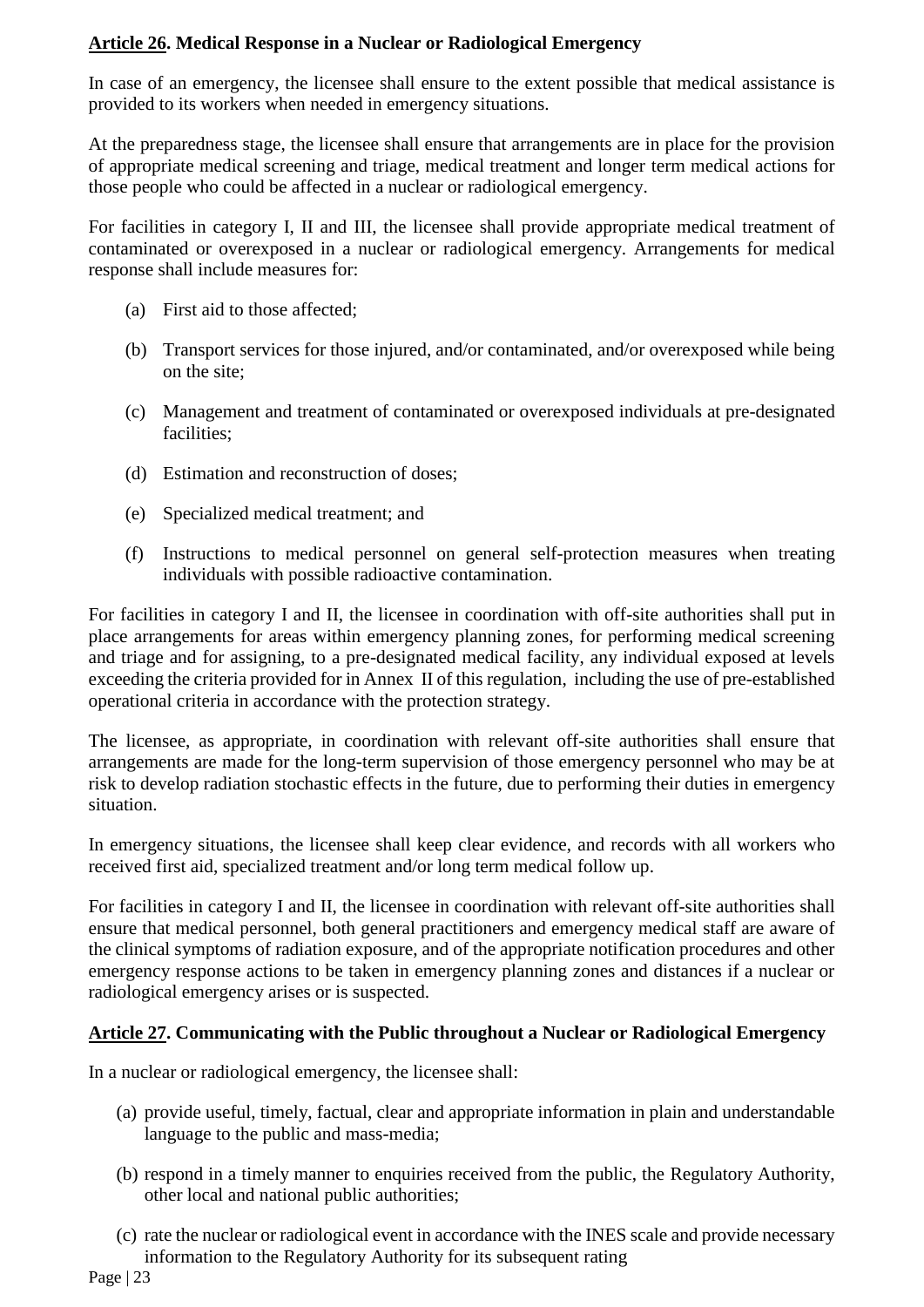(d) The information provided to the public shall be shared and coordinated with the Regulatory Authority and other local or national governmental authorities. The information delivered to the public shall include the type of emergency which has occurred, the extent and prognosed development, initial response and advice on health protection actions.

The licensee shall protect sensitive information in circumstances where a nuclear or radiological emergency is initiated by a nuclear security event.

At the preparedness stage, the licensee shall develop a communication strategy for emergency situations, and ensure that arrangements are in place for communication with the public in a nuclear or radiological emergency. Adjustment shall be made to this strategy in the emergency response on the basis of prevailing conditions, with account taken of the possibility that the usual means of communication might be damaged in the emergency or by its initiating event such as earthquake or floods, or overburdened by demand for its use.

As part of the communication strategy, the licensee shall prepare to identify and address, to the extent practicable, misconceptions, rumors and incorrect and misleading information that might be circulating widely in a nuclear or radiological emergency, in particular those that might result in actions being taken beyond those emergency response actions that are warranted and recommended.

In order to effectively communicate with the public throughout a nuclear or radiological emergency, the licensee shall develop and implement a system for putting radiological health hazards in perspective, to address public concerns regarding potential health effects. In the development of such a system, due consideration shall be given to pregnant women and children as the individuals who are most vulnerable with regard to radiation exposure.

### <span id="page-23-0"></span>**Article 28. Early Protective Actions and Other Response Actions**

At the preparedness stage, the licensee shall identify those early protective actions to be taken in a nuclear or radiological emergency on the site or in relation to its activities at various locations, such as radiation monitoring and decontamination actions.

For facilities in category I and II, the licensee in coordination with off-site authorities shall ensure that, within the EPD, arrangements are made for effective relocation that may be required following a significant radioactive release and for the prevention of inadvertent ingestion, in accordance with the protection strategy. Such arrangements shall include:

- (a) Provision of instructions and advice to prevent inadvertent ingestion;
- (b) Prompt monitoring and assessment;
- (c) Use of pre-established operational criteria in accordance with the protection strategy;
- (d) The means for accomplishing relocation and for assisting those persons who have been relocated; and
- (e) Provisions to extend monitoring and assessment and actions beyond the EPD if necessary.

For facilities in category I and II, the licensee in coordination with off-site authorities shall ensure that, for areas within the ICPD, arrangements are made for prompt protection in relation to, and for restriction of, non-essential local produce, forest products, milk from grazing animals, drinking water supplies, animal feed and commodities with contamination or possibly with contamination following a significant radioactive release, in accordance with the protection strategy. Such arrangements shall include:

(a) Provision of instructions and advice to: protect the food chain, water supply and commodities from contamination; prevent ingestion of food, milk and drinking water with contamination or possibly with contamination, and; prevent use of commodities with contamination or possibly with contamination;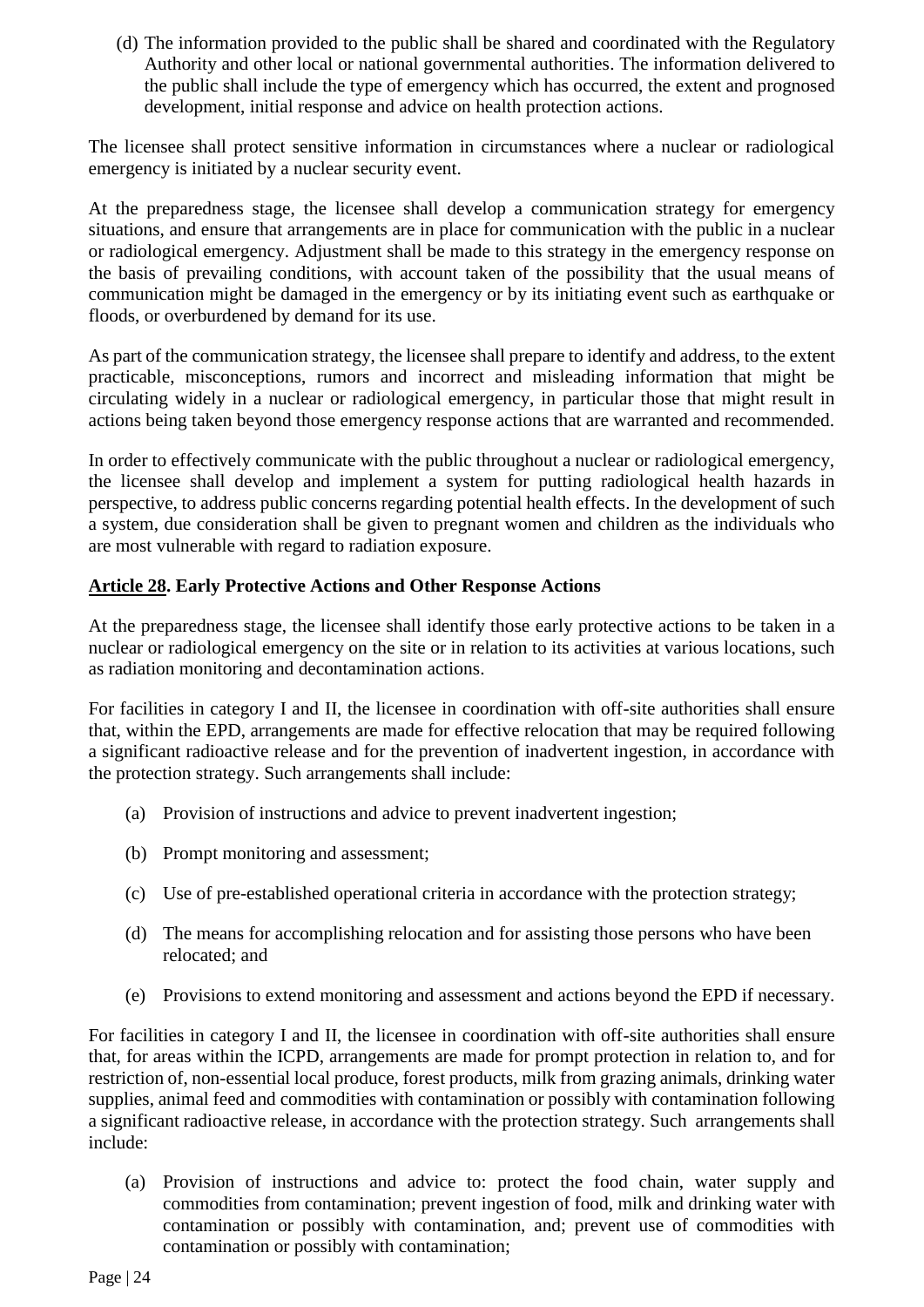- (b) Prompt monitoring, sampling and analysis;
- (c) Use of pre-established operational criteria in accordance with the protection strategy;
- (d) Means to enforce the restrictions; and
- (e) Provisions to expand monitoring and assessment and actions beyond this distance if necessary.

### <span id="page-24-0"></span>**Article 29. Radiation monitoring in emergency conditions**

At the preparedness stage, the licensee shall make arrangements to promptly assist off-site response organizations by conducting environmental radiation monitoring within the areas affected by the emergency situation, and monitoring for contamination of vehicles, personnel and goods moving into and out the contaminated areas in order to control the spread of contamination.

These arrangements shall clearly specify the licensee's role and responsibilities and shall be based on the use of pre-established operational criteria prescribed in the off-site protection strategy.

The licensee shall ensure that monitoring in response to a nuclear or radiological emergency is carried out on the basis of a strategy, which is to be developed at the preparedness stage in line with the protection strategy. Adjustment to such monitoring in the emergency response shall be made on the basis of prevailing conditions.

The licensee in coordination with off-site authorities shall ensure that arrangements are made for access control and enforcing of restrictions for areas in which evacuations and/or relocations would be carried out within emergency planning zones, the EPD and the inner cordoned off area, in accordance with the protection strategy.

The licensee shall ensure that arrangements are made to evaluate methods of decontamination before their general use and to assess their effectiveness in terms of dose reduction.

### <span id="page-24-1"></span>**Article 30. Assessment of exposure to the member of the public**

The licensee shall carry out assessment of exposure of members of the public in a nuclear or radiological emergency, and make the results of these assessments publicly available, as appropriate.

Such assessments shall be based on the best available information, and be put into perspective in terms of the associated health hazards and shall be promptly updated in light of information that would yield substantially more accurate results.

### <span id="page-24-2"></span>**Article 31. Managing Radioactive Waste in an Emergency**

The licensee shall ensure that radioactive waste arising from a nuclear or radiological emergency is managed safely and effectively in accordance with laws and regulations in place.

The radioactive waste arising from the emergency situation shall be managed in a manner that does not compromise the protection strategy, with account taken of prevailing conditions as these evolve. At the preparedness stage, the licensee shall develop a radioactive waste management strategy for the radioactive waste that might arise from implementing protective actions and other response actions during the response to an emergency.

At the preparedness stage, the licensee shall make arrangements for the safe and effective management of radioactive waste resulted from an emergency. These arrangements shall include:

- (a) a plan to characterize waste, including in situ measurements and analysis of samples;
- (b) criteria for categorization of waste;
- Page | 25 (c) avoiding to the extent possible the mixing of waste of different categories;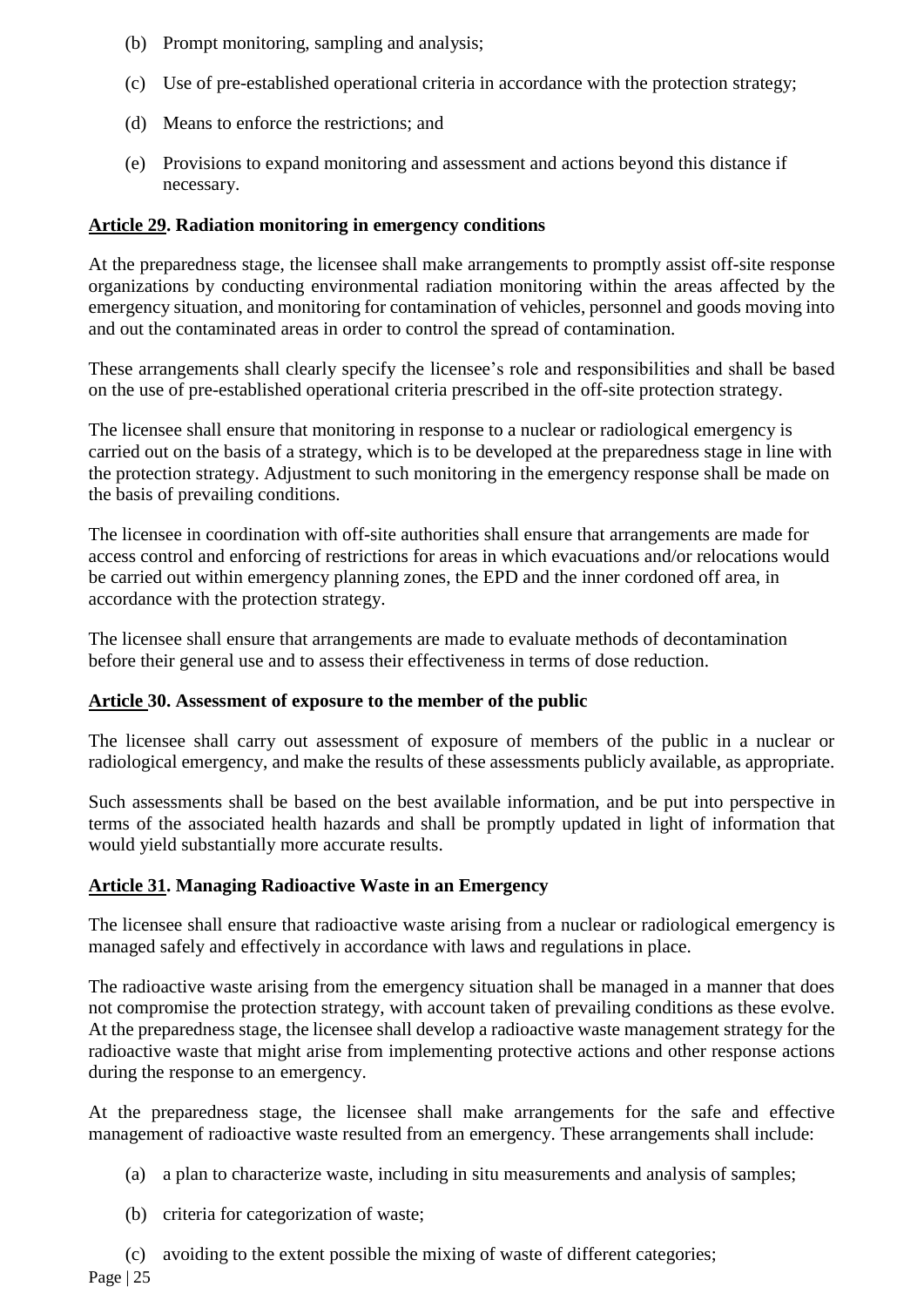- (d) minimizing the amount of material declared as radioactive waste;
- (e) method for determining appropriate options for storage, predisposal management and disposal;
- (f) a plan for the long term management of waste and
- (g) considerations of non-radiological aspects of waste

The recovered radioactive material/waste resulted from the emergency situation shall be transported for the purpose of temporary or final storage according to the national regulations applicable to transport of radioactive materials.

#### <span id="page-25-0"></span>**Article 32. Mitigating the Non-Radiological Consequences of a Nuclear or Radiological Emergency and of an Emergency Response**

The licensee in coordination with off-site authorities shall conduct actions to mitigate the nonradiological consequences of a nuclear or radiological emergency and of an emergency response for its emergency personnel, emergency workers, helpers, and the public.

The licensee shall give due consideration to non-radiological consequences of a nuclear or radiological emergency and of an emergency response when deciding on the protective actions and other response actions to be taken on the site.

At the preparedness stage, the licensee in coordination with the off-site authorities shall ensure that arrangements are made for mitigating the non-radiological consequences of an emergency and those of an emergency response and for responding to public concern in a nuclear or radiological emergency. These arrangements shall include measures for providing affected people with:

- a. Information on any associated health hazards and clear instructions on any actions to be taken;
- <span id="page-25-1"></span>b. Medical and psychological counseling, as appropriate;
- c. Adequate social support for personnel and dependents, as appropriate.

#### <span id="page-25-2"></span>**Article 33. International Assistance for Emergency Preparedness and Response**

The licensee shall ensure that adequate financial arrangements are in place to request and receive international assistance for emergency response for a nuclear or radiological emergency.

#### <span id="page-25-3"></span>**Article 34. Terminating a Nuclear or Radiological Emergency**

At the preparedness stage, the licensee shall establish provisions and criteria to discontinue the implemented on-site protective actions and other response actions when further assessment shows that they are no longer justified. The planning process shall include, as appropriate:

- (a) Means for assessing radiological and non-radiological consequences;
- (b) Conditions, criteria and objectives to be met for enabling the termination of a nuclear or radiological emergency;
- (c) A review of the hazard assessment and of the emergency arrangements;
- (d) Establishment of guidelines and procedures for the termination of an emergency;
- (e) Arrangements for continued communication with the public, and for monitoring of public opinion and the reaction in the news media;
- (f) Arrangements for consultation of interested parties.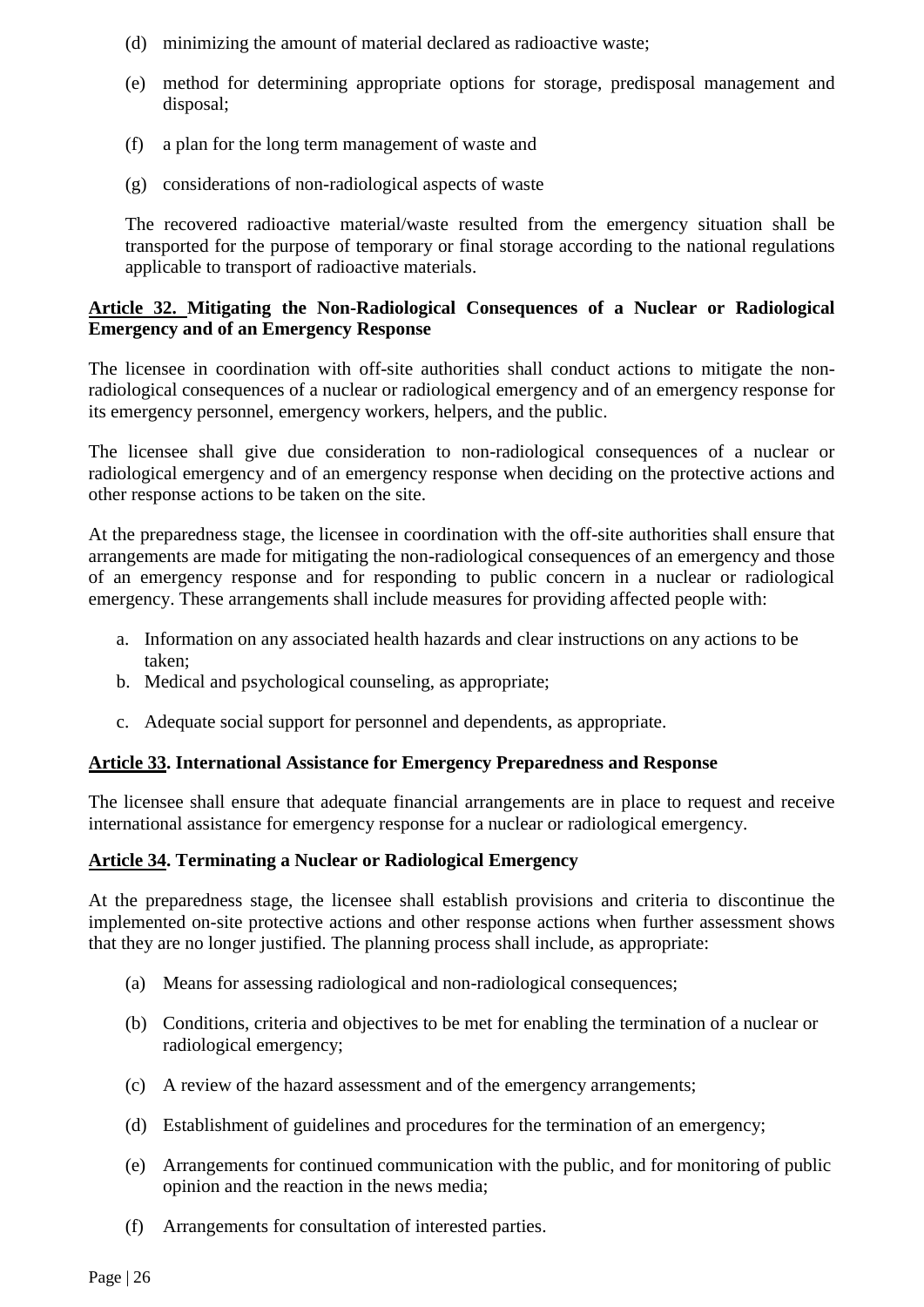For all his facilities and activities, the licensee shall recommend the termination of the emergency exposure situation and the transition to an existing exposure situation, based on comprehensive analysis of facility/activity status and the use of criteria mentioned above.

The licensee shall submit the justification and the results of the analysis for termination of the emergency to the Regulatory Body for approval.

The Licensee shall provide any necessary input for off-site decision making on lifting restrictions and other arrangements imposed during the response phase of a nuclear or radiological emergency.

The licensee in coordination with off-site authorities shall ensure that adjustment of protective actions and other response actions and of other arrangements that are aimed at enabling the termination of an emergency are made by a formal process that includes consultation of interested parties, as appropriate. Both radiological and non-radiological consequences shall be considered in deciding on the termination of an emergency, as well as in the justification and optimization of protection strategy as necessary.

The arrangements for termination of a nuclear or radiological emergency shall take into account the fact that the termination of an emergency might be at different times in different geographical areas. The planning process shall include, as appropriate:

- (a) The roles and functions of organizations;
- (b) Methods of transferring information;
- (c) Means for assessing radiological and non-radiological consequences;
- (d) Conditions, criteria and objectives to be met for enabling the termination of a nuclear or radiological emergency;
- (e) A review of the hazard assessment and of the emergency arrangements;
- (f) Establishment of guidelines and procedures for the termination of an emergency;
- (g) Arrangements for continued communication with the public, and for monitoring of public opinion and the reaction in the news media; and
- (h) Arrangements for consultation of interested parties.

### <span id="page-26-0"></span>**Article 35. Communication of the termination of the emergency to members of the public**

The licensee in coordination with off-site authorities shall ensure that arrangements are in place for communication with the public in a nuclear or radiological emergency which include arrangements for communication on the reasons for any adjustment of protective actions and other response actions and other arrangements aimed at enabling the termination of the emergency.

This shall include providing the public with information on the need for any continuing protective actions following termination of the emergency. Arrangements shall be made, during this period, to closely monitor public opinion and the reaction in the news media in order to ensure that any concerns can be promptly addressed. These arrangements shall ensure that any information provided to the public puts health hazards in perspective.

### <span id="page-26-1"></span>**Article 36. Transition from emergency exposure situation to an existing exposure situation**

The licensee shall ensure that transition from an emergency exposure situation to an existing exposure situation or to a planned exposure situation is made in a coordinated and orderly manner, by making any necessary transfer of responsibilities within the organization.

The licensee shall ensure that once the emergency is terminated, all the workers on the site shall be subject to the relevant requirements for occupational exposure in planned exposure situations or existing exposure situation as prescribed in the radiation protection law.

### <span id="page-26-2"></span>**Article 37. Analysis of the Nuclear or Radiological Emergency and the Emergency Response**

The licensee shall: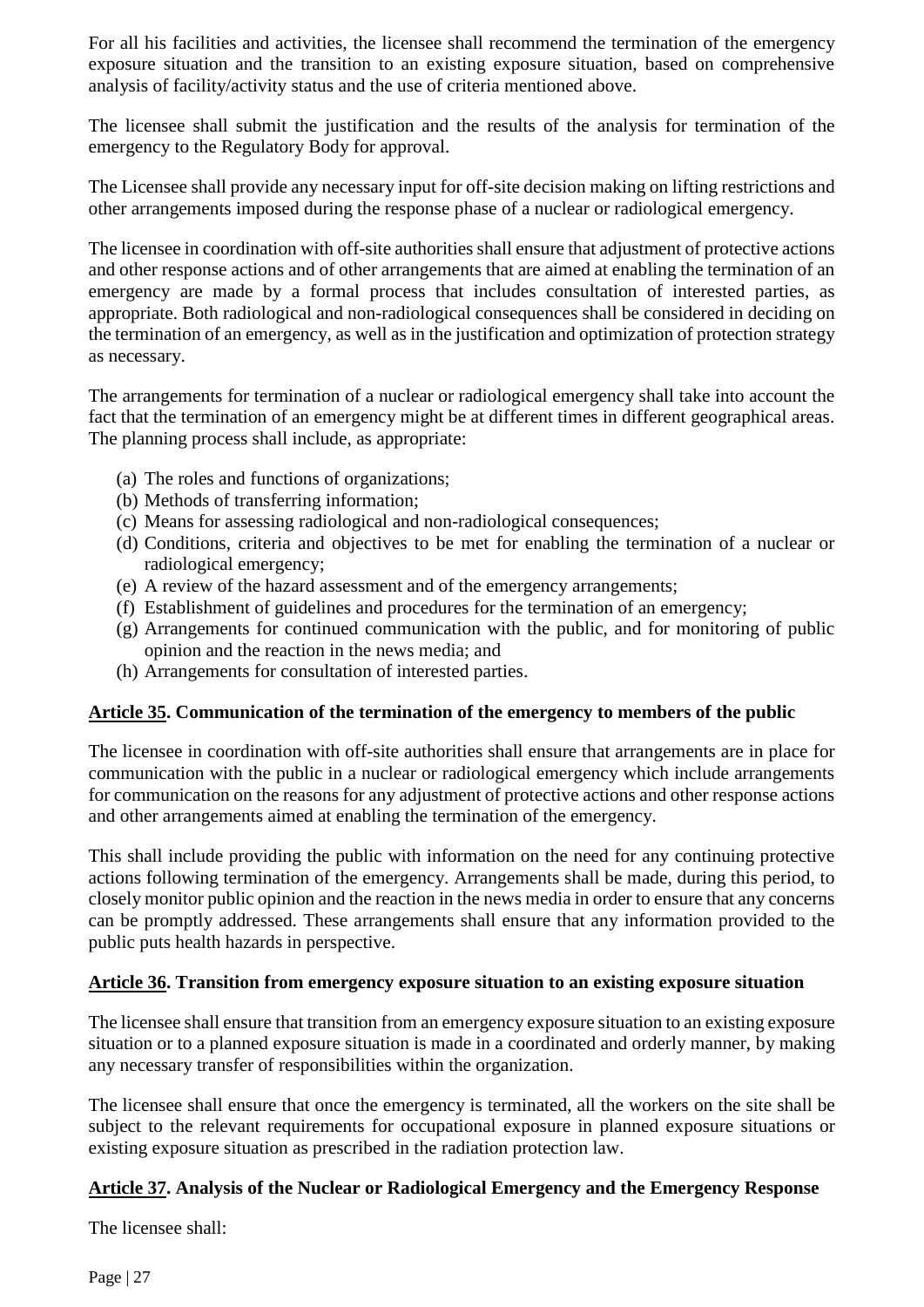- a) document, protect and preserve, in an emergency response, to the extent practicable, data and information important for analysis of the nuclear or radiological emergency and the emergency response;
- b) ensure that the nuclear or radiological emergency and the emergency response are analyzed after the termination of the emergency, in order to identify actions to be taken to avoid other emergencies and to improve emergency arrangements.

After the emergency is terminated, the licensee shall undertake a timely and comprehensive analysis of the nuclear or radiological emergency and the emergency response with the involvement of interested parties, as appropriate. The analysis shall give due consideration to:

- (a) Reconstruction of the circumstances of the emergency;
- (b) Root causes of the emergency;
- (c) General implications for safety including the possible involvement of other sources;
- (d) General implications for security, as appropriate; and
- (e) Necessary improvements to emergency arrangements.

The licensee shall conduct comprehensive interviews on the circumstances of the nuclear or radiological emergency with those involved in the on-site emergency response. Whenever appropriate, the licensee will coordinate its analysis with the actions of the off-site authorities.

Whenever appropriate, the licensee in coordination with relevant off-site authorities shall make acquire the international expertise to conduct an independent analysis of the circumstances of the nuclear or radiological emergency.

## <span id="page-27-0"></span>**CHAPTER IV. INFRASTRUCTURAL REQUIREMENTS FOR EMERGENCY PREPAREDNESS AND RESPONSE**

#### <span id="page-27-1"></span>**Article 38. Authorities and Responsibilities**

The licensee shall ensure that authorities for preparedness and response for a nuclear or radiological emergency are clearly established and responsibilities for making decisions on the site are assigned. A single position on-site shall have the authority and responsibility to direct and coordinate the response actions at a moment.

The licensee shall ensure that responsibilities are assigned at the preparedness stage for the critical response functions:

- (a) classification, declaration, and notification of the emergency;
- (b) activation of the emergency response;
- (c) Management of the on-site emergency response;
- (d) taking mitigatory actions;
- (e) protecting emergency workers;
- (f) taking protective actions and other response actions on the site;

coordination with off-site authorities and for the prevention and resolution of conflicts, if arise, the licensee shall ensure that the personnel assigned with critical response functions shall not be assigned any other responsibilities during the response to an emergency that would interfere with their specified functions.

Page | 28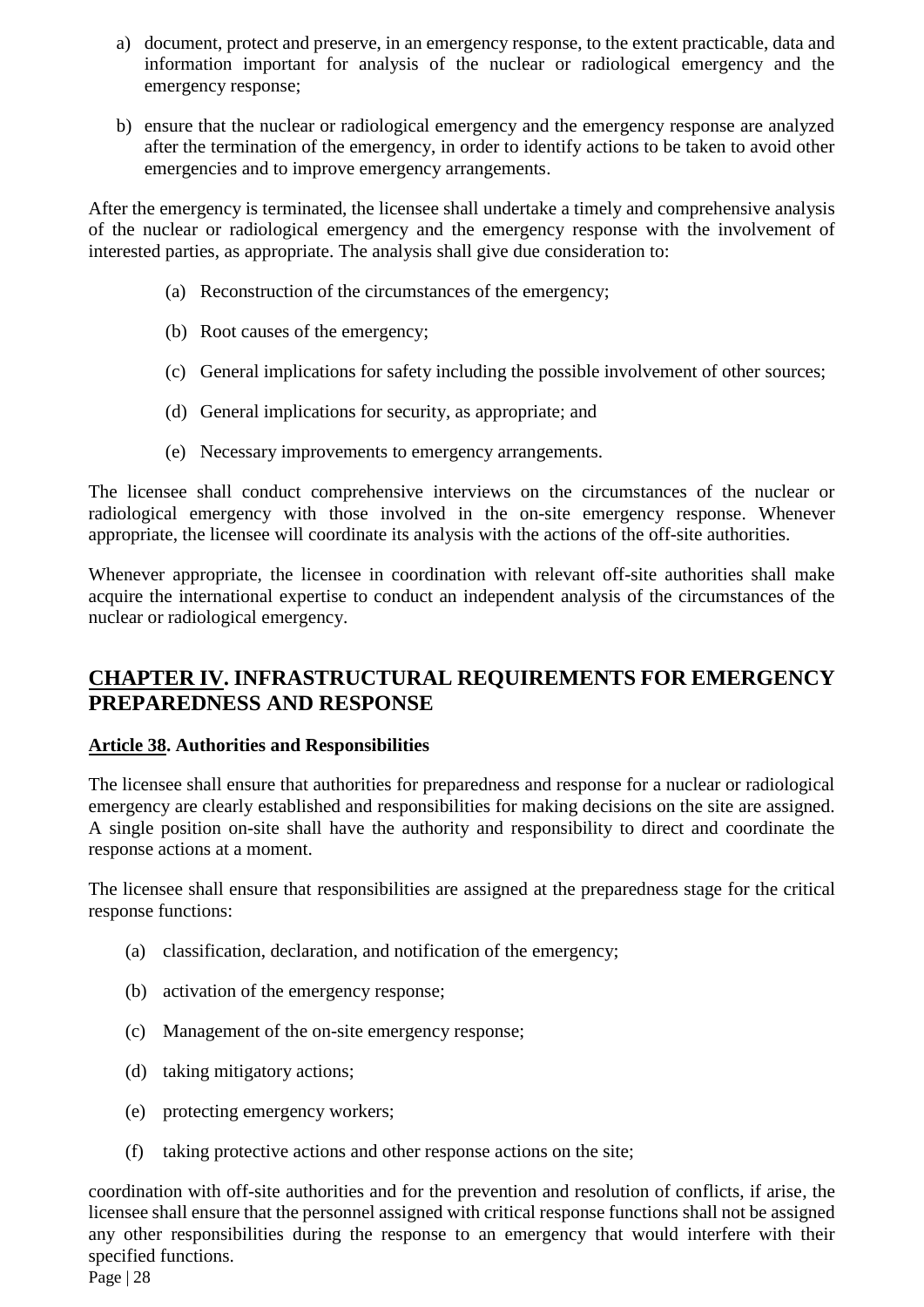The licensee shall ensure that the involvement of off-site response organizations in the performance of the functions as specified in this regulation is documented as part of the on-site emergency plan.

The licensee shall ensure that arrangements for delegation and transfer of authority are specified in the on-site emergency plan, together with arrangements for notifying all concerned on and off the site.

### <span id="page-28-0"></span>**Article 39. Organization and Staffing**

The licensee shall:

- (a) ensure that on-site organization for response to a nuclear or radiological emergency is established at the preparedness stage, and staffed with sufficient and qualified personnel;
- (b) ensure that appropriate number of suitably qualified personnel are available at all times, as necessary, following the declaration and notification of a nuclear or radiological emergency, for taking mitigatory actions, protective actions and other response actions, as necessary;
- (c) ensure that emergency response personnel are assessed for their initial fitness and continuing fitness for their intended duties;
- (d) establish organizational relationships and interfaces for preparedness and response for a nuclear or radiological emergency with off-site authorities;

For a site where multiple facilities in category I, II and III are collocated, the licensee shall ensure that an appropriate number of suitably qualified personnel are available to manage an emergency response at all facilities, if each of the facilities is under emergency conditions simultaneously.

#### <span id="page-28-1"></span>**Article 40. Coordination of emergency preparedness and response**

The licensee shall ensure that arrangements and protocols for operational interfaces are in place, as appropriate, for the coordination of emergency preparedness and response with off-site authorities. The arrangements shall be clearly documented and be made available to all relevant parties. Arrangements shall be put in place to ensure effective working relationship among these organizations, both at the preparedness stage and in an emergency.

#### <span id="page-28-2"></span>**Article 41. Plans and Procedures for Emergency Response**

At the preparedness stage, the licensee shall prepare and subsequently review, revise, test and implement an emergency plan, in line with the requirements of this regulation.

The emergency plan shall specify the responsibilities for managing operations in an emergency response, and shall describe all the arrangements put in place for preparedness and response for a nuclear or radiological emergency, in line with the hazard assessment of the licensee.

The on-site emergency plan shall include the following as appropriate:

- (a) description of the on-site organization used to perform the specified functions, including the designation of persons for directing on-site activities and for ensuring liaison with off-site organizations;
- (b) the conditions under which an emergency shall be declared, including the criteria for emergency classification, a list of job titles and/or functions of persons empowered to declare it, and a description of suitable arrangements for alerting the response personnel and public authorities;
- (c) the arrangements for initial and subsequent assessment of the conditions at the facility and radiological conditions on and off the site;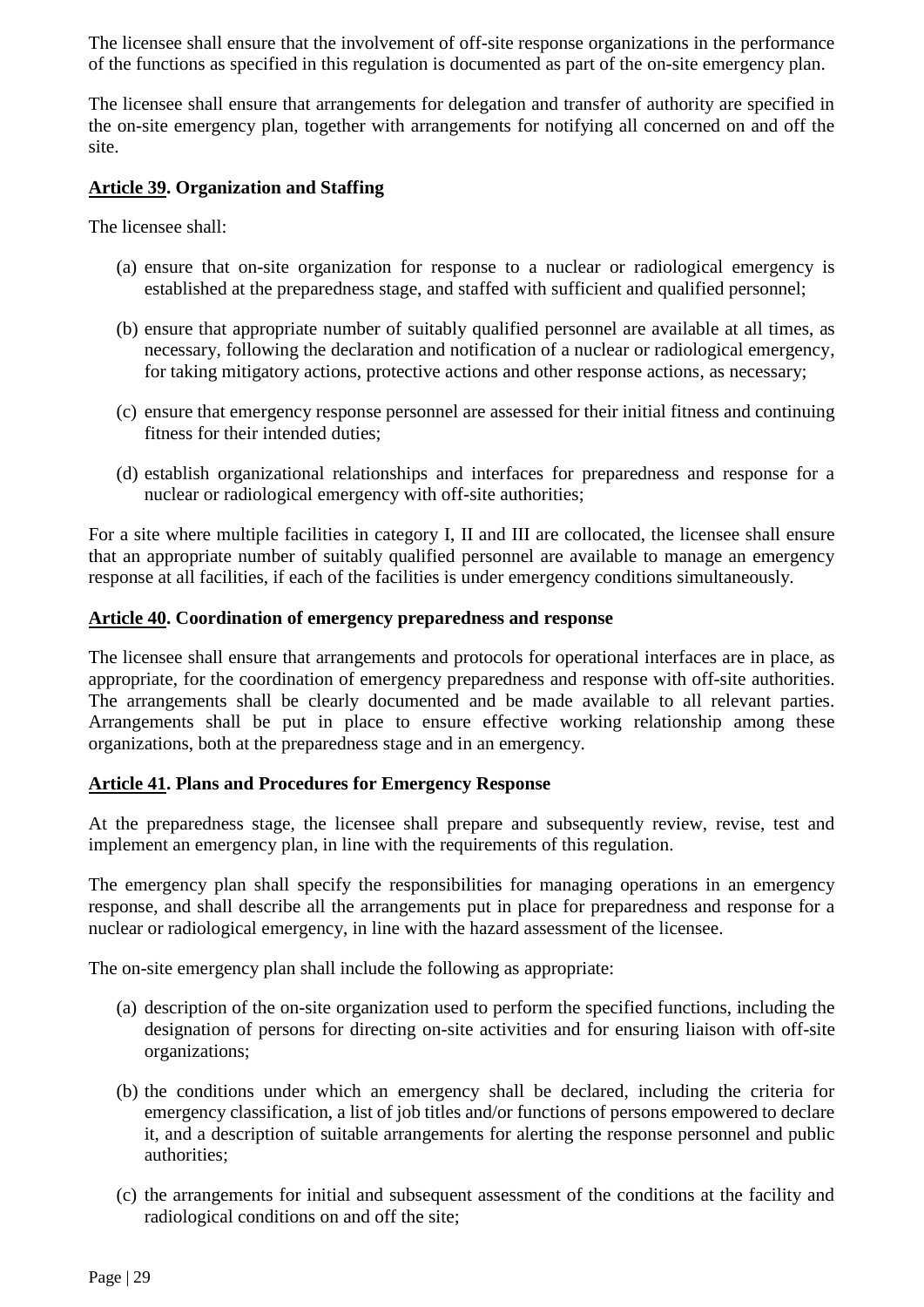- (d) the arrangements for minimizing the exposure of persons on the site to ionizing radiation and for ensuring medical treatment of casualties, including arrangements to take protective actions if warranted on the basis of conditions at the facility to reduce the risk of severe deterministic health effects;
- (e) assessment of the status of the facility and the actions to be taken on the site to limit the extent of any radioactive release;
- (f) the chain of command and communication, including a description of related facilities and procedures;
- (g) an inventory of the emergency equipment to be kept in readiness at specified locations;
- (h) the actions to be taken by each position in the emergency response organization;
- (i) measures to be taken for declaring the termination of an emergency;
- (j) description of all activities needed to maintain emergency preparedness, including arrangements with local authority as appropriate.

The licensee shall use the outline and the additional indications prescribed in Annex VII of this regulation when developing its on-site emergency plan.

During the development process, the licensee shall ensure that the on-site emergency plan is coordinated with the on-site security plan, and with any other plans of relevant off-site response organizations, in order to ensure that the simultaneous implementation of the plans would not reduce their effectiveness or cause conflicts.

After elaboration or revision, the on-site emergency plan shall be submitted to the Regulatory Authority for verification and approval.

The on-site plan shall be reviewed and updated periodically at least once in every five (5) years taking into account any change in the assessed hazards, experience and lessons learnt from research, operation, emergency response and exercises, technological developments and experience feedback.

However, the Regulatory Authority reserves the right to request for review or update anytime sooner when deemed necessary.

The licensee shall:

- a) Ensure that an off-site emergency plan is developed that integrates all relevant plans for emergency response in a coordinated manner and is consistent with all-hazards approach for facilities in category I and II, in coordination with off-site authorities;
- b) Ensure that the on-site or facility emergency plan is integrated and coordinated with other plans and procedures that may be implemented in a nuclear or radiological emergency, to ensure that the simultaneous implementation of the plans would not reduce their effectiveness or cause conflicts. Such other plans and procedures shall include, but not limited to:
	- (a) Physical protection program;
	- (b) Procedure for investigation of a nuclear security event;
	- (c) Evacuation plan; and
	- (d) Firefighting plan, etc.
- c) Ensure that the necessary implementing procedures and analytical tools are in place for an effective emergency response, in line with the provisions of the on-site emergency plan. Procedures and analytical tools shall be tested under simulated emergency conditions and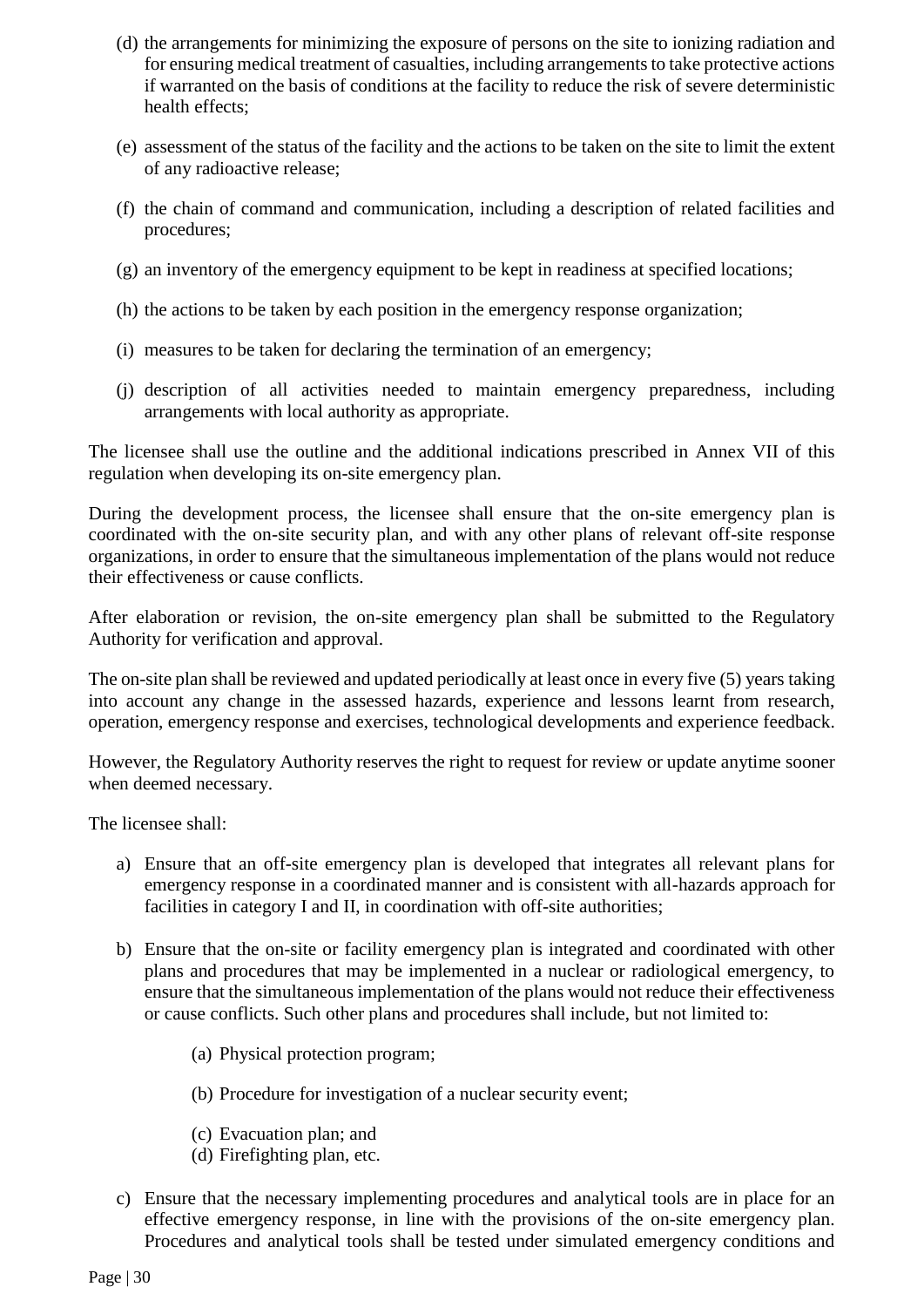shall be validated prior to initial use. Any arrangements for the use of analytical tools early in an emergency response for supporting decision making on protective actions and other response actions shall be made in due recognition of the limitations of such analytical tools and in a way that would not reduce the effectiveness of response actions. These limitations shall be made clear to, and shall be recognized by, those responsible for decision making.

#### **Article 42. Logistical Support and Facilities for Emergency Response**

The licensee shall ensure that adequate logistical support such as tools, instruments, supplies, equipment, communication systems, facilities and documentation, procedures, checklists, manuals, telephone numbers, email addresses, are in place for performing the response functions specified in this regulation.

For performing the response functions that are under his responsibilities, the licensee shall establish its own emergency response Centre. However, for the establishment or designation of facilities or locations which are not under its direct responsibilities, the licensee shall cooperate and coordinate with the regulatory body and other relevant off-site public authorities.

For facilities in categories I and II, the licensee shall ensure that as a contingency measure, alternative supplies, such as water and electrical power for taking on-site mitigatory actions, including any necessary equipment are in place;

For facilities in category I and II, the licensee in coordination with off-site authorities shall ensure that arrangements are in place for performing appropriate and reliable analyses of samples including environmental, biological, and measurements of internal contamination for the purposes of emergency response and health screening, as appropriate. Such arrangements shall include the designation of laboratories that would be operational under postulated emergency conditions.

#### <span id="page-30-0"></span>**Article 43. Emergency Response Centre**

The licensee shall design and implement its emergency response Centre to be commensurate with the radiological risk perceived for the facilities and/or activities under its operation.

Once established, the on-site emergency response Centre shall be interconnected with all relevant emergency response facilities of off-site response organizations for information exchange during emergency situations.

For facilities in category I and II, the licensee shall establish an on-site Emergency Control Center (ECC), which is responsible for sending emergency notifications of an actual or potential nuclear or radiological emergency. The ECC shall be made continuously available to send or receive any notification or request for assistance and to respond promptly or to initiate an off-site response.

For facilities in category I, the licensee shall make arrangements for availability of information about important facility parameters, including meteorological data and radiological conditions in the facility and its immediate surroundings, in the ECC and shall make arrangements for their availability and online transmission to the Authority. The licensee shall make arrangements for the installation of fixed radiation monitoring equipment with high level of detection capabilities in pre-selected on-site and off-site locations for rapid assessment of an emergency situation and to take protective and other response actions in a timely manner.

The ECC shall have means of communication with the main control room, emergency control room and other important points in the facility, and with the on-site and off-site emergency response organizations so that:

- (a) Technical support is provided to the operating personnel in the control room during emergency (from a technical support centre);
- (b) Operational control by personnel performing tasks at or near the facility can be maintained (from an operational support centre); and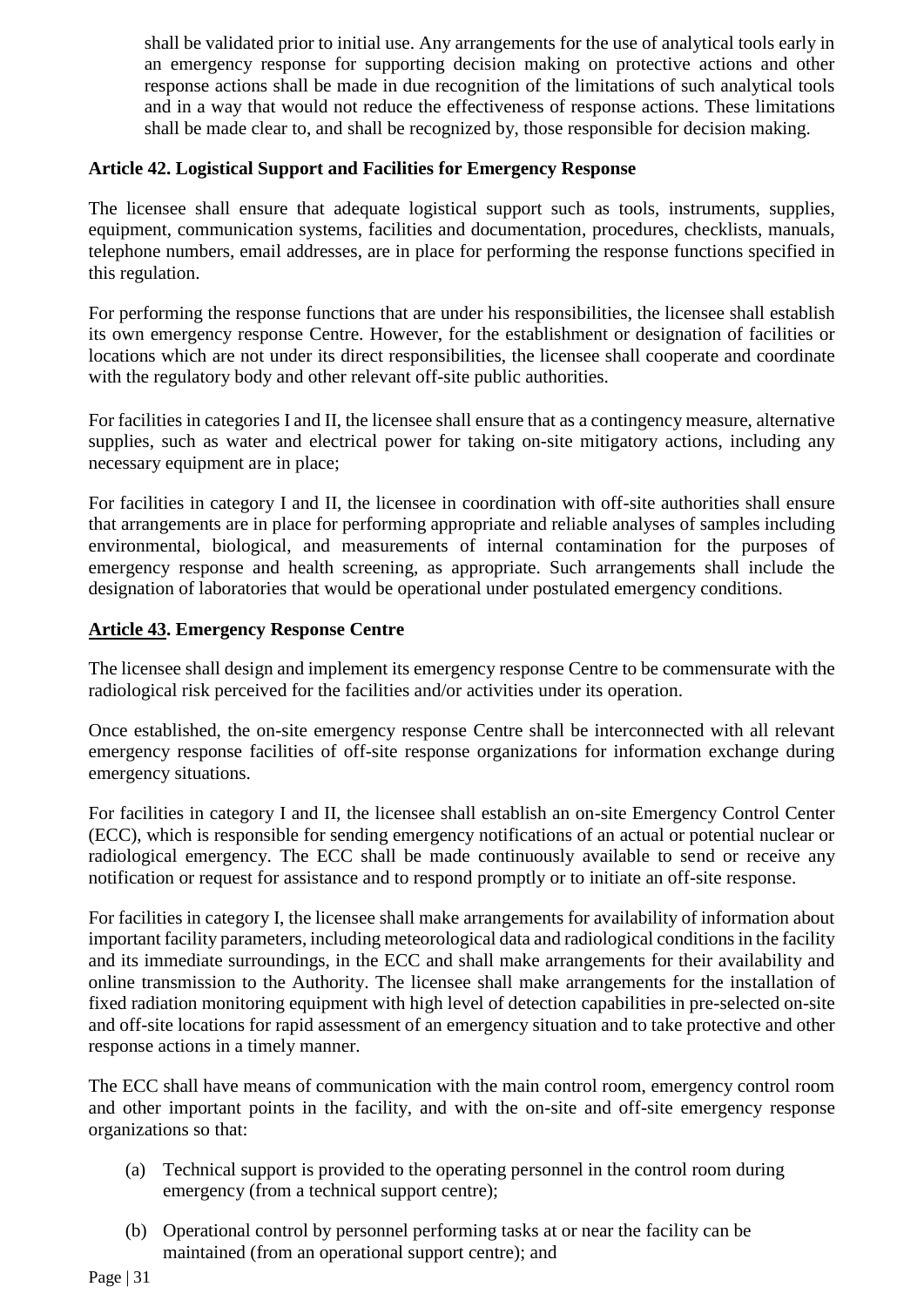(c) The on-site emergency response is managed.

### <span id="page-31-0"></span>**Article 44. Notification Point**

The licensee shall establish a notification point, which is responsible for sending emergency notifications of an actual or potential nuclear or radiological emergency. The notification point shall be made continuously available to send or receive any notification or request for assistance and to respond promptly or to initiate an off-site response.

The licensee shall decide and implement the best option in terms of resources and effectiveness, when establishing the on-site Notification Point as separate location or integrated into the licensee's Emergency Response Centre.

The licensee shall make arrangements to obtain appropriate support from off-site authorities for logistics, communication, social welfare and other relevant areas.

### <span id="page-31-1"></span>**Article 45. Training, Drills and Exercises for Emergency Preparedness and Response**

The licensee shall ensure that his/her emergency response personnel can perform their assigned response functions effectively in a nuclear or radiological emergency.

In doing so, the licensee shall:

- a) identify the knowledge, skills and abilities necessary to perform response functions, in line with the provisions of this regulation;
- b) make arrangements for the selection and training of personnel in such way to ensure that the personnel have the requisite knowledge, skills, and abilities to perform their assigned response functions;
- c) make arrangements for initial and annual refresher training and drills programs for the positions with responsibilities for emergency response, and ensure that the personnel assigned to these positions undergo the relevant training;
- d) make arrangements to ensure that all the persons on the site are instructed about their actions to be taken after the declaration of a nuclear or radiological emergency;
- e) develop and implement annual on-site exercise programs in order to test the existing on-site emergency plan, arrangements, interfaces with off-site authorities, infrastructure and personnel knowledge and skills, needed for performing the response functions.

The licensee shall ensure that its management staff, who are responsible for making decisions on onsite response actions and communication with the public, are trained and shall regularly participate in exercises.

The licensee shall coordinate with off-site authorities its training and exercise programs, to ensure that both on-site and off-site response personnel are trained for performing their assigned tasks and functions in a nuclear or radiological emergency.

The licensee shall ensure, as appropriate, participation of all the off-site authorities, representatives of news media and people who would be potentially affected in some of the exercises.

Develop and implement exercise program as part of emergency plan to ensure that all specified functions required to be performed for emergency response and interfaces with off-site authorities are tested. The exercise program shall be developed by considering the following:

For facilities in category I and II, on-site emergency exercise shall be conducted annually and integrated emergency exercise shall be conducted biennially. In case of collocated category I and II facilities, each licensee shall participate in conduct of on-site, off-site and integrated emergency exercise once in every three (3) years;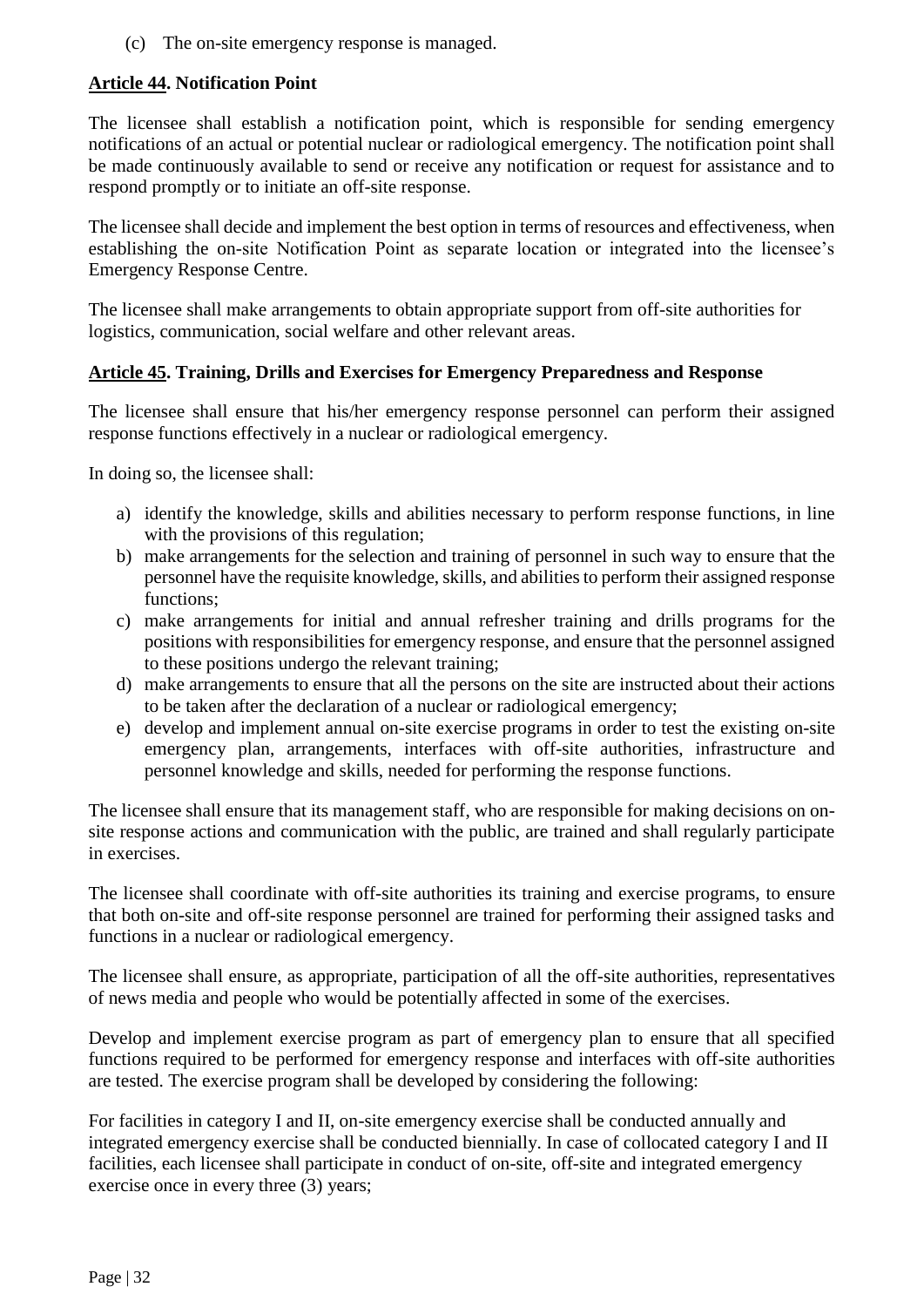For facilities in category III and activities in category IV, The on-site emergency exercise shall be conducted annually to test the emergency arrangements at the facility and in performance of an activity.

Training and exercise programs shall be submitted annually to the Regulatory Authority for approval.

The licensee shall review and revise training and exercise programs in light of experience gained and feedback received from conduct of previous training and emergency exercises, and/or from the response to real emergencies.

Exercises shall be conducted in different seasons and timings to check the continuous availability of resources both on and off the site and implementation of response and protective measures based on possible accident scenarios including natural disasters and nuclear security events. Exercise scenarios and details shall be submitted to the Regulatory Authority at least thirty (30) days before the conduct of exercise for review and approval.

For category I and II facilities, an unannounced emergency exercise shall be conducted at least once in every five (5) years. For some of the unannounced emergency exercises, the exercise scenario may be provided by the Authority to assess the licensee response arrangements.

The licensee shall ensure that communication arrangements are being tested with all off-site authorities and with the Regulatory Authority regularly, at pre-defined time intervals.

### <span id="page-32-0"></span>**Article 46. Quality Management Programme**

The licensee shall establish a quality management programme for all preparedness and response activities as part of its integrated management system, to ensure a high degree of availability and reliability of all supplies, equipment, communication systems, plans, procedures, and arrangements necessary to perform its response functions in a nuclear or radiological emergency.

The quality management program shall include arrangements to periodically:

- (a) conduct inventories, re-supply, tests and calibrations, to ensure that these items are continuously available and are functional for use in a nuclear or radiological emergency;
- (b) maintain, review and update the on-site emergency plans, procedures and to incorporate lessons learned from research, operating experience, emergency drills and exercises;
- (c) establish and maintain adequate records in relation to both emergency arrangements and the response to a nuclear or radiological emergency, to include actions conducted, dose assessments, results of monitoring, and inventory of radioactive waste generated;
- (d) establish and maintain records of those personnel requiring longer-term medical actions.

The licensee shall ensure that independent appraisals of its emergency preparedness and response arrangements are conducted from time to time, and that the results of these are transposed into improved preparedness and response arrangements.

## <span id="page-32-1"></span>**CHAPTER V. ADMINISTRATIVE FAULTS AND PENALTIES**

### **Article 47. Delay to notify a nuclear or radiological emergency**

Any licensee, who does not notify the Regulatory Authority in case of an emergency, commits a fault and is liable to an administrative fine of two hundred thousand Rwanda Francs (200,000Frw).

.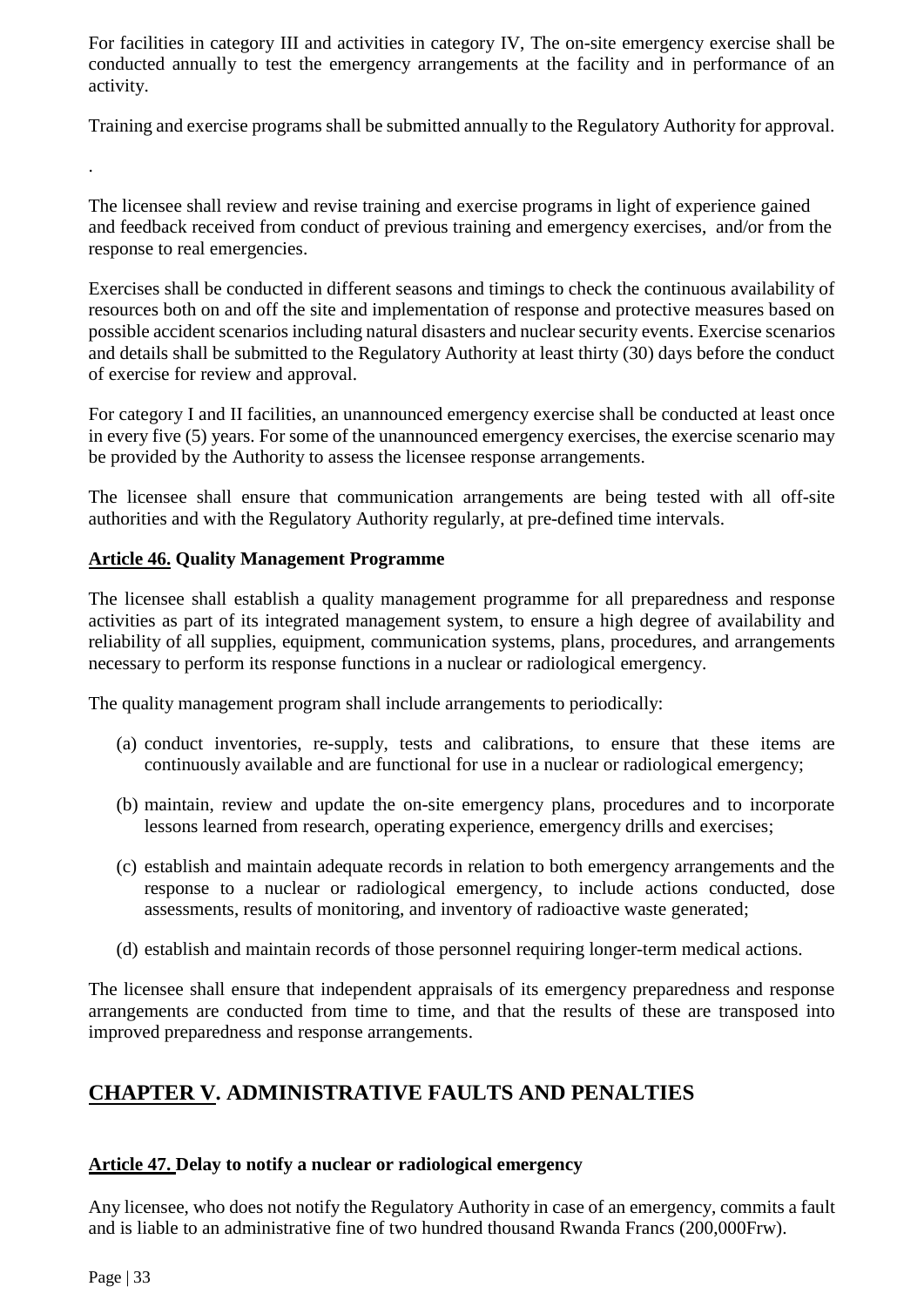### **Article 48. Failure to notify the Regulatory Authority in case of emergency**

Any licensee, who does not notify the Regulatory Authority in case of an emergency, commits a fault and is liable to an administrative fine of three hundred thousand Rwanda Francs (300,000Frw).

#### **Article 49. Failure to timely activate the Emergency response in case of emergency**

Any licensee who fails to timely activate the emergency response in case of emergency, commits a fault and is liable to an administrative fine of five hundred thousand Rwanda Francs (500,000Frw).

#### **Article 50. Failure to conduct an audit after an Emergency**

Any licensee, who does not conduct an audit after an emergency, commits a fault and is liable to an administrative fine of two hundred thousand Rwanda Francs (200,000Frw).

#### **Article 51. Failure to provide a report to the Regulatory Authority after an Emergency**

Any licensee, who does not provide a report to the Regulatory Authority after an emergency, commits a fault and is liable to an administrative fine of two hundred thousand Rwanda Francs (200,000Frw).

#### **Article 52. Failure to comply with any provision of this Regulation**

Notwithstanding the provisions of this chapter, any licensee who fails to comply with any provision of this Regulation, commits a fault and is liable to an administrative fine not less than two hundred thousand Rwanda Francs (200,000Frw) and not exceeding five hundred thousand Rwanda Francs (500,000Frw).

## <span id="page-33-0"></span>**CHAPTER VI: FINAL PROVISIONS**

#### <span id="page-33-1"></span>**Article: Repealing provision**

All other prior regulatory provisions contrary to this regulation are hereby repealed.

#### <span id="page-33-2"></span>**Article: Commencement**

This regulation shall come into force on the date of signature by the Chairperson of the Regulatory Board.

**Done at Kigali on, ……/…..../2021**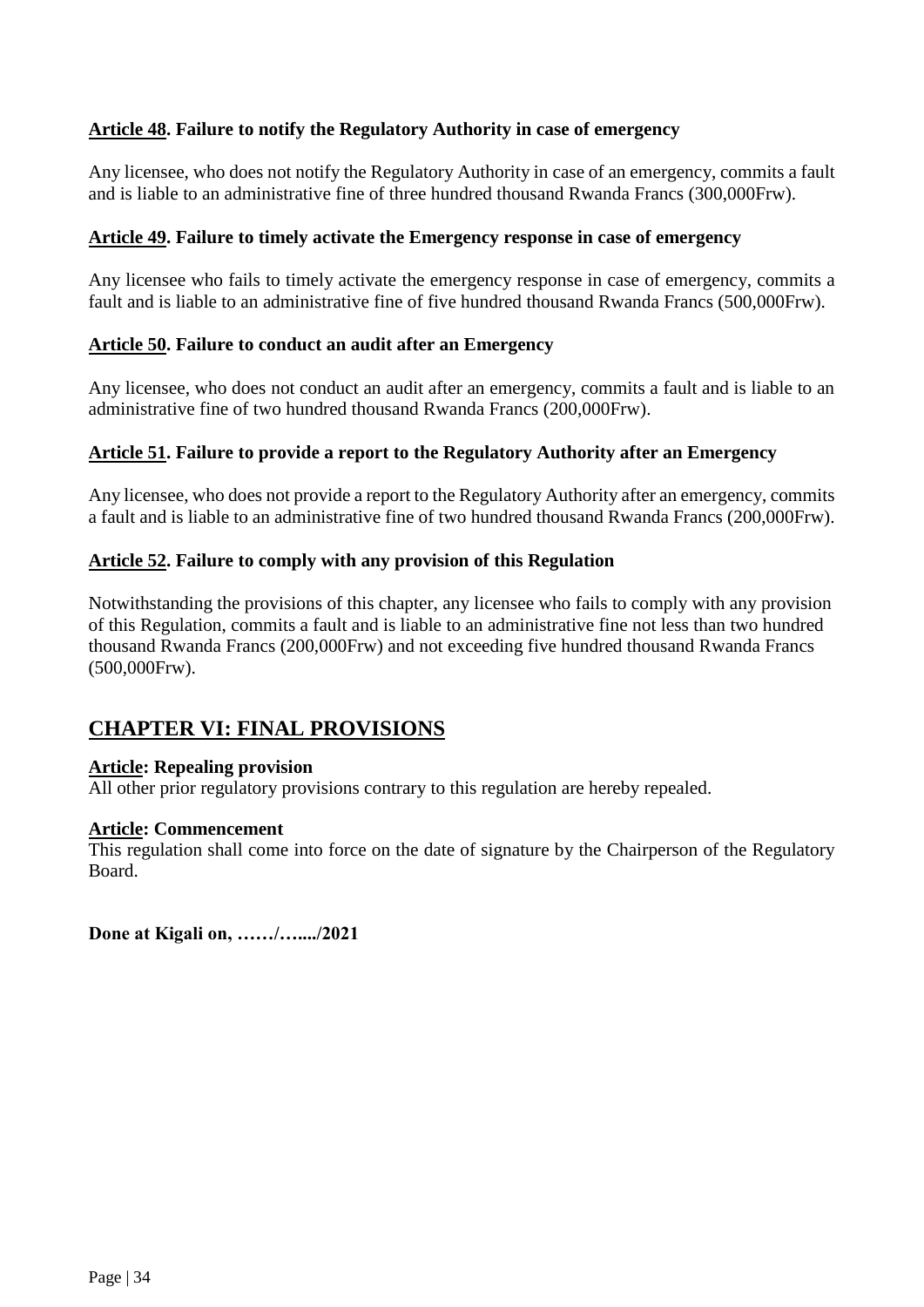### **Category Description**

- **I.** Facilities, such as nuclear power plants, for which on-site events including those not considered in the design are postulated that could give rise to severe deterministic effects off the site that would warrant precautionary urgent protective actions, urgent protective actions or early protective actions, and other response actions to achieve the goals of emergency response, or for which such events have occurred in similar facilities.
- **II.** Facilities, such as some types of research reactors, for which on-site events are postulated that could give rise to doses to people off the site that, would warrant urgent protective actions or early protective actions and other response actions to achieve the goals of emergency response, or for which such events have occurred in similar facilities. Category II (as opposed to category I) does not include facilities for which on-site events including those not considered in the design are postulated that could give rise to severe deterministic effects off the site, or for which such events have occurred in similar facilities.
- **III.** Facilities, such as industrial irradiation facilities or some hospitals, for which on-site events are postulated that could warrant protective actions and other response actions on the site to achieve the goals of emergency response, or for which such events have occurred in similar facilities. Category III (as opposed to category II) does not include facilities for which events are postulated that could warrant urgent protective actions or early protective actions off the site, or for which such events have occurred in similar facilities.
- **IV.** Activities and acts that could give rise to a nuclear or radiological emergency that could warrant protective actions and other response actions to achieve the goals of emergency response in an unforeseen location. These activities and acts include:
	- (a) transport of nuclear or radioactive material and other authorized activities involving mobile dangerous sources such as industrial radiography sources, nuclear powered satellites or radioisotope thermoelectric generators; and
	- (b) theft of a dangerous source and use of a radiological dispersal device or radiological exposure device.

This category also includes:

- (i) detection of elevated radiation levels of unknown origin or of commodities with contamination;
- (ii) identification of clinical symptoms due to exposure to radiation; and
- (iii) a transnational emergency that is not in category V arising from a nuclear or radiological emergency in another State.
- **V** Areas within emergency planning zones and emergency planning distances in Rwanda for a facility in category I or II located in a neighboring country.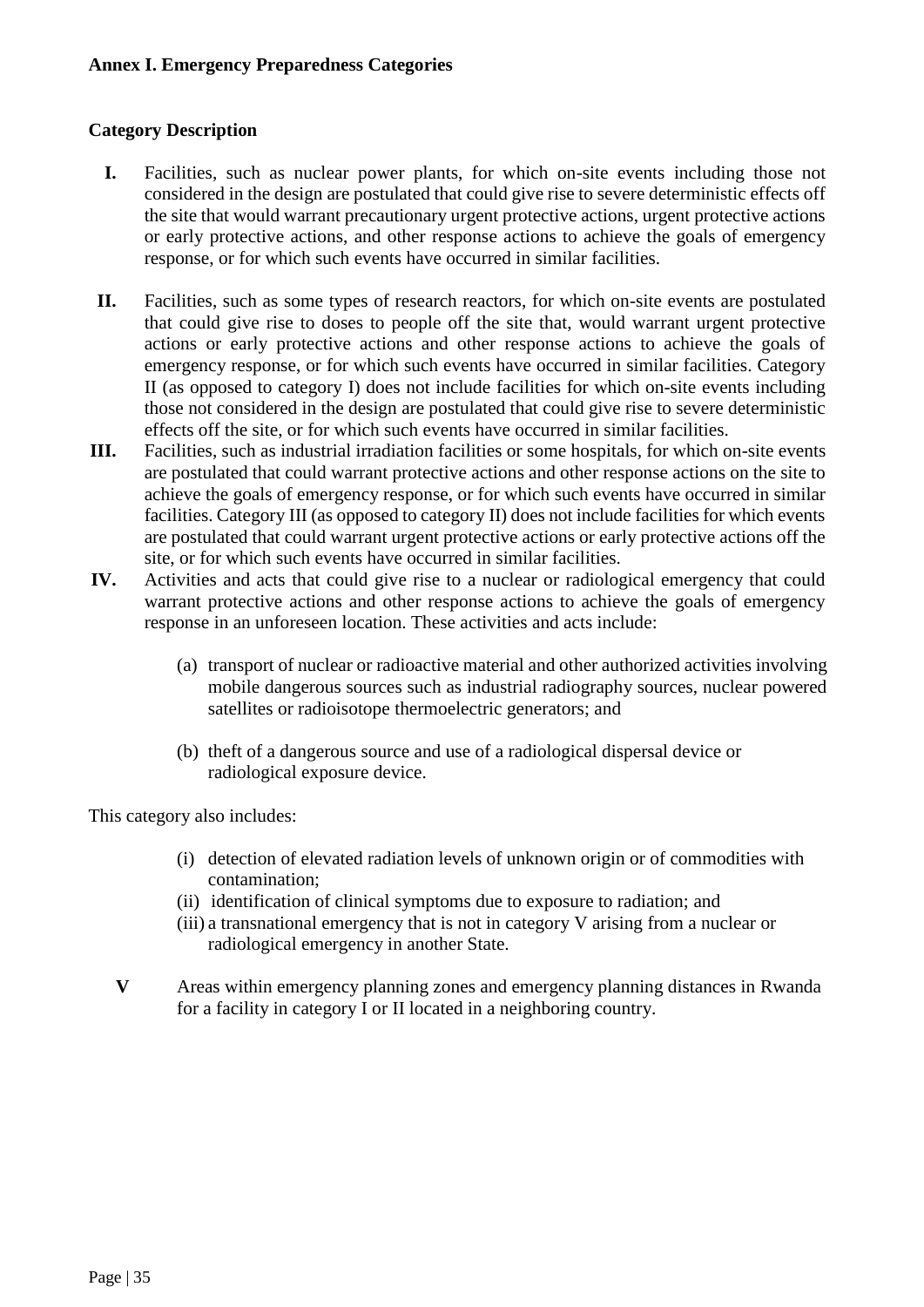### **Annex II. Generic Criteria for Use in Emergency Preparedness and Response**

This Annex provides generic criteria:

- (a) For doses for which protective actions and other response actions are expected to be undertaken under any circumstances in a nuclear or radiological emergency to avoid or to minimize severe deterministic effects;
- (b) For doses for which protective actions and other response actions are expected to be taken, if they can be taken safely, in a nuclear or radiological emergency to reasonably reduce the risk of stochastic effects;
- (c) For doses for which restriction of international trade is warranted in a nuclear or radiological emergency, with due consideration of non-radiological consequences; and
- (d) For doses for use as a target dose for the transition to an existing exposure situation.

The generic criteria prescribed here are derived from a reference level of 100 mSv residual dose per year.

This Annex includes examples of associated protective actions and other response actions. These generic criteria and associated protective actions and other response actions shall be taken into account in the development of the protection strategy, including generic criteria.

If protective actions in the context of the protection strategy are to be taken when doses are below the generic criteria given in this Annex , careful consideration is necessary to ensure that such actions are justified (i.e. that they do more good than harm) and that they are optimized in accordance with the protection strategy.

Table 1 provides generic criteria for doses received within a short period of time for which protective actions and other response actions are expected to be taken under any circumstances in a nuclear or radiological emergency to avoid or to minimize severe deterministic effects.

Table 1 provides generic criteria for AD<sub>fetus</sub> as 0.1 Gy. There would be only a very small probability of severe deterministic effects to the fetus at this dose and only during certain periods post-conception (e.g. between eight (8) and fifteen (15) weeks of in utero development), and only if the dose is received at high dose rates. During other periods post-conception and for lower dose rates, the fetus is less sensitive. There is a high probability of severe deterministic effects at 1 Gy. Therefore, 1 Gy is used as the generic criterion for doses to the fetus received within a short period of time for:

- a. Hazard assessment, to identify facilities and activities, on-site areas, off-site areas and locations for which a nuclear or radiological emergency could warrant precautionary urgent protective actions to avoid or to minimize severe deterministic effects;
- b. Identifying situations in which exposure is dangerous to health; and
- c. Making arrangements for applying decisions on urgent protective actions and other response actions to be taken off the site to avoid or to minimize the occurrence of severe deterministic effects (e.g. establishing a PAZ).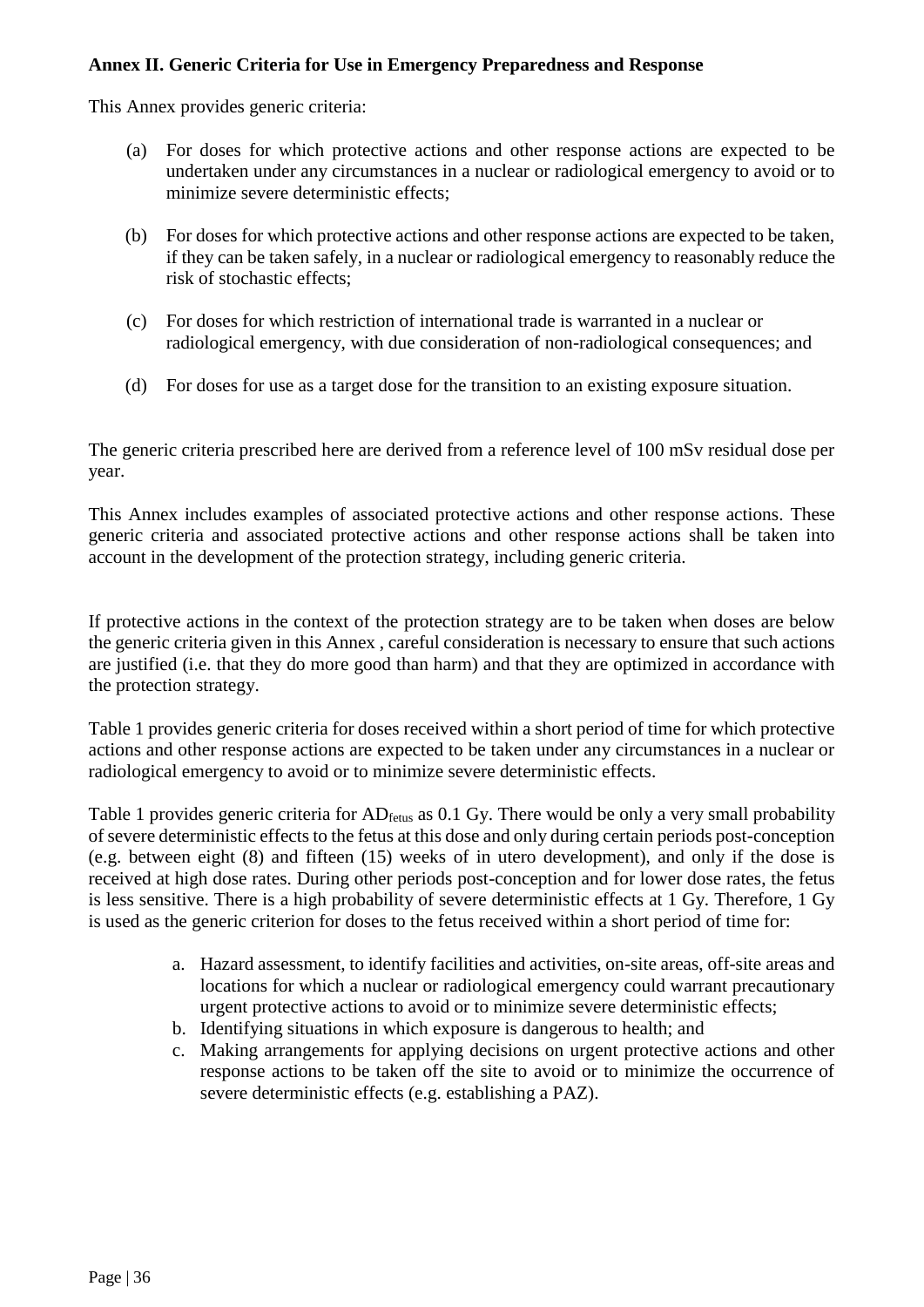### **Table 1. Generic Criteria for Doses to Avoid or to Minimize Severe Deterministic Effects Acute External Exposure (<10 h)**

| $AD_{red~marrow}^a$     | $1\,\mathrm{Gy}$           | If the dose is projected:                           |
|-------------------------|----------------------------|-----------------------------------------------------|
| <b>ADfetus</b>          | $0.1\,\mathrm{Gy}$         | • Take precautionary<br>urgent protective actions   |
|                         |                            | immediately (even under<br>difficult conditions) to |
| $ADtissue$ <sup>b</sup> | 25 Gy at 0.5 cm            | keep doses below the<br>generic criteria;           |
|                         |                            | • Provide public                                    |
| $ADskin$ <sup>c</sup>   | 10 Gy to 100 $\text{cm}^2$ | information and warnings;                           |
|                         |                            | • Carry out urgent<br>decontamination.              |

<sup>a</sup> *AD* represents the average RBE weighted absorbed dose to internal tissues or organs (e.g. red marrow, lung, small intestine, gonads, and thyroid) and to the lens of the eye from exposure in a uniform field of strongly penetrating radiation.

 $b$  Dose delivered to 100 cm<sup>2</sup> at a depth of 0.5 cm under the body surface in tissue due to close contact with a radioactive source.

<sup>c</sup> The dose is to 100 cm<sup>2</sup> dermis (skin structures at a depth of 40 mg/cm<sup>2</sup> (or 0.4 mm) below the surface).

|  |  | Table 2. Acute Internal Exposure due to an Acute Intake ( $\Delta = 30$ d <sup>d</sup> ) |
|--|--|------------------------------------------------------------------------------------------|
|--|--|------------------------------------------------------------------------------------------|

| $AD(\Delta)$ red marrow | 0.2 Gy for radionuclide with<br>atomic number $Z \geq 90$ | If the dose has been received:                                        |
|-------------------------|-----------------------------------------------------------|-----------------------------------------------------------------------|
|                         | 2 Gy for radionuclide with<br>atomic number $Z \leq 89$   | Perform immediate<br>medical examination,<br>medical consultation and |
| $AD(\Delta)$ thyroid    | 2 Gy                                                      | indicated medical<br>treatment;                                       |
| $AD(\Delta)$ lung       | $30 \text{ Gy}$                                           | Carry out contamination<br>control;                                   |
| $AD(\triangle)$ colon   | $20 \text{ Gy}$                                           | Carry out immediate<br>decorporation (if<br>applicable);              |
|                         |                                                           | Conduct registration for<br>longer term medical<br>follow-up; and     |
| $AD(\Delta^f)$ fetus    | $0.1\,\mathrm{Gy}$                                        | Provide comprehensive<br>psychological counseling.                    |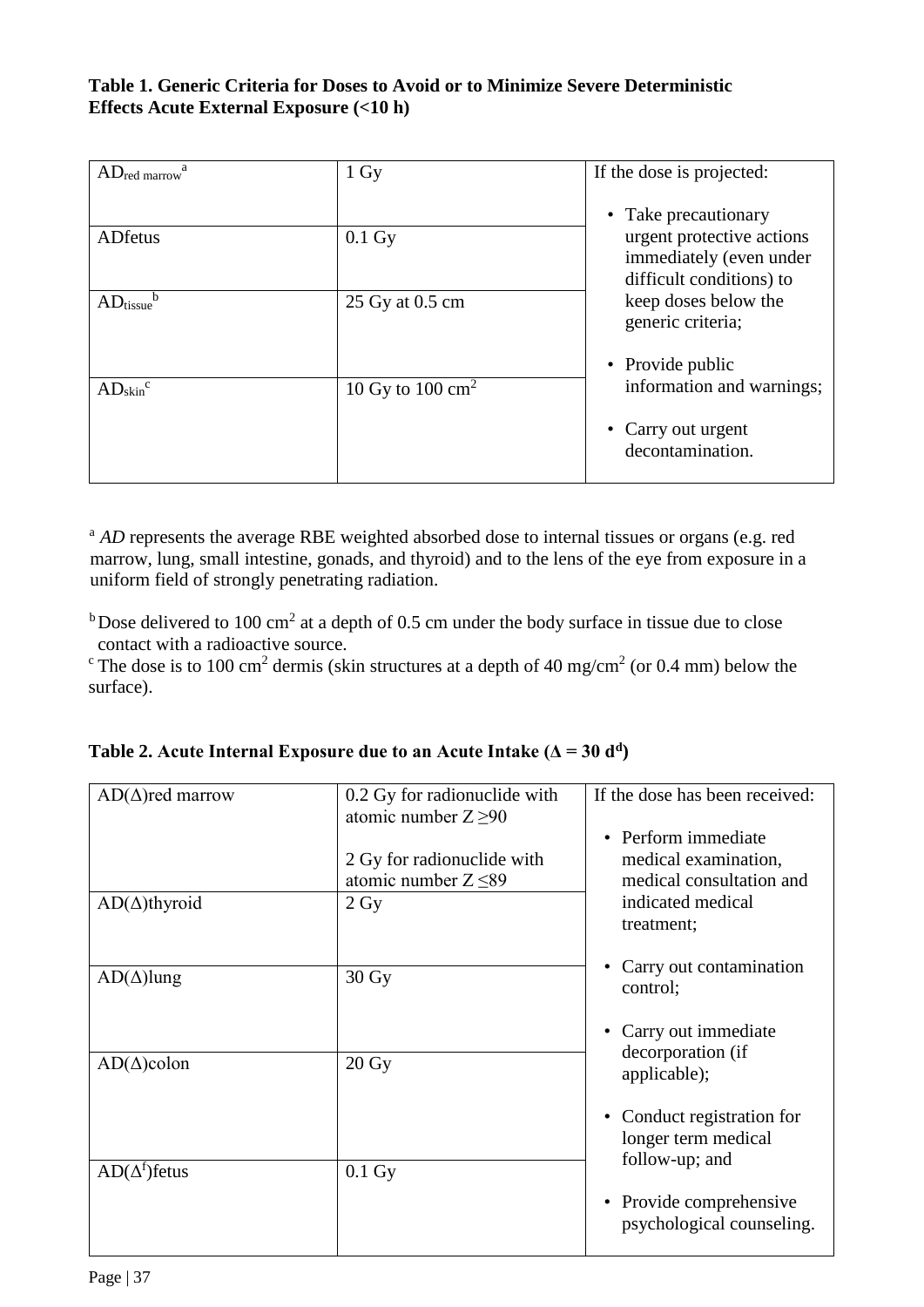### **Table 3. Generic Criteria for Protective Actions and Other Response Actions to Reduce the Risk of Stochastic Effects**

| <b>Generic Criteria</b>                   |                                                  | <b>Protective Actions and Other Response</b>                 |  |
|-------------------------------------------|--------------------------------------------------|--------------------------------------------------------------|--|
|                                           |                                                  | <b>Actions</b>                                               |  |
|                                           | Projected dose that exceeds the following        | Take following urgent protective actions and                 |  |
| generic criteria                          |                                                  | other response actions                                       |  |
|                                           | $50 \text{ mSv}$ <sup>g</sup> in the first seven | Iodine thyroid blocking <sup>h</sup>                         |  |
| H thyroid                                 | $(7)$ days                                       |                                                              |  |
| E                                         | 100 mSv in the first                             | Sheltering <sup>i</sup> ; evacuation;<br>prevention<br>of of |  |
|                                           | seven (7) days                                   | inadvertent ingestion; restrictions on food, milk            |  |
| $H_{\text{fetus}}^{\text{k}}$             | 100 mSv in the first                             | and drinking water <sup>j</sup> and restrictions on the food |  |
|                                           | seven (7) days                                   | chain and water supply; restrictions<br><sub>on</sub>        |  |
|                                           |                                                  | commodities other than food; contamination                   |  |
|                                           |                                                  | control; decontamination; registration;                      |  |
|                                           |                                                  | reassurance of the public                                    |  |
| Projected dose that exceeds the following |                                                  | Take following early protective actions and                  |  |
| generic criteria                          |                                                  | other response actions                                       |  |

 $d$  *AD*( $\Delta$ ) is the RBE weighted absorbed dose delivered over a period of time by the intake that will result in a severe deterministic effect in 5% of exposed individuals.

<sup>e</sup> Decorporation is the action of the biological processes, facilitated by chemical or biological agents, by means of which incorporated radionuclides are removed from the human body. The generic criterion for decorporation is based on the projected dose without decorporation.

<sup>f</sup> For this particular case, ' $\Delta$ ' refers to the period of in utero development of the embryo and fetus. <sup>g</sup>The equivalent dose to the thyroid  $(H_{\text{thvroid}})$  only due to exposure to radioiodine.

h This generic criterion applies only for administration of iodine thyroid blocking. For the thyroid, iodine thyroid blocking is an urgent protective action that is prescribed:

- (a) If exposure due to radioactive iodine is involved;
- (b) Before or shortly after a release of radioactive iodine,; and
- (c) Within only a short period before or after the intake of radioactive iodine.

<sup>i</sup>As a less disruptive protective action, sheltering may be ordered at lower doses as long as justified and optimized.

<sup>j</sup> Restrictions on food, milk and drinking water using these generic criteria are to be applied before sampling and analysis of food, milk and drinking water are carried out. Such restrictions apply as long as replacements of food, milk and drinking water or other alternatives are available to ensure they would not result in severe malnutrition, dehydration or other severe health impacts.

 $k$  H<sub>fetus</sub> is the equivalent dose to the fetus, derived as the sum of the dose from external exposure and the maximum committed equivalent dose to any organ of the embryo or fetus from intake to the embryo or fetus for different chemical compounds and different times relative to conception.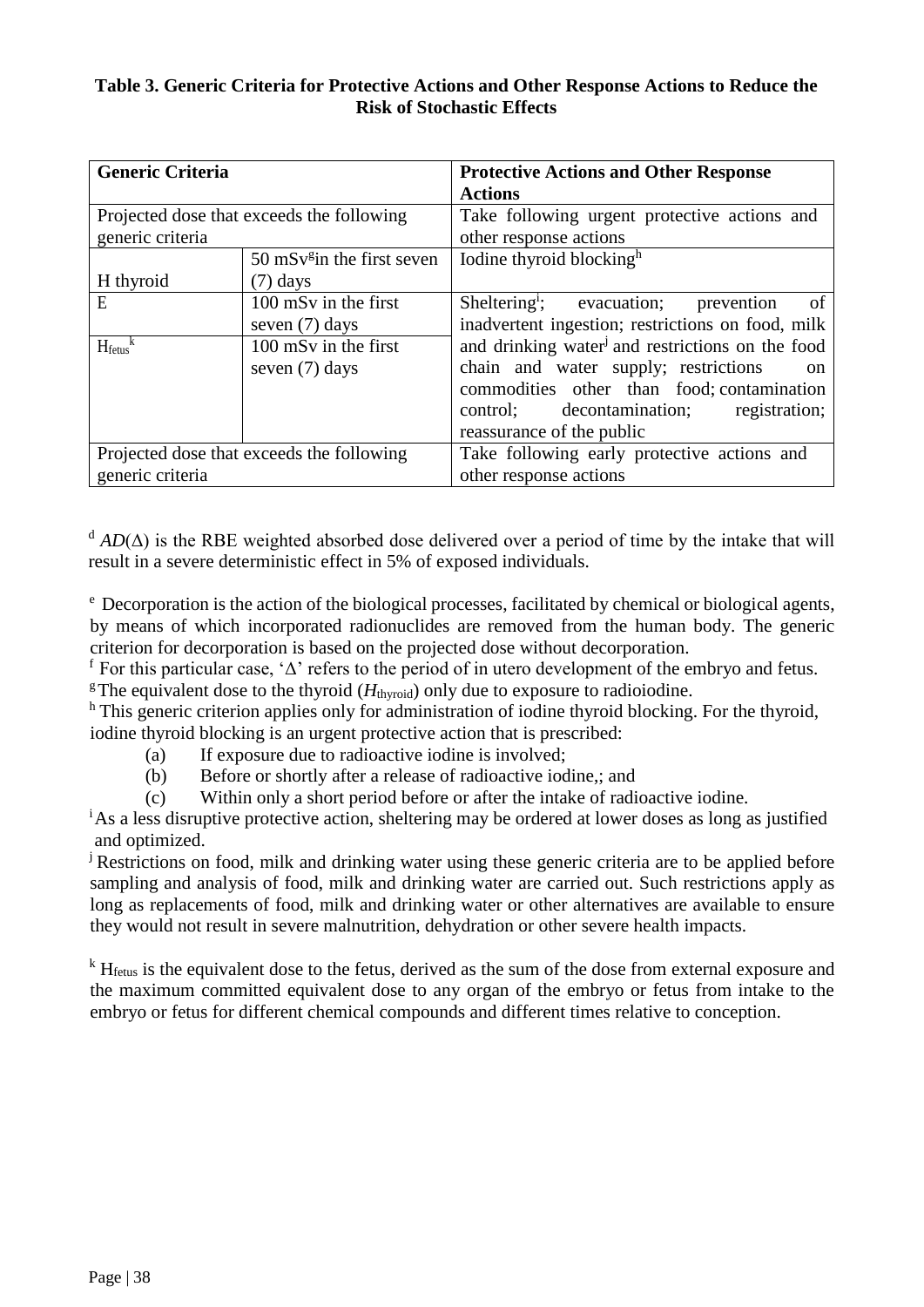| E<br>$H_{\text{fetus}}^{\text{m}}$ | 100 mSv in the first year<br>100 mSv for the full period<br>of in utero development | Temporary relocation; prevention of inadvertent<br>ingestion; restrictions on food, milk and drinking<br>water and restrictions on the food chain and water<br>supply; restrictions on commodities other than<br>food; contamination control; decontamination;<br>registration; reassurance of the public |
|------------------------------------|-------------------------------------------------------------------------------------|-----------------------------------------------------------------------------------------------------------------------------------------------------------------------------------------------------------------------------------------------------------------------------------------------------------|
|                                    | Dose that has been received and that<br>exceeds the following generic criteria      | Take following longer term medical actions to<br>detect and to effectively treat radiation induced<br>health effects                                                                                                                                                                                      |
| E                                  | 100 mSv in a month                                                                  | Health screening based on equivalent doses to<br>specific radiosensitive organs (as a basis for longer<br>term medical follow-up) <sup>1</sup> , registration, counseling                                                                                                                                 |
| <b>H</b> fetus                     | 100 mSv for the full period<br>of in utero development                              | Counseling to allow informed decisions to be made<br>in individual circumstances                                                                                                                                                                                                                          |

Table 3 provides generic criteria for taking protective actions and other response actions to reduce the risk of stochastic effects from the ingestion of food, milk and drinking water and from the use of other commodities in a nuclear or radiological emergency.

A value of 1/10 of the generic criteria given in Table 2 for early protective actions and other response actions is established as generic criteria for restrictions on food, milk and drinking water and on other commodities to ensure that the dose via all exposure pathways, including ingestion, will not exceed the generic criteria given in Table 2 for early protective actions and other response actions.

If restrictions on food, milk or drinking water would result in severe malnutrition or dehydration because replacements are not available, food, milk or drinking water with concentration levels of radionuclide that are projected to result in doses above the generic criteria given in Table 3 may be consumed until replacements are available provided that this would not result in doses from all exposure pathways above the generic criteria given in Table 2; otherwise, the people affected may be relocated.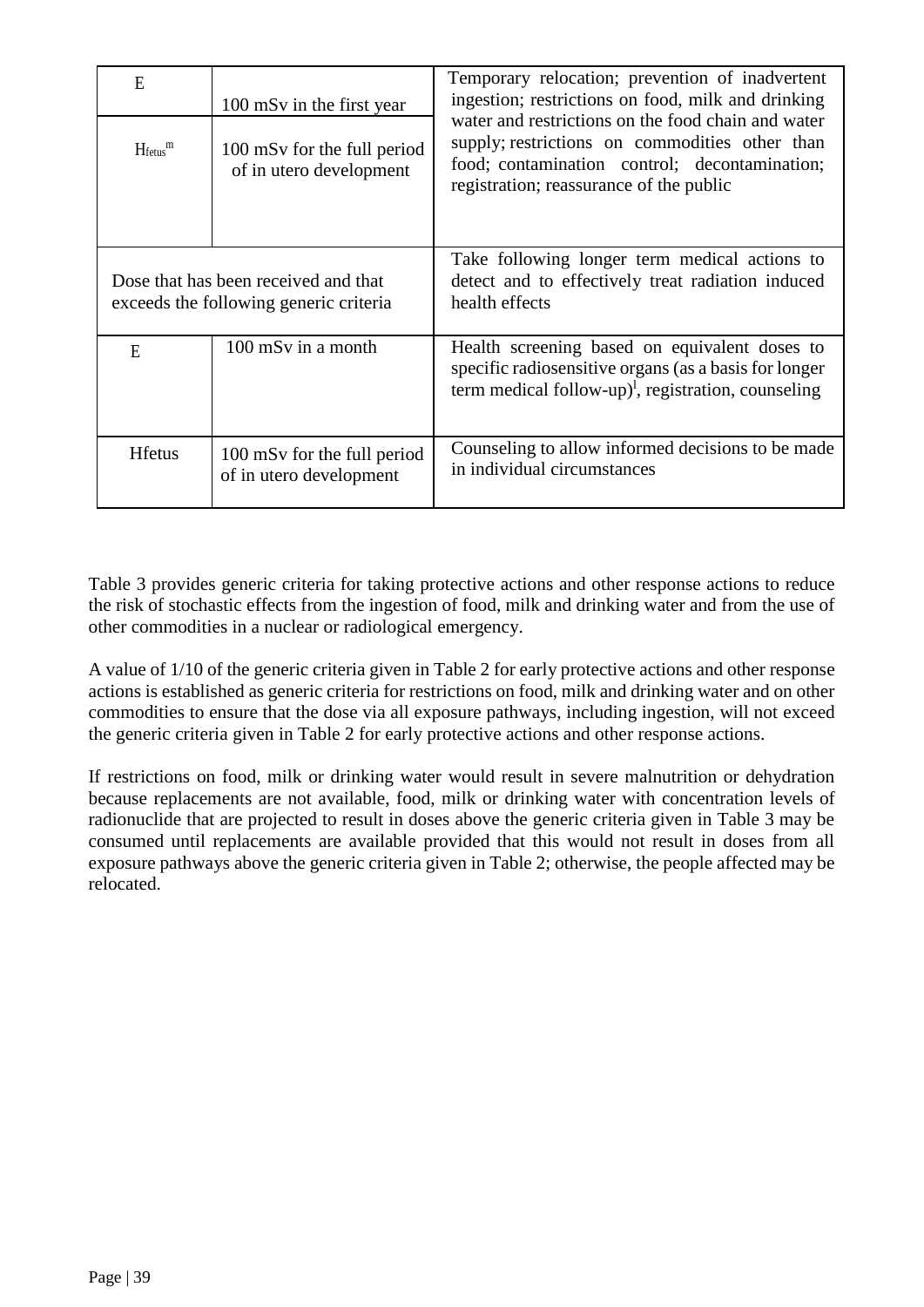### **Table 4. Generic Criteria for Food, Milk and Drinking Water and Other Commodities to Reduce the Risk of Stochastic Effects**

| <b>Generic Criteria</b> |                                                                                                                                                            | <b>Protective Actions and Other Response Actions</b>                                                                                                                                                                                                                                                                                                                                                                                                                                                         |
|-------------------------|------------------------------------------------------------------------------------------------------------------------------------------------------------|--------------------------------------------------------------------------------------------------------------------------------------------------------------------------------------------------------------------------------------------------------------------------------------------------------------------------------------------------------------------------------------------------------------------------------------------------------------------------------------------------------------|
|                         | Projected dose from ingestion of food,<br>milk and drinking water and from the<br>use of other commodities that exceeds<br>the following generic criteria: | Take following protective actions and other<br>response Actions                                                                                                                                                                                                                                                                                                                                                                                                                                              |
| E                       |                                                                                                                                                            |                                                                                                                                                                                                                                                                                                                                                                                                                                                                                                              |
|                         | 10 mSv in the first year                                                                                                                                   | Restrict consumption, distribution and sale of non-                                                                                                                                                                                                                                                                                                                                                                                                                                                          |
| <b>H</b> fetus          | 10 mSv for the full period<br>of in utero development                                                                                                      | essential <sup>m</sup> food, milk and drinking water and<br>restrict the use and distribution of other<br>commodities. Replace essential food, milk and<br>drinking water as soon as possible or relocate the<br>people affected if replacements are not available.<br>Estimate the doses of those who might have<br>consumed food, milk and drinking water or used<br>other commodities to determine whether this may<br>have resulted in doses warranting medical<br>attention in accordance with Table 2. |

Table 4 provides generic criteria for taking protective actions and other response actions to reduce the risk of stochastic effects arising from the use of vehicles, equipment and other items from an area affected by a nuclear or radiological emergency.

A value of 1/10 of the generic criteria given in Table 2 for early protective actions and other response actions is established as generic criteria for vehicles, equipment and other items from an affected area, to ensure that the dose via all exposure pathways, including the use of such vehicles, equipment and other items, would not exceed the generic criteria given in Table 2 for early actions for a member of the public.

Restricting the use of vehicles, equipment and other items from an affected area could interfere with taking urgent protective actions and other response actions or with providing services essential to public health or well-being (e.g. restricting the use of vehicles for transferring individuals requiring critical medical treatment or preventing a ship or an aircraft that has left an affected area from reaching its final destination). Such vehicles, equipment and other items whose use would give rise to a projected dose to their users above the generic criteria given in Table 4 may be used until replacements are available, provided that:

- (a) Their use will not result in doses from all exposure pathways that exceed the generic criteria given in Table 2 for members of the public or the guidance values given in Annex III for restricting the exposure of emergency workers, or the restriction set for exposures of helpers in an emergency in this regulation; and
- (b) Actions are taken to manage and control the exposure of the user as an emergency worker, a helper in an emergency or a member of the public, as appropriate.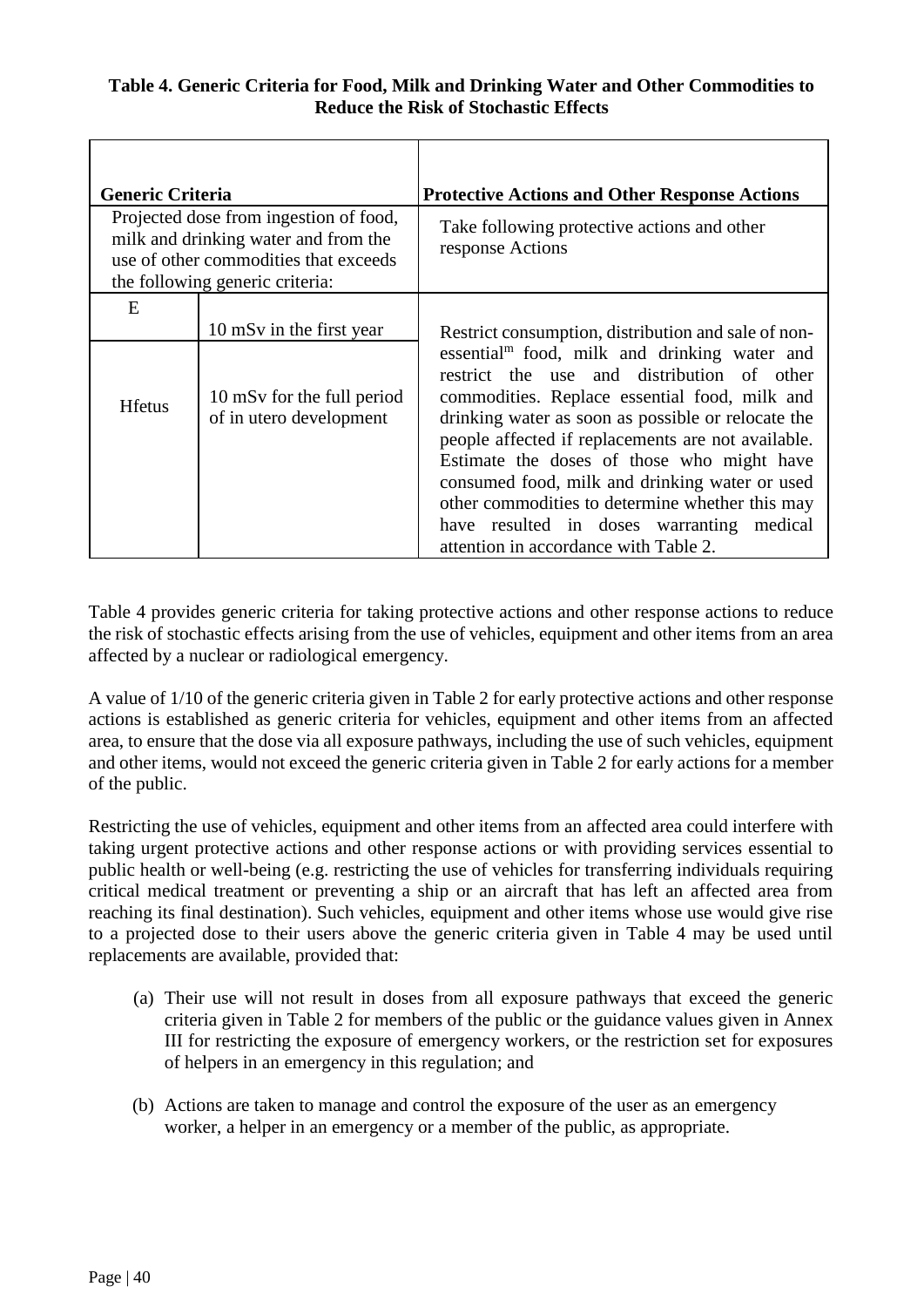### **Table 5. Generic Criteria for Vehicles, Equipment and Other Items to Reduce the Risk of Stochastic Effects**

| <b>Generic Criteria</b>                                                                      |                 | <b>Protective Actions and Other Response</b>                                              |  |  |  |
|----------------------------------------------------------------------------------------------|-----------------|-------------------------------------------------------------------------------------------|--|--|--|
|                                                                                              |                 | <b>Actions</b>                                                                            |  |  |  |
| Projected dose from the use of vehicles, equipment or other items from an affected area that |                 |                                                                                           |  |  |  |
|                                                                                              |                 | exceed the following generic criteria: Take protective actions and other response actions |  |  |  |
| $E^a$                                                                                        | 10 mSv per      | Restrict non-essential <sup>b</sup> use.                                                  |  |  |  |
|                                                                                              | annum           | Use essential vehicles, equipment and other items                                         |  |  |  |
|                                                                                              |                 | from an affected area until replacements are                                              |  |  |  |
| $H$ fetus $c$                                                                                | 10 mSv for      | available provided that:                                                                  |  |  |  |
|                                                                                              | the full period |                                                                                           |  |  |  |
|                                                                                              | of in utero     | (a) their use will not result in doses exceeding                                          |  |  |  |
|                                                                                              | development     | the generic criteria given in Table II.2 for                                              |  |  |  |
|                                                                                              |                 | a member of the public or the guidance                                                    |  |  |  |
|                                                                                              |                 | values given in Appendix 4 for restricting                                                |  |  |  |
|                                                                                              |                 | the exposure of emergency workers, and                                                    |  |  |  |
|                                                                                              |                 |                                                                                           |  |  |  |
|                                                                                              |                 | (b) actions are taken to control the dose to the                                          |  |  |  |
|                                                                                              |                 | user as an emergency worker, helper in an                                                 |  |  |  |
|                                                                                              |                 | emergency or a member of the public, as                                                   |  |  |  |
|                                                                                              |                 | appropriate.                                                                              |  |  |  |
|                                                                                              |                 |                                                                                           |  |  |  |
|                                                                                              |                 | Estimate the exposure of those emergency                                                  |  |  |  |
|                                                                                              |                 | workers, helpers in an emergency and members                                              |  |  |  |
|                                                                                              |                 | of the public who may have used a vehicle,                                                |  |  |  |
|                                                                                              |                 | equipment and other item from an affected area                                            |  |  |  |
|                                                                                              |                 | to determine whether this could have resulted in                                          |  |  |  |
|                                                                                              |                 | dose warranting medical<br>attention<br>in<br>a                                           |  |  |  |
|                                                                                              |                 | accordance with Table II.2.                                                               |  |  |  |
|                                                                                              |                 |                                                                                           |  |  |  |

Table 5 provides generic criteria aimed at the effective implementation of response actions to reduce the non-radiological consequences of a nuclear or radiological emergency by providing a basis for the continuation or the resumption of international trade.

Values that exceed the generic criteria in Table 5 may be acceptable under emergency (temporary) conditions.

The generic criteria for food traded internationally derive from the level used by the Joint Food and Agriculture Organization of the United Nations (FAO)/World Health Organization (WHO) Codex Alimentarius Commission. These generic criteria, and generic criteria for other commodities traded internationally that could contain radionuclide following a nuclear or radiological emergency, are established at 1/100 of the generic criteria given in Table 2 for early protective actions and other response actions to ensure that doses to the public would be a small fraction of those for which actions are warranted to reduce the risk of stochastic effects.

For food traded internationally that could contain radionuclide following a nuclear or radiological emergency, the operational criteria (i.e. guideline levels) as published by the Joint FAO/WHO Codex Alimentarius Commission may ultimately be used.

If restricting trade in food and other commodities could result in severe health impacts or other detrimental effects in another State, then the food and other commodities that would give rise to a

Page  $|41$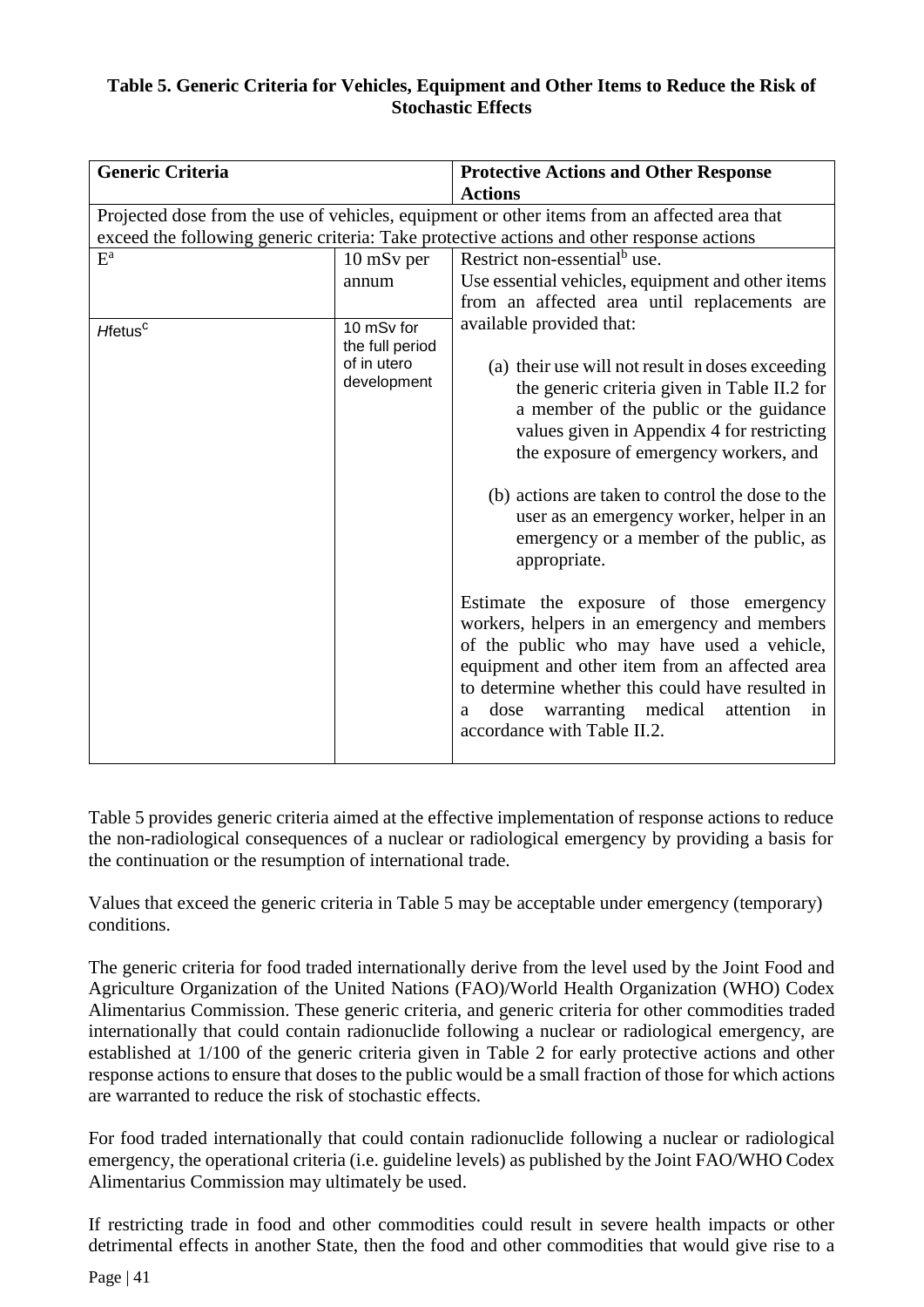projected dose that exceeds the generic criteria in Table 5 may be traded, if the trade is justified, until replacements are available, provided that:

- (a) The trade is approved with the receiving State;
- (b) The trade will not result in doses that exceed the generic criteria for the public given in Table 2 and Table 3;
- (c) Actions are taken to manage and control exposures during shipping; and
- (d) Actions are taken to control the consumption of food and use of other commodities and to reduce the exposure of members of the public.

Generic criteria shall be established in terms of the projected dose for the implementation of protective actions and other actions aimed at enabling the termination of a nuclear or radiological emergency and the subsequent transition to an existing exposure situation with due consideration of, and verification of the fulfillment of, the conditions set out in Requirement 19 of Annex II of this regulation.

These criteria are established as 1/5 of the generic criteria for the early protective actions and other response actions given in Table 2 and are:

- (a) An effective dose of 20 mSv per year; and
- (b) An equivalent dose to a fetus of 20 mSv for the full period of in utero development.

The decision to terminate the nuclear or radiological emergency and the subsequent transition to an existing exposure situation is to be taken after;

- (a) Justified actions have been taken to reach the generic criteria for enabling the transition to an existing exposure situation and it has been confirmed that any further actions to reach these criteria would do more harm than good;
- (b) Confirmation that the source of exposure is fully characterized for all members of the public living as normal in the area;
- (c) The situation with regard to exposure has been understood and has remained stable;
- (d) Any restrictions on normal living conditions are limited and provisions are in place to confirm compliance with such restrictions; and
- (e) Confirmation that interested parties, including the public, have been consulted and are being kept informed about the basis for the adjustment of emergency response actions and for the transition, with the associated health hazards put into perspective.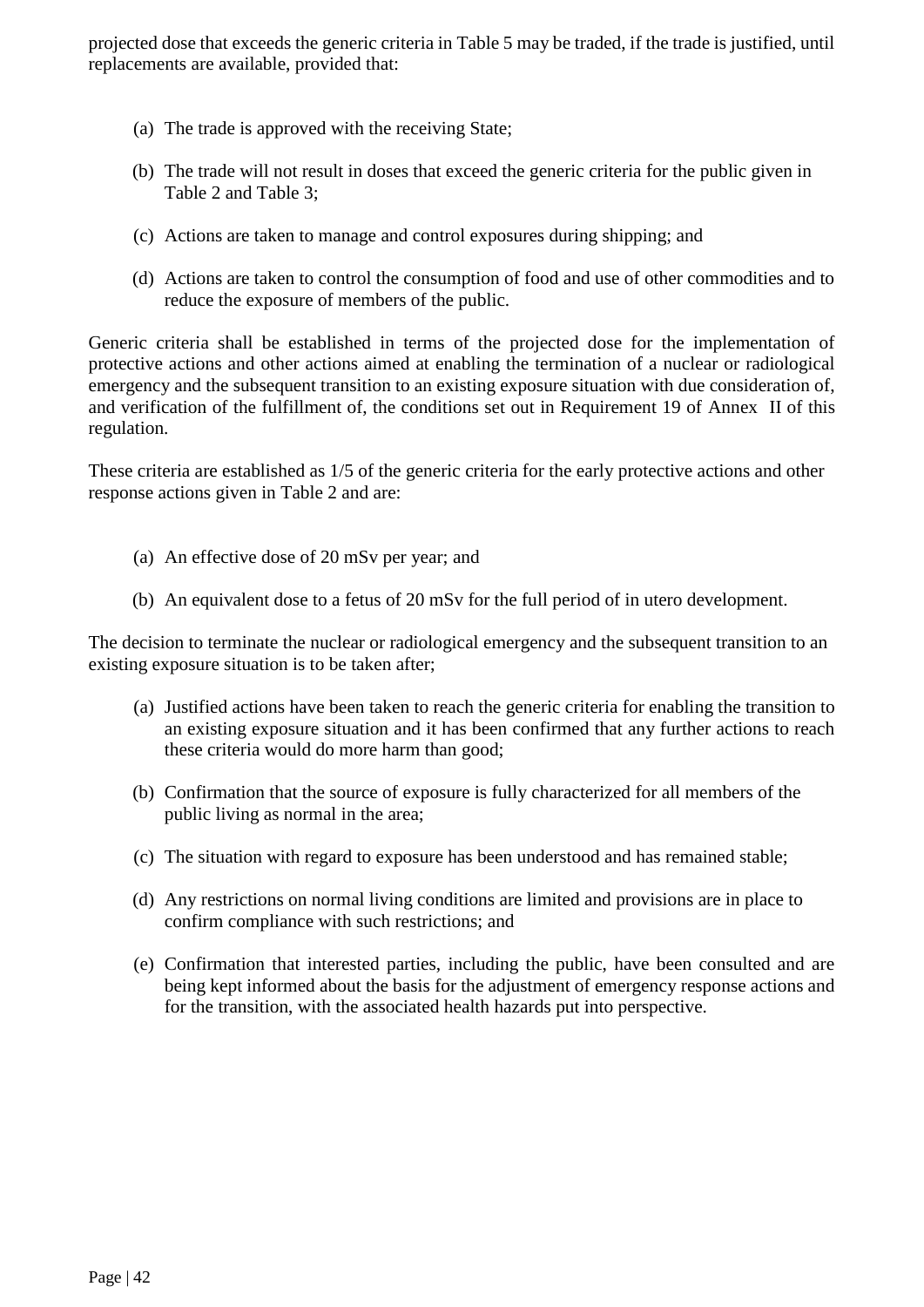|  |  |  | Table 6. Generic Criteria for Food and Other Commodities Traded Internationally |
|--|--|--|---------------------------------------------------------------------------------|
|  |  |  |                                                                                 |

| <b>Generic Criteria</b>                           |                                                         | <b>Protective Actions and Other Response</b>                                                                                                                                                                                                                                                                                                                                                                                                                                                               |
|---------------------------------------------------|---------------------------------------------------------|------------------------------------------------------------------------------------------------------------------------------------------------------------------------------------------------------------------------------------------------------------------------------------------------------------------------------------------------------------------------------------------------------------------------------------------------------------------------------------------------------------|
|                                                   |                                                         | <b>Actions</b>                                                                                                                                                                                                                                                                                                                                                                                                                                                                                             |
|                                                   |                                                         | Projected dose from food and other commodities that exceed the generic criteria: Take                                                                                                                                                                                                                                                                                                                                                                                                                      |
| response actions to restrict international trade. |                                                         |                                                                                                                                                                                                                                                                                                                                                                                                                                                                                                            |
| $E^a$                                             | 1 mSv per<br>annum                                      | Restrict non-essential <sup>p</sup> international trade. Trade<br>essential food and other commodities until                                                                                                                                                                                                                                                                                                                                                                                               |
| <b>H</b> etus <sup>c</sup>                        | 1 mSv for the full<br>period of in utero<br>development | replacements are available if:<br>(a) Trade is approved with the receiving State;<br>(b) Trade will not result in doses to the public that<br>exceed the generic criteria given in Table 2 for all<br>exposure pathways and in Table 3 for the<br>respective pathways;<br>(c) Actions are taken to manage and control the<br>dose during shipping; and<br>(d) Actions are taken to control the consumption<br>and use of food and other commodities and to<br>reduce the exposure of members of the public |

### **Annex III. Guidance Values for Restricting Exposure of Emergency Workers**

This Annex provides guidance values as a basis for operational guidance for restricting the exposure of emergency workers.

Table 6 of this regulation provides guidance values for restricting the exposure of emergency workers in an emergency response in terms of personal dose equivalent Hp(10) from external exposure to strongly penetrating radiation. The values for  $Hp(10)$  in Table 6 assume that every effort has been made for protection against external exposure to weakly penetrating radiation and against exposure due to intakes or skin contamination.

The total effective dose and the Relative Biological Effectiveness (RBE) weighted absorbed dose to a tissue or organ via all exposure pathways (i.e. both dose from external exposure and committed dose from intakes) need to be estimated as early as possible in a nuclear or radiological emergency. Table 6 also provides guidance on the effective dose and the RBE weighted absorbed dose to a tissue or organ for consideration in restricting further exposure in the response to a nuclear or radiological emergency once these doses have been estimated.

Severe deterministic effects to a fetus could possibly occur following an equivalent dose to the fetus of greater than 100 mSv. Consequently, in the response to a nuclear or radiological emergency, female workers who are aware that they are pregnant or who might be pregnant need to be:

- (a) Informed of this risk; and
- (b) Excluded from taking actions that might result in an equivalent dose to the embryo and fetus exceeding 50 mSv for the full period of in utero development of the embryo and fetus.

These guidance values are set to be two to ten times lower than the generic criteria in Table 1 of this regulation and they apply for:

(a) The dose from external exposure to strongly penetrating radiation for  $Hp(10)$ . Doses from external exposure to weakly penetrating radiation and from intake or skin contamination need to be prevented by all possible means. If this is not feasible, the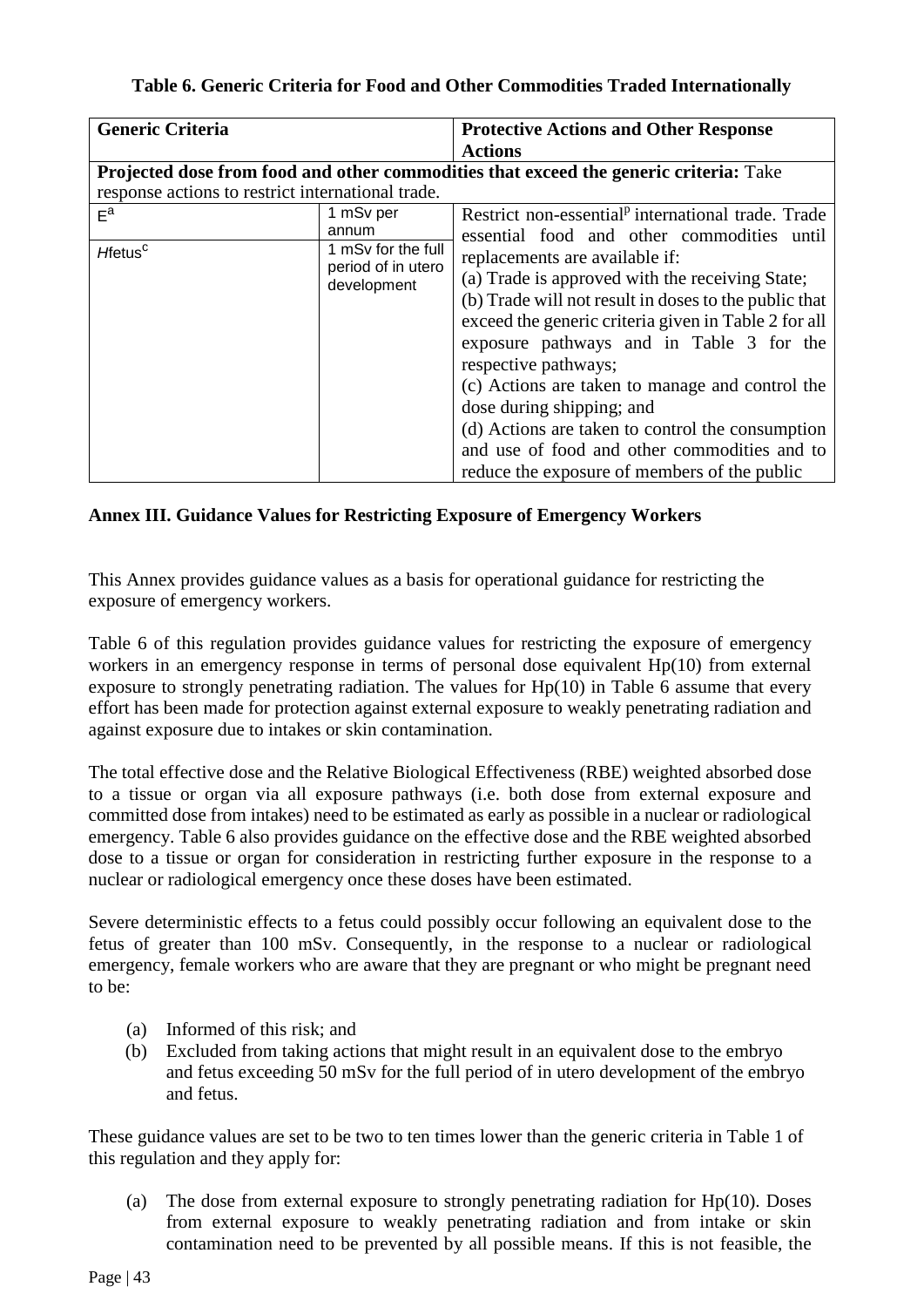effective dose and the RBE weighted absorbed dose to a tissue or organ (values of RBE weighted absorbed dose to a tissue or organ is provided in Table 1 of this regulation) have to be limited to minimize the health risk to the individual in line with the risk associated with the guidance values given here; and

(b) The total effective dose (E) and the RBE weighted absorbed dose to a tissue or organ ADT via all exposure pathways (i.e. both dose from external exposure and committed dose from intakes) which are to be estimated as early as possible in order to enable any further exposure to be restricted as appropriate.

**Table 7. Guidance Values for Restricting Exposure of Emergency Workers**

| <b>Tasks</b>                                                                                                                                                                          | <b>Guidance Value</b> |                                                                                                                                                                                                                                                                                                                                                                                |                        |
|---------------------------------------------------------------------------------------------------------------------------------------------------------------------------------------|-----------------------|--------------------------------------------------------------------------------------------------------------------------------------------------------------------------------------------------------------------------------------------------------------------------------------------------------------------------------------------------------------------------------|------------------------|
|                                                                                                                                                                                       | Hp(10)                | E                                                                                                                                                                                                                                                                                                                                                                              | $AD_T$                 |
|                                                                                                                                                                                       | $<$ 500 mSv           | $<$ 500 mSv                                                                                                                                                                                                                                                                                                                                                                    | $<1/2$ AD <sub>T</sub> |
| <b>Lifesaving actions</b>                                                                                                                                                             |                       | This value may be exceeded, with due<br>consideration of the generic lifesaving actions<br>criteria in Table 1 of this regulation, under<br>circumstances in which the expected benefits to<br>others clearly outweigh the emergency worker's<br>own health risks, and the emergency worker<br>volunteers to take the action and understands<br>and accepts these health risks |                        |
| Actions to prevent severe deterministic effects and<br>actions to prevent the development of catastrophic<br>conditions that could significantly affect people and<br>the environment | $< 500$ Sv            | $<$ 500 $mSv$                                                                                                                                                                                                                                                                                                                                                                  | $\frac{1}{2}ADT$       |
| Actions to avert a large collective dose                                                                                                                                              | $< 500$ Sv            | <500 mSv                                                                                                                                                                                                                                                                                                                                                                       | $\frac{1}{2}AD$        |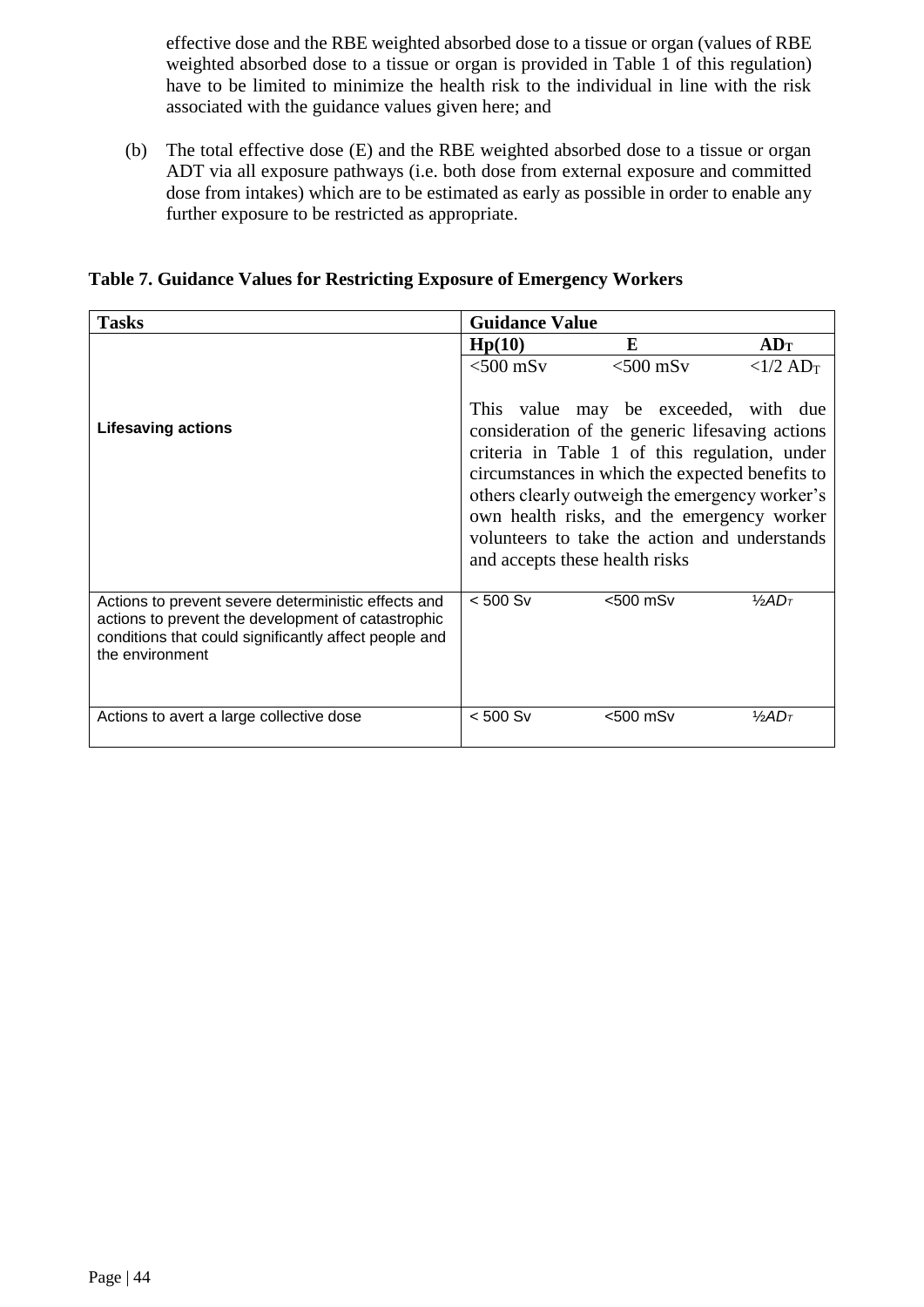| <b>Emergency</b>                                                           | <b>Applicable to</b> | <b>Actions to be Taken</b>                                                                                                                                                                                                                                                                                                                                                                                                                                                        |  |
|----------------------------------------------------------------------------|----------------------|-----------------------------------------------------------------------------------------------------------------------------------------------------------------------------------------------------------------------------------------------------------------------------------------------------------------------------------------------------------------------------------------------------------------------------------------------------------------------------------|--|
| <b>Class</b>                                                               | <b>Categories</b>    |                                                                                                                                                                                                                                                                                                                                                                                                                                                                                   |  |
| General<br>Emergency                                                       | I and II             | Upon declaration of this emergency class, appropriate actions<br>shall promptly be taken, on the basis of the available information<br>relating to the emergency, to mitigate the consequences of the<br>emergency on the site and to protect people on the site and off the<br>site.                                                                                                                                                                                             |  |
| Site Area<br>Emergency                                                     | I and II             | Upon declaration of this emergency class, actions shall promptly<br>be taken to:<br>(i) Mitigate the consequences of the emergency on the site and to<br>protect people on the site;<br>(ii) Increase the readiness to take protective actions and other<br>response actions off the site if this becomes necessary on the basis<br>of observable conditions, reliable assessments and results of<br>monitoring; and<br>(iii) Conduct off-site monitoring, sampling and analysis. |  |
| Facility<br>Emergency                                                      | I, II and III        | Upon declaration of this emergency class, actions shall promptly<br>be taken to mitigate the consequences of the emergency and to<br>protect people at the facility and on the site. Emergencies in this<br>class do not present an off-site hazard.                                                                                                                                                                                                                              |  |
| Alert                                                                      | I, II and III        | Upon declaration of this emergency class, actions shall promptly<br>be taken to assess and to mitigate the potential consequences of<br>the event and to increase the readiness of the on-site response<br>organizations.                                                                                                                                                                                                                                                         |  |
| Nuclear or<br>Radiological<br>Emergency at<br>an<br>Unforeseen<br>Location | IV                   | Upon declaration of this emergency class and the level of<br>emergency response, actions shall promptly be taken to mitigate<br>the consequences of the emergency on the site, to protect those in<br>the vicinity (e.g. workers and emergency workers and the public)<br>and to determine where and for whom protective actions and<br>other response actions are warranted.                                                                                                     |  |

# **Annex IV. Classification of a Nuclear or Radiological Emergency**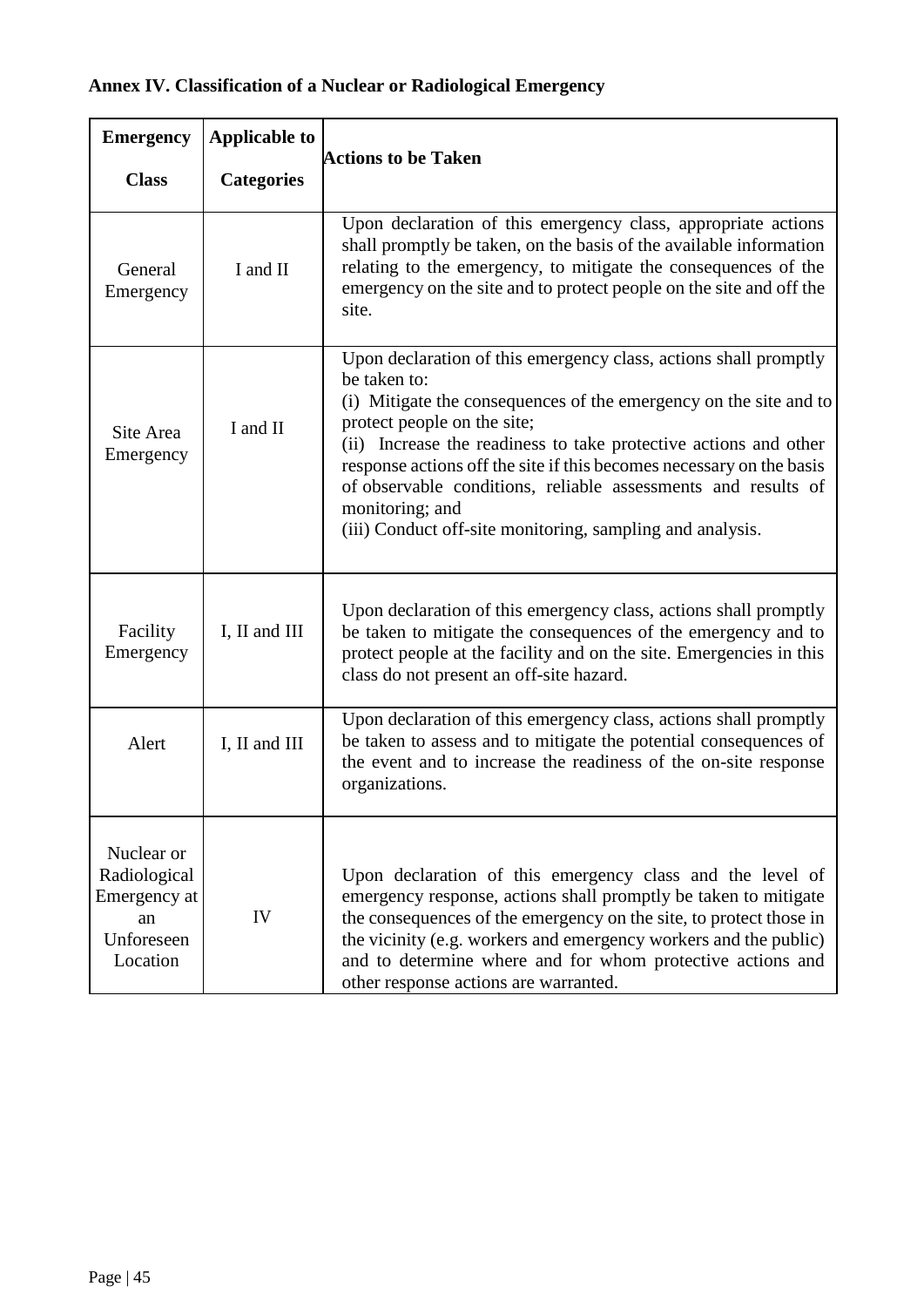### **Annex V. The INES scale**



### **Description of the scale**

|                                                                                      | <b>AREA OF IMPACT</b>                                                                                                                          |                                                                                                                                                        |                                                                                               |  |
|--------------------------------------------------------------------------------------|------------------------------------------------------------------------------------------------------------------------------------------------|--------------------------------------------------------------------------------------------------------------------------------------------------------|-----------------------------------------------------------------------------------------------|--|
|                                                                                      | <b>OFF-SITE IMPACT</b>                                                                                                                         | <b>ON-SITE IMPACT</b>                                                                                                                                  | <b>IMPACT ON</b>                                                                              |  |
|                                                                                      |                                                                                                                                                |                                                                                                                                                        | DEFENCE IN DEPTH                                                                              |  |
| $\overline{7}$<br><b>MAJOR</b><br><b>ACCIDENT</b>                                    | <b>MAJOR RELEASE:</b><br><b>WIDESPREAD</b><br><b>HEALTH AND</b><br><b>ENVIRONMENTAL</b><br><b>EFFECTS</b>                                      |                                                                                                                                                        |                                                                                               |  |
| 6<br><b>SERIOUS</b><br><b>ACCIDENT</b>                                               | <b>SIGNIFICANT</b><br><b>RELEASE: LIKELY TO</b><br><b>REQUIRE FULL</b><br><b>IMPLEMENTATION</b><br><b>OF PLANNED</b><br><b>COUNTERMEASURES</b> |                                                                                                                                                        |                                                                                               |  |
| 5<br><b>ACCIDENT WITH</b><br><b>OFF-SITE RISKS</b>                                   | <b>LIMITED RELEASE:</b><br><b>LIKELY TO REQUIRE</b><br><b>PARTIAL</b><br><b>IMPLEMENTATION</b><br>OF PLANNED<br><b>COUNTERMEASURES</b>         | <b>SEVERE DAMAGE TO</b><br><b>REACTOR</b><br><b>CORE/RADIOLOGICAL</b><br><b>BARRIERS</b>                                                               |                                                                                               |  |
| 4<br><b>ACCIDENT</b><br><b>WITHOUT</b><br><b>SIGNIFICANT</b><br><b>OFF-SITE RISK</b> | <b>MINOR RELEASE:</b><br><b>PUBLIC EPOSURE OF</b><br>THE ORDER OF<br>PRESCRIBED LIMITS                                                         | <b>SIGNIFICANT</b><br><b>DAMAGE TO</b><br><b>REACTOR</b><br><b>CORE/RADIOLOGICAL</b><br><b>BARRIERS/FATAL</b><br><b>EXPOSURE OF A</b><br><b>WORKER</b> |                                                                                               |  |
| $\overline{3}$<br><b>SERIOUS</b><br><b>INCIDENT</b>                                  | <b>VERY SMALL</b><br><b>RELEASE: PUBLIC</b><br><b>EPOSURE AT A</b><br><b>FRACTION OF</b><br>PRESCRIBED LIMITS                                  | <b>SEVERE SPREAD OF</b><br><b>CONTAINATION/</b><br><b>ACUTE HEALTH</b><br><b>EFFECTS TO A</b><br><b>WORKER</b>                                         | <b>NEAR ACCIDENT NO</b><br><b>SAFETY LAYERS</b><br><b>REMAINING</b>                           |  |
| 2<br><b>INCIDENT</b>                                                                 |                                                                                                                                                | <b>SIGNIFICANT SPREAD</b><br>OF CONTAMINATION/<br><b>OVEREPXOSURE OF A</b><br><b>WORKER</b>                                                            | <b>INCIDENTS WITH</b><br><b>SIGNIFICANT</b><br><b>FAILURES IN SAFETY</b><br><b>PROVISIONS</b> |  |
| $\mathbf{1}$<br><b>ANOMALY</b>                                                       |                                                                                                                                                |                                                                                                                                                        | <b>ANOMALY BEYOND</b><br><b>THE AUTHORIZED</b><br><b>OPERATING REGIME</b>                     |  |
| 0                                                                                    |                                                                                                                                                | <b>NO SAFETY SIGNIFICANCE</b>                                                                                                                          |                                                                                               |  |
| <b>DEVIATION</b>                                                                     |                                                                                                                                                |                                                                                                                                                        |                                                                                               |  |

Page | 46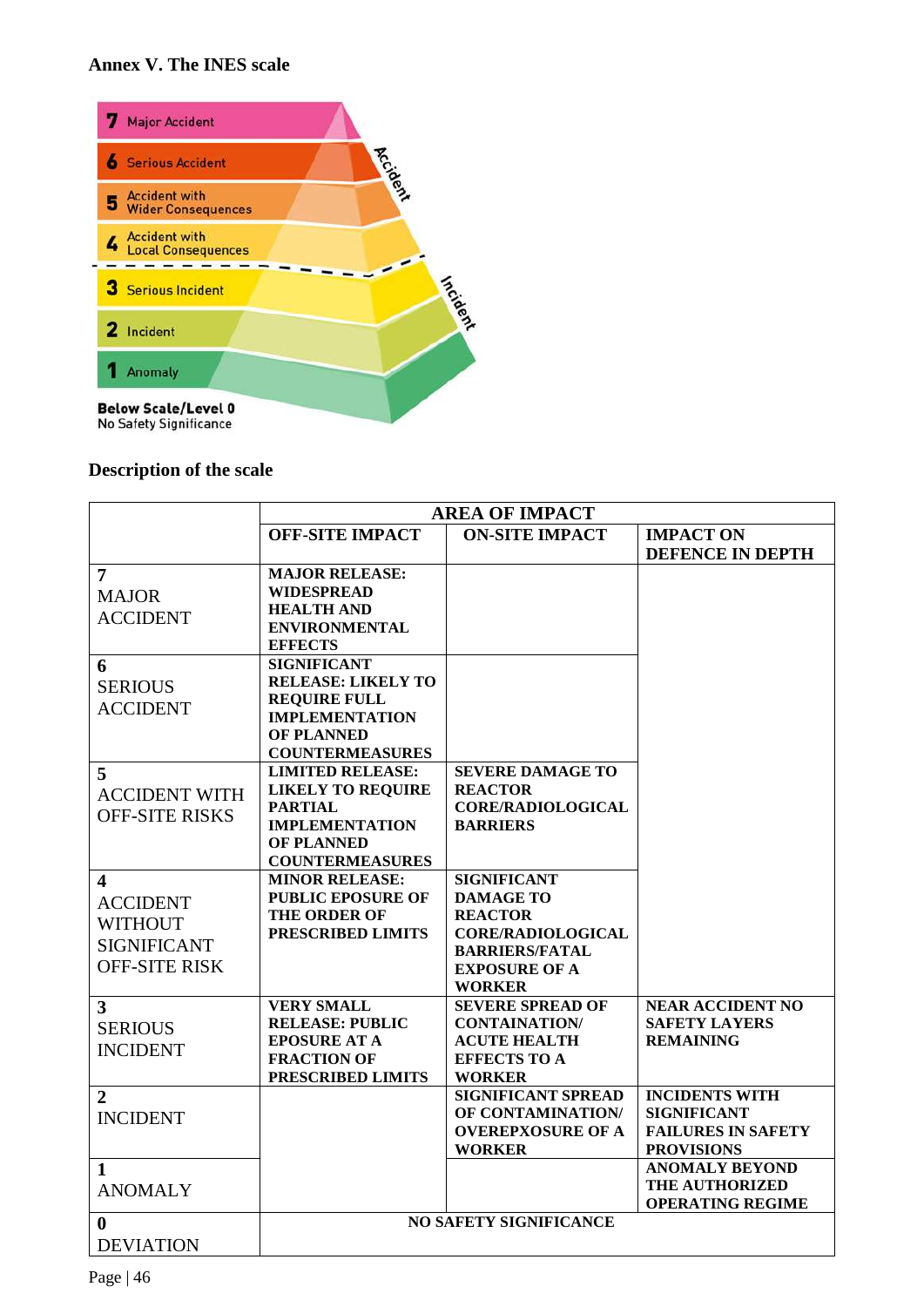### **Annex VI. Safe distances and security perimeters in radiological emergencies**

| <b>Situation</b>                                                        | Initial radius of inner cordoned area (safe<br>distance)                                                                                                                                                           |  |
|-------------------------------------------------------------------------|--------------------------------------------------------------------------------------------------------------------------------------------------------------------------------------------------------------------|--|
| Intact package with a I-WHITE, II-YELLOW or III-<br>YELLOW label        | Immediate area around the package                                                                                                                                                                                  |  |
| Damaged package with a I-WHITE, II-YELLOW or III-<br>YELLOW label       | 30 m radius or at:<br>- Ambient dose readings of 100 µSv/h<br>- 1000 Bq/cm <sup>2</sup> gamma/beta deposition<br>- 100 Bq/cm <sup>2</sup> alpha deposition                                                         |  |
| Undamaged common source (consumer item) such as smoke<br>detector       | None                                                                                                                                                                                                               |  |
| Other unshielded or unknown source (damaged or undamaged)               | 30 m radius or at<br>- Ambient dose readings of 100 µSv/h<br>- 1000 Bq/cm <sup>2</sup> gamma/beta deposition<br>- 100 Bq/cm <sup>2</sup> alpha deposition                                                          |  |
| Spill                                                                   | Spill area plus 30 m around                                                                                                                                                                                        |  |
| Major spill                                                             | Spill area plus 300 m around                                                                                                                                                                                       |  |
| Fire, suspected RDD, explosion or fumes, spent fuel,<br>plutonium spill | 300 m radius (or more to protect against effects<br>of an explosion) or at<br>- Ambient dose readings of 100 µSv/h<br>- 1000 Bq/cm <sup>2</sup> gamma/beta deposition<br>- 100 Bq/cm <sup>2</sup> alpha deposition |  |
| Explosion/fire involving nuclear weapons (no nuclear yield)             | 1000 m radius or at:<br>- Ambient dose readings of 100 µSv/h<br>- 1000 $Bq/cm2$ gamma/beta deposition<br>- 100 Bq/cm <sup>2</sup> alpha deposition                                                                 |  |

Consider the following generic protective actions for inner cordoned area (inside safety perimeter):

**First Responders:** remove non-essential personnel and members of the public; if contamination is suspected monitor them and decontaminate as necessary; perform lifesaving actions (do not delay due to the presence of radiation); use respiratory protection (if airborne contamination is suspected), avoid inadvertent ingestion.

**Public** (in approximately twice the radius of inner cordoned area): do not eat possibly contaminated food until monitored; avoid the smoke; if in smoke get monitored; avoid inadvertent ingestion. For other response actions in radiological emergencies see Appendix 7: Action guide for radiological emergencies.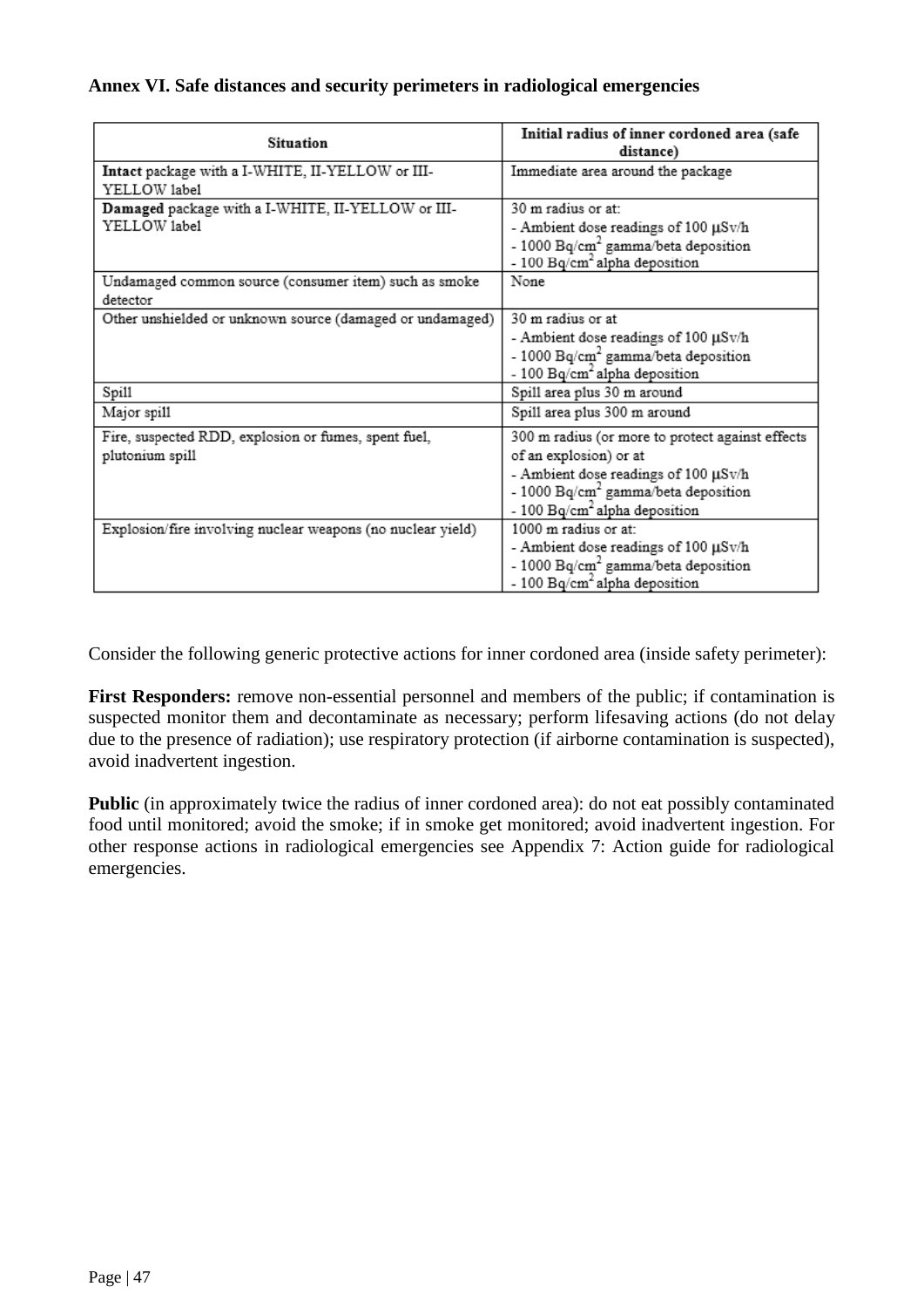#### **Annex VII. The outline of emergency plans.**

This outline is for the emergency plans. Detailed information or information that may change frequently should be provided by reference to other documents available to planners.

#### TITLE (COVER) PAGE

On the title (cover) page write the title of the plan, approval date, version number, and signatures. The signatures should include those of the heads of all the participating departments in the facility and authority responsible for the local off-site response and any organization providing emergency services support to on-site response such as local emergency services or supporting medical institutions.

### **CONTENTS**

### **1. INTRODUCTION**

#### **1.1 Purpose**

Describe the purpose of the plan, for example: "The plan provides the basis for (name of the facility) response to a radiation emergency that is effectively integrated with the local and national off-site response."

#### **1.2 Participating organizations**

List all organizations participating in the plan. Here you may include the list of organizations which whom the facility has written protocols, agreements or MoU.

#### **1.3 Scope**

Describe the scope of the plan, for example: "The plan addresses the response by (name of facility) to an actual or perceived radiation hazard in order to co-ordinate the response to protect public health and safety." The plan does not provide sufficient detail for an adequate response. This level of detail should be contained in procedures that are developed based on the plan.

#### **1.4 Legal basis**

List the national laws, codes or statutes that define responsibility for planning, decisions and actions governing the response to radiation and conventional emergencies and criminal activities.

Include here the current regulation.

#### **1.5 Related plans and documents**

Describe the relationships to the local jurisdictions' emergency plan, the NREP and other plans that are to be used simultaneously with this plan. Provide a complete list of all the supporting documents in an appendix.

### **2. PLANNING BASIS**

#### **2.1 Types of radiological hazards**

Give a brief description of the characteristics of facility emergencies that were considered in development of the plan. This should include the results of a comprehensive safety analysis and low probability events.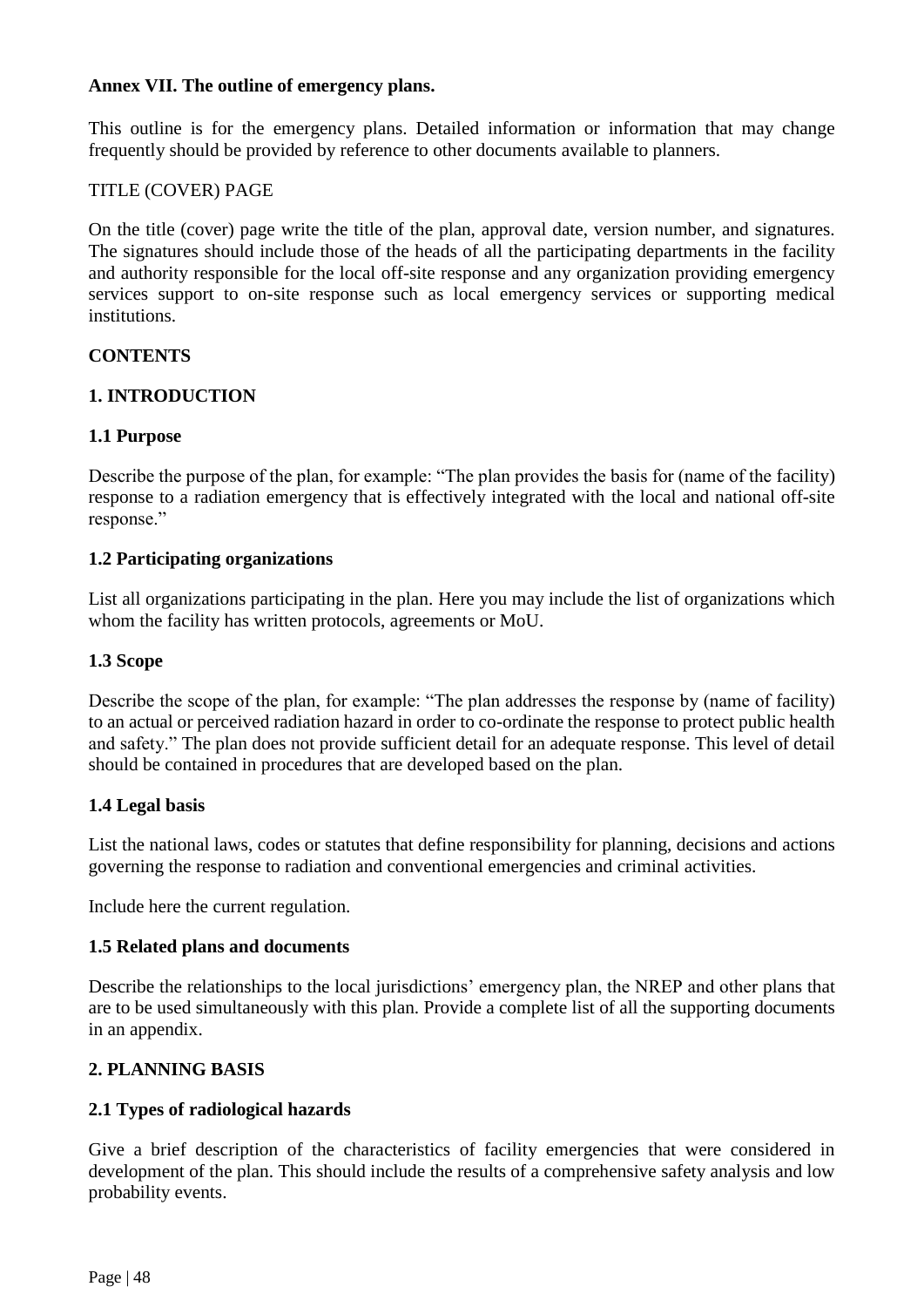### **2.2 Terms**

Refer to an appendix for standard definitions of terms that should be used consistently in other plans and procedures in order to promote co-ordination. Where possible, the terms used by the organizations involved in the response to conventional emergencies should be adopted.

#### **2.3 Response roles and responsibilities**

Describe the roles and responsibilities of the on-site departments, off-site organizations and corporate management in this plan. Discuss responsibility for authorizing/activating the response and directing the total on-site response in relation to time.

Show how responsibilities would differ as the on-site staff is augmented or in other circumstances (e.g. simultaneous execution of the security plan).

Describe how responsibilities are delegated or transferred.

#### **2.4 Response organization**

Provide a block diagram of the on-site response organization components (sections, groups, teams or positions) with a brief description of responsibilities of each "block" and the emergency facility or location where these organizational elements will probably perform. Show how the organization integrates into the off-site organization structure, and describe participation in the off-site response command group and other appropriate organizational components, such as the public information or radiological assessment groups. A detailed discussion of authorities, responsibilities, and duties of the organizational components should be provided in the implementing procedures for the component.

### **2.5 Response facilities**

Describe the response facilities that may be functional during a response.

#### **2.6 Response communications**

Describe systems used for communication with off-site officials, emergency services, in-plant personnel and teams, and environmental monitoring teams. Describe how continued compatibility of communications will be maintained.

#### **2.7 Logistics/resource commitments**

Describe the arrangements, including the organizational component responsible during a response for providing logistics support, for prompt procurement of needed supplies and services, possibly bypassing normal procurement arrangements. Describe the resources of government agencies and other organizations that will be made available to meet their obligations under the plan or that could be provided as assistance to local governments or other States. Describe the conditions under which resources will be provided.

### **2.8 Concept of operations**

Give a brief description of the ideal response of your organization in the context of the total response.

### **3. EMERGENCY RESPONSE PROCESS**

Describe the arrangements for the organizations to perform their functions assigned under this regulation and also under other legislation to carry out the functions in the following subsection and, where appropriate, to co-ordinate them under the NREP. Identify the response organization component responsible for performing the functions. Refer to the appropriate implementing procedures that will be used during an emergency to carry out each function.

### **3.1 Notification, activation and request for assistance**

Page | 49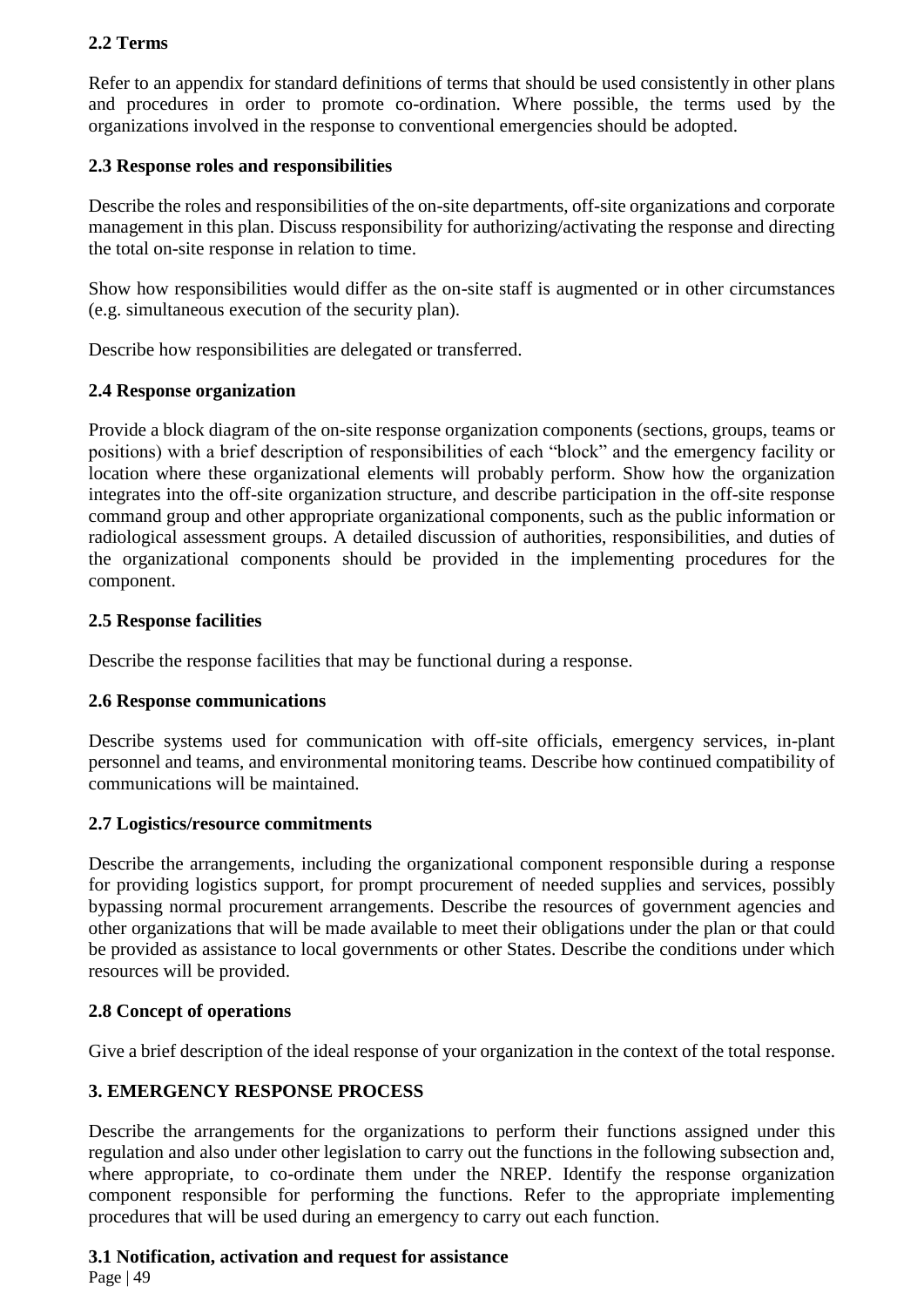Describe the arrangements, including those for the emergency organization responsible, for declaration of an emergency, off-site notification, activation of the response organization, and transition to the on-site response organizations.

The classification system and the emergency action levels (EALs) used to decide on the level of emergency to declare should be consistent with the provisions of this regulation.

#### **3.2 Emergency management**

Describe the command and control system used to manage the onsite response and the relationship to the local jurisdiction command and control system and, if appropriate, how it will function in the event of simultaneous response under other on-site plans (e.g. security plan). This should include a single on-site emergency manager and integration, as soon as practical, into the off-site ICS command group. Refer to the appropriate implementing procedures that will be used during an emergency to carry out these functions. This should include an overall procedure for on-site response for the onsite emergency manager guiding the response to each type of emergency.

### **3.3 Performing mitigation**

Describe the arrangements for technical support for the operations staff, on-site damage control, firefighting, and medical aid and describe arrangements to obtain off-site emergency services assistance.

### **3.4 Taking urgent protective action**

Describe the arrangements to promptly recommend off-site protective actions to off-site officials, including criteria based on facility conditions and environmental measurements. Describe the arrangements for protection of on-site personnel. Maps of the on-site area, showing assembly points, sheltered areas, and evacuation routes should be provided in an appendix.

### **3.5 Providing information, warnings and instructions to the public**

Describe the provisions for the on-site organization to support the local jurisdiction arrangements to perform this function.

### **3.6 Protecting emergency workers**

Describe the arrangements to protect on-site responders against all anticipated hazards.

### **3.7 Providing medical assistance and mitigating the non-radiological consequences**

Describe the on-site arrangements for treatment/first aid, dose reconstruction, decontamination and transport of injured people and for initial off-site treatment.

### **3.8 Assessing the initial phase**

Describe the on-site system to assess plant conditions and environmental releases used to assess the course of the emergency and determine the event classification and potential off-site consequences. Describe the arrangements for conducting environmental monitoring on and near the site in coordination with off-site response, and include the default OILs to be used. Describe the teams available and other organization elements involved and provisions for participation in the radiological monitoring and assessment centre (RMAC).

### **3.9. Keeping the public informed (media relations)**

Describe the arrangements to co-ordinate providing information to the media with the off-site jurisdictions through a single spokesperson or during joint briefings with off-site officials at the PIC.

### **3.10 Conducting recovery operations**

Page | 50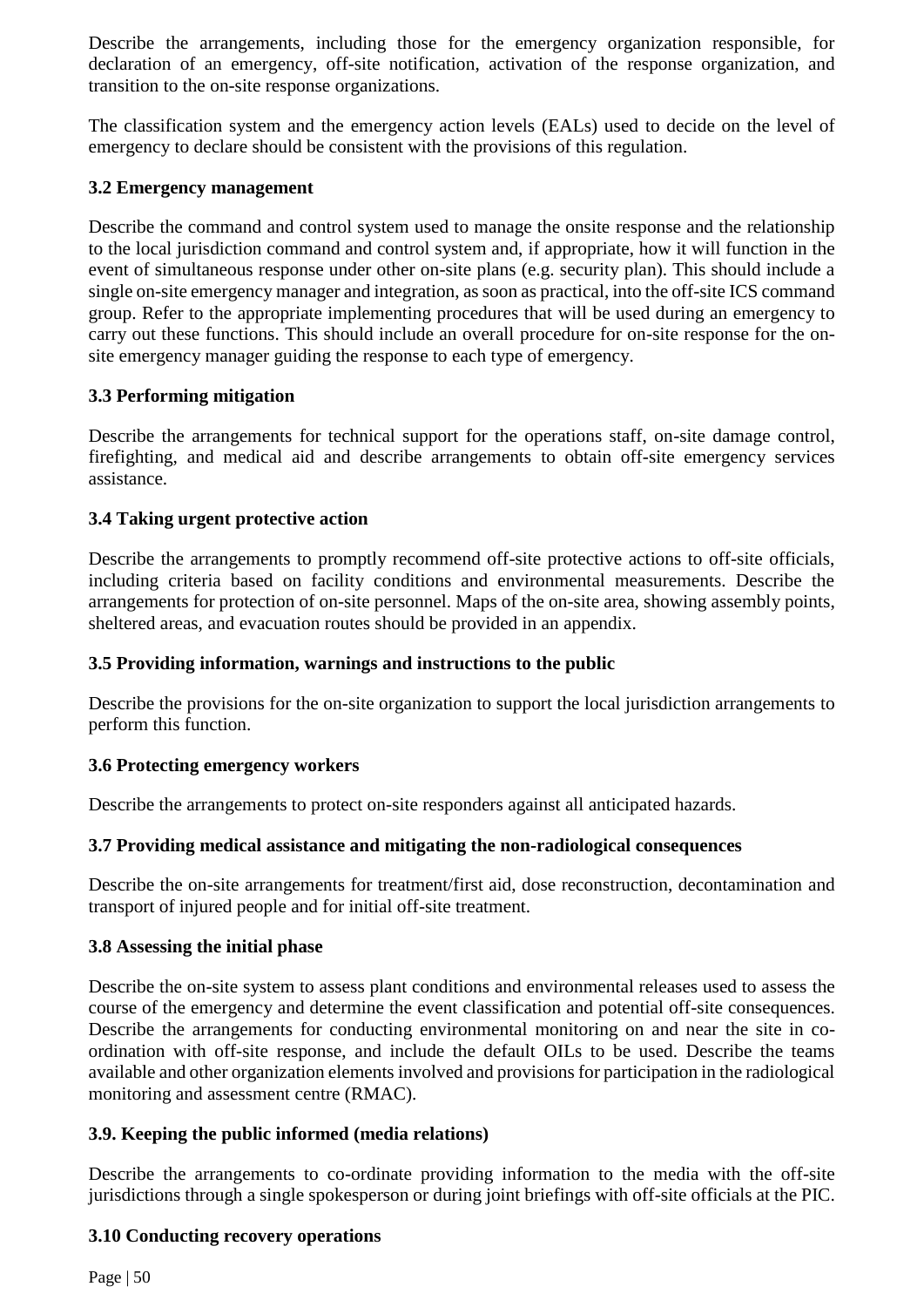Describe how the transition to recovery operations will be coordinated with off-site officials.

### **3.11 Financing operations**

Describe the system for financing of operations and reimbursement of organizations that provide support during a response. This could be that the cost of each government agency's participation in support of the plan is the responsibility of that organization, unless other agreements exist.

#### **3.12 Maintaining records and management of data**

Describe the arrangements to ensure that relevant information is recorded and retained for use in evaluations conducted after the emergency, and for long term health monitoring and follow-up of emergency workers and members of the public who may be affected.

### **4. EMERGENCY PREPAREDNESS PROCESS**

Describe the arrangements, and the responsible person, to perform the functions listed in the subsections below which are needed to develop and maintain the capability to respond to an emergency as described in the plan. Refer to the appropriate implementing procedures that will be used routinely to ensure these preparedness functions are adequately performed.

#### **4.1 Authorities and responsibilities**

- **4.2 Organization**
- **4.3 Co-ordination**
- **4.4 Plans and procedures**
- **4.5 Logistical support and facilities**
- **4.6 Training**
- **4.7 Exercises**
- **4.8 Quality management programme**

#### **REFERENCES**

### **LIST OF ABBREVIATIONS**

#### **DISTRIBUTION LIST**

List (and distribute to) all individuals/organizations that are parties to this plan or that will be developing response arrangements that should be consistent with this plan.

#### **APPENDICES**

#### **Appendix 1 - Organization authorities, responsibilities and capabilities**

Describe organization authorities, responsibilities, capabilities and resources in emergency situations.

#### **Appendix 2 - Agreements**

List summarized agreements to receive assistance from offsite emergency services and off-site medical institutions.

#### **Appendix 3 - Emergency planning maps and diagrams**